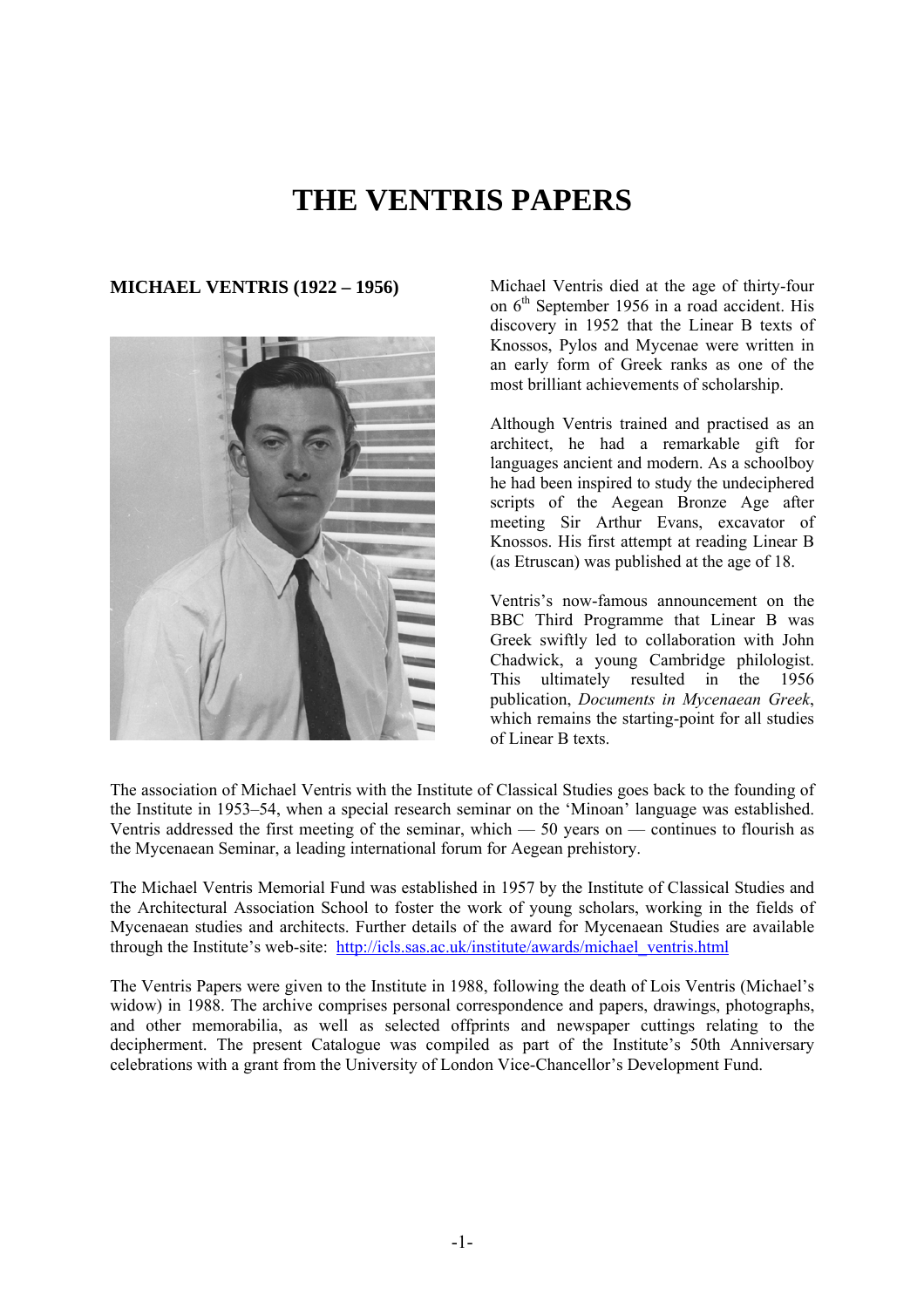#### **BIOGRAPHICAL SUMMARY**

Michael George Francis Ventris (1922–1956) born Wheathamstead, England, 12 July 1922; son of Lt. Col. Ventris (d. 1938) and Anna Dorothea Janasz (d. 1940); educated privately in England and Switzerland; later at Stowe School (1935–39); became interested in undeciphered Cretan scripts following encounter with Sir Arthur Evans at Burlington House Exhibition, 1936; attempted decipherment of Linear B published 1940; entered Architectural Association School, January 1940; married Lois Knox-Niven, April 1942 (1 son Nikki b. 1942 – d. 1984; 1 daughter Tessa b. 1946 – ); served Royal Air Force (UK, Canada, W. Germany) 1942–46; re-entered Architectural Association School, 1946; architectural work in Sweden, summer 1947; architectural projects in UK (including Ministry of Education) 1948–50; Architectural Association Diploma, January 1951; worked on decipherment of Linear B ca 1950–56 (collaborating with John Chadwick 1952–56); Honorary Doctorate Uppsala, 1954; Fellow German Archaeological Institute, 1955; OBE, 1955; Architectural Association Research Fellowship, 1956; died in road accident 6 September 1956. Publications: articles on decipherment in scholarly journals (1940; 1952–56); with J. Chadwick, *Documents in Mycenaean Greek* (Cambridge University Press: 1956); see also A. Sacconi (ed.), M. Ventris, *Work-Notes on Minoan Language Research and Other Unedited Papers.* Incunabula Graeca XC (Rome 1988).

#### **THE VENTRIS PAPERS**

The bulk of the archive was presented to the Institute of Classical Studies by Ventris Family following the death of Lois (Betty) Ventris in 1988 and includes correspondence, papers, drawings, notebooks, photographs, newspaper cuttings, memorabilia, books, selected articles by MV in scholarly journals, offprints given to him by colleagues, obituaries. Much correspondence is personal in nature, i.e. between MV and his wife Lois (LV); some also relates to publications and lectures. Few letters / papers relate specifically to the decipherment (see below). A limited amount of additional material relating to Ventris and the decipherment has been added by the Institute since 1989.

The catalogue comprises 90 main headings, covering well over 500 individual items. Arrangement is by approximate date-order (when known) and subject. Insofar as possible, original groupings have been retained as a single catalogue entry, with individual items listed there under. Thus **MV 053.1-71** Correspondence 1952–55 (Articles) comprises an original MV grouping of 71 letters, received by him or carbon copies of his replies, relating to publication of articles. In some cases it has also been possible to reinstate original groupings, which had been badly disturbed over the years, e.g. **MV 054.1-70** Correspondence and papers 1953–56 (talks / lectures).

The Catalogue (see below pp.  $8 - 36$ ) was compiled during 2003–04 with a grant from the University of London Vice-Chancellor's Development Fund. Sundry papers, which came to light in 2005, have yet to be incorporated in the Catalogue.

# **KEYWORD SEARCH**

Keyword search is facilitated by lists of institutions, journals / publications / individuals / places (ancient and modern) / paper (i.e. blueprint, diary, offprint) occurring in the Catalogue. See listing below pp.  $4 - 7$ .

#### **ACCESS**

For access to the Ventris Papers *in corpore* application should be made to the Director of the Institute of Classical Studies, Senate House, Malet Street, London WC1E 7HU. Copies of individual items may be supplied to *bone fide* researchers, subject to the discretion of the Director of the Institute of Classical Studies, and payment of a fee. For further information contact  $\frac{\text{admin.} \text{icls}(\partial \Omega \text{sas.} \text{ac.} \text{uk})}{\text{admin.} \text{ic}}$ 

#### **Please note that the Archive will not be available from 15 December 2005 until further notice.**

Copyright of the Ventris Papers rests with the Institute and due acknowledgement must be made in any publication resulting from the use of such material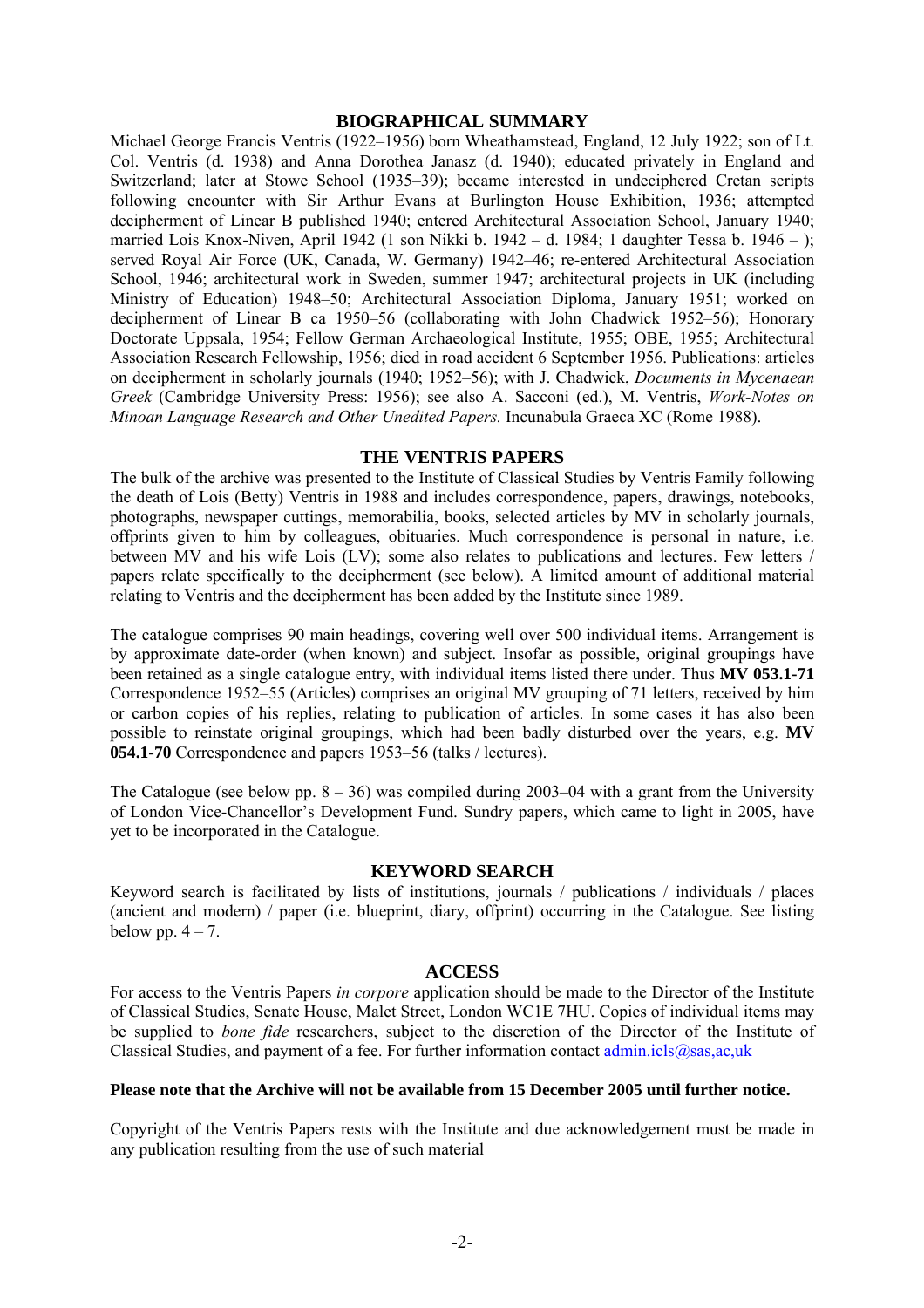#### **Further papers relating to Michael Ventris and his work can be found at:**

The Architectural Association, 34-36 Bedford Square, London WC1B 3ES. Tel 020 7636 0974 [http://www.aaschool.ac.uk](http://www.aaschool.ac.uk/)

University of Cambridge, Faculty of Classics, Sidgwick Avenue, Cambridge CB3 9DA (Ventris–Chadwick correspondence) <http://www.classics.cam.ac.uk/everyone/linearb/decipherment/html>

Department of Antiquities, Ashmolean Museum, Beaumont Street, Oxford OX1 2PH (correspondence with Sir John Myres) Tel. 01865 278000

University of Texas at Austin, Program for Aegean Scripts and Prehistory (Ventris–Emmett L. Bennett, Jr. correspondence; papers of Alice Kober). <http://www.utexas.edu/research/pasp>

Catalogue and supplementary information compiled by O. H. Krzyszkowska. E-repository version produced 11.06

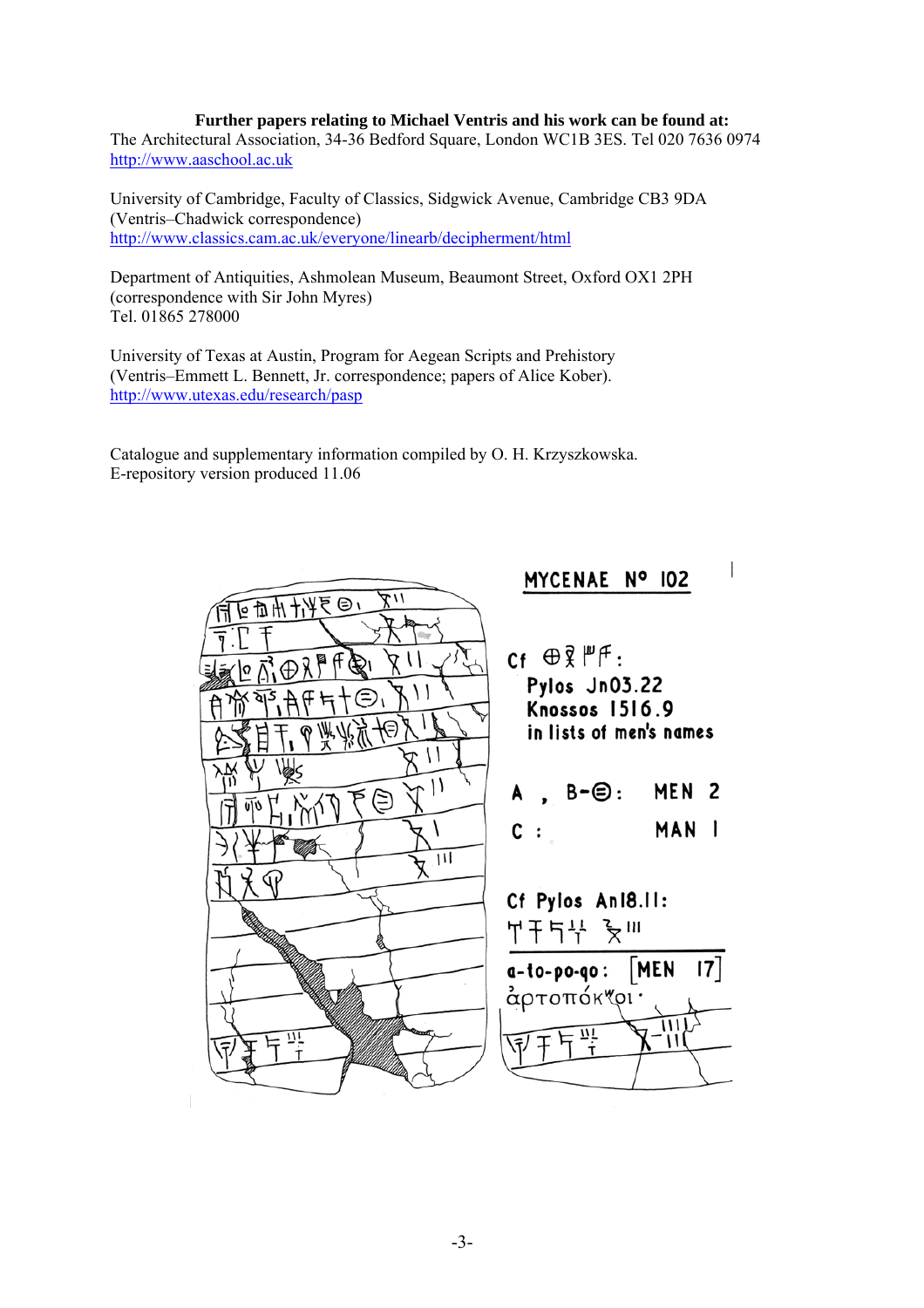# **VENTRIS CATALOGUE — KEYWORDS**

#### **Institutions etc.**

All Souls College, Oxford Architectural Association (AA) BBC British Museum (BM) British School at Athens (BSA) Cambridge University Press (CUP) Classical Association Emmanuel College, Cambridge German Archaeological Institute Glasgow Academy Greek and Roman Societies Harvard, Widener Library Institute of Classical Studies Institute of Landscape Architects Royal Air Force (RAF) Royal Canadian Air Force Magdalen College, Oxford Metropolitan Museum New York Minoan Linear B Seminar

Museum of Modern Art New York Oxford University Anthropological Society Routledge & Keegan Paul Rutgers University Society of Antiquaries Society for the Promotion of Hellenic Studies St. Andrew's Archaeological Society Stowe School Svenska Institutet i Athen Svenska Institutet i Rom Trinity College, Cambridge University College of North Staffordshire Universidad di Salamanca University Museum, Oxford University of Leeds University of London University of St. Andrew's University of Sheffield University of Uppsala

# **Conferences / lectures / radio talks etc.**

'Tongue of Heroes' (BBC Home Service) 'The Mycenaean civilization from the written evidence' 'The frontiers of knowledge' (BBC)

'Light on the Mycenaean World' (BBC)

Waynflete Lectures, Oxford J. H. Gray Lectures, Cambridge Colloquium on Mycenaean Texts, Gif-sur- Yvette 1956 (= Paris Colloquium)

# **Journals / newspapers / publications**

*ABC (*magazine Madrid*) Acta Congressus Madvigiani American Journal of Archaeology (AJA) L'antiquité classique Antiquity Archaeology Architects Journal Architectural Association Journal Architectural Design Athenaeum Basler Nachrichtung To Bima Bulletin de l'association H. Budé Classified Inventory of the Mycenaean Inscriptions Le Courier / The Courier CRAI Dagens Nyheter* 

*Documents (in Mycenaean Greek) Eranos Etudes mycéniennes. Actes du colloque international. The Evening News Expressen Le Figaro Frankfurter Rundschau Glossario Miceneo (Minoico B) Glotta Gnomon Göteborgs Handels-och Sjöfarts-tidning Göteborgs-Posten Gymnasium Hermathena Historische Zeitschrift Information Journal of Hellenic Studies (JHS)*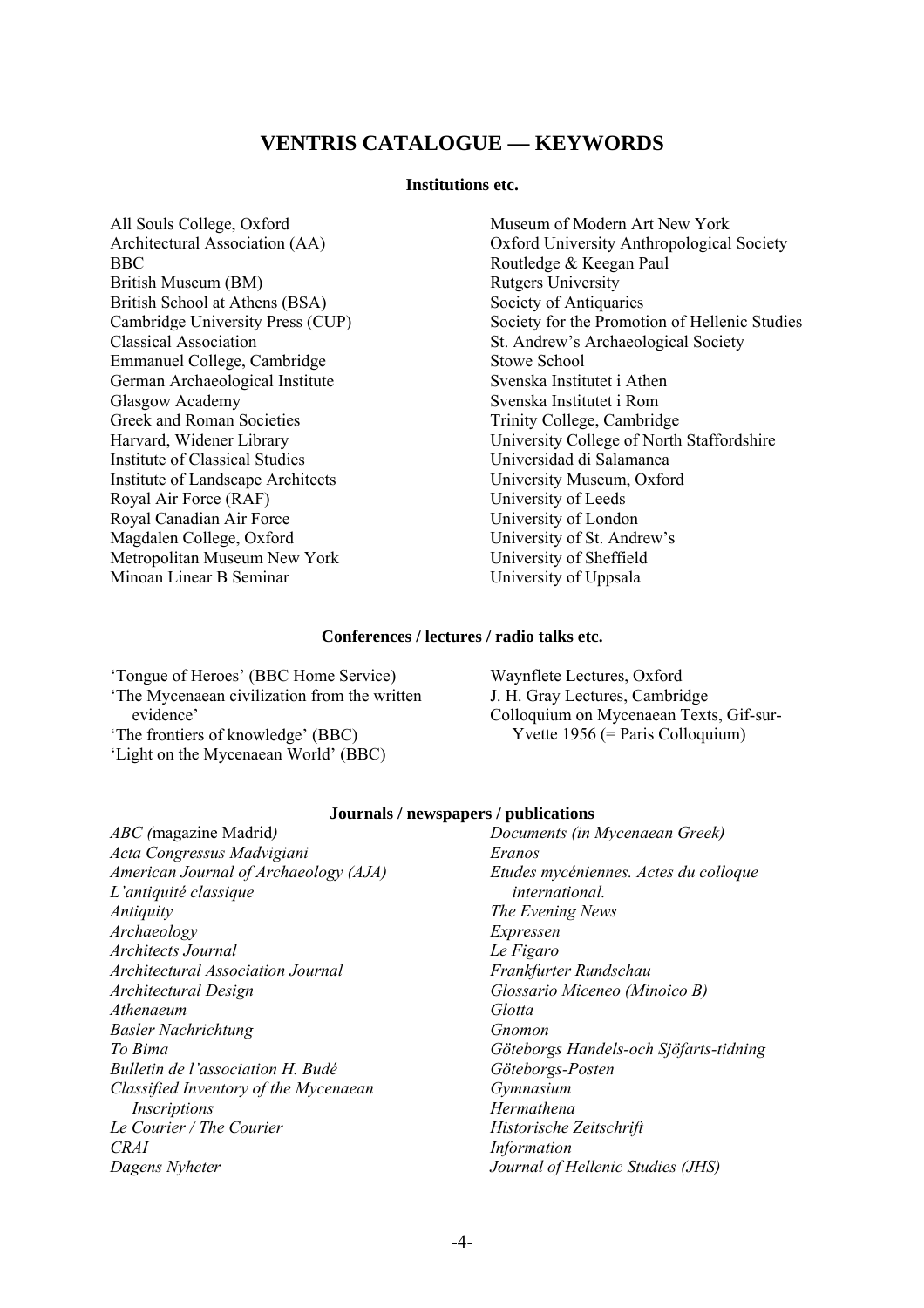#### **VENTRIS CATALOGUE KEYWORDS (CONT'D)**

#### **Journals / newspapers / publications (cont'd)**

*Journal of the Royal Institute of British Architects Kathimerini The Knossos Tablets. BICS Suppl. 2 The Listener Man The Manchester Guardian Mid-Century Report Minos Museum Helveticum National Geographic Neuer Zürcher Zeitung The New York Times The Observer Proceedings of the British Academy Proceedings of the Classical Association Revue archéologique [RA] Revue des etudes anciennes Revue Hittite et Asianique* 

*Revue de philologie Rhenische Museum für Philologie Röster i Radio Scientific American Stockholms-Tidningen Studi in Onore di Ugo Enrico Paoli Studies in Mycenaean Inscriptions and Dialect 1953-1955 Stuttgarter Zeitung The Sunday Express Svenska Dagbladet Time Magazine The Times The Times Literary Supplement Vaterland Work-notes Die Zeit* 

*Zeitschrift für vergleichende Sprachforschung* 

#### **Individuals**

*Ziva Antika* 

Peter Alexander Stig Alund P. B. S. Andrews R. D. Barnett (Richard) B. A. Becher E. L. Bennett, Jr. Gudmund Björck M. H. Black Peter Blake C. W. Blegen Axel Boethius Marcel Breuer G. P. Carratelli Hugh Casson C. W. Ceram John Chadwick J. M. T. Charlton E. M. Cobham 'Gus' Corbett Leonard Cottrell Oliver Cox O. G. S. Crawford R. A. Crossland P. Dikaios Sterling Dow T. J. Dunbabin V. Ehrenberg Sir Arthur Evans Moses I. Finley Dan Fink

Arne Furumark V. Georgiev D. Gillie Philip Goodwin A. W. Gomme Cyrus Gordon John Graeme Walter Gropius R. Hampe Colin Hardie Reynold Higgins John D. Hillaby M. S. F. Hood (Sinclair) R. J. Hopper Patrick Hunter R. W. Hutchinson Piet de Jong Philip C. Johnson Tönnes Kleberg C. J. Kraemer D. Kristiansson K. D. Ktistopoulos Gustavo Latis Michel Lejeune A. Lesky Seton Lloyd John Manby S. E. Mann Sp. Marinatos C. S. Marshall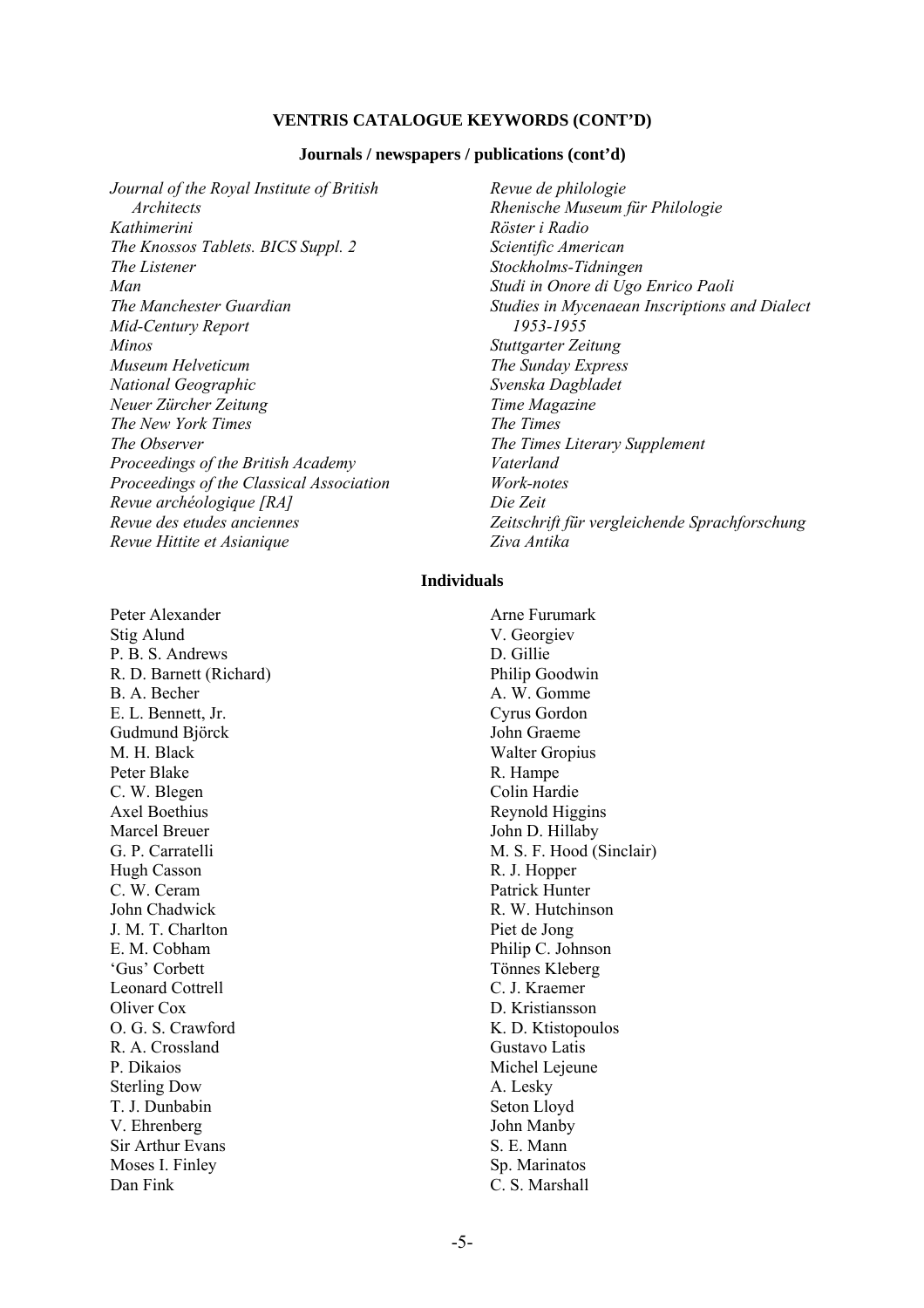# **VENTRIS CATALOGUE KEYWORDS (CONT'D)**

#### **Individuals (cont'd)**

O. Masson P. Meriggi K. G. Michanek T. B. Mitford James Morris Hugo Mühlestein A. R. Munday Sir John Myres T. G. Palaima Denys Page L. R. Palmer I. Papadimitriou Emilio G. Peruzzi M. D. Petruševski J. Puhvel L. J. D. Richardson E. Risch G. S. Robertson Andrew Robinson M. S. Ruipérez Anna Sacconi

C. Schaeffer F. Schachermeyer Albert Severyns Marcel Silberstein Ernst Sittig Frank Stubbings C. R. V. Tandy Alicia Totolos E. G. Turner Geoffrey Turner Louise B. Turner (Mrs. E. G. Turner) A. W. Treweek Dorothea Ventris Olof Vessberg A. J. B. Wace (Alan) Lisa Wace (E. B. French) T. B. L. Webster Gladys D. Weinberg Sir Mortimer Wheeler Mrs. Winnington-Ingram

# **Places (ancient and modern)**

Athens Basel / Basle Beyce Sultan [Beycesultan] Canada Chios Copenhagen Crete Denmark Dumfries Eleusis Emporio (Chios) England Enkomi France Great Britain Hampstead Highpoint Holland

article(s) blueprint(s) book(s) certificate chart(s)

Italy Kobenhaven Knossos Manchester Milan(o) Mycenae North End Plön Pylos Ras Shamra Shropshire Skyros Stockholm Sweden Switzerland Thebes Western Europe Yorkshire

# **Paper**

diploma diary drawing(s) glossary index cards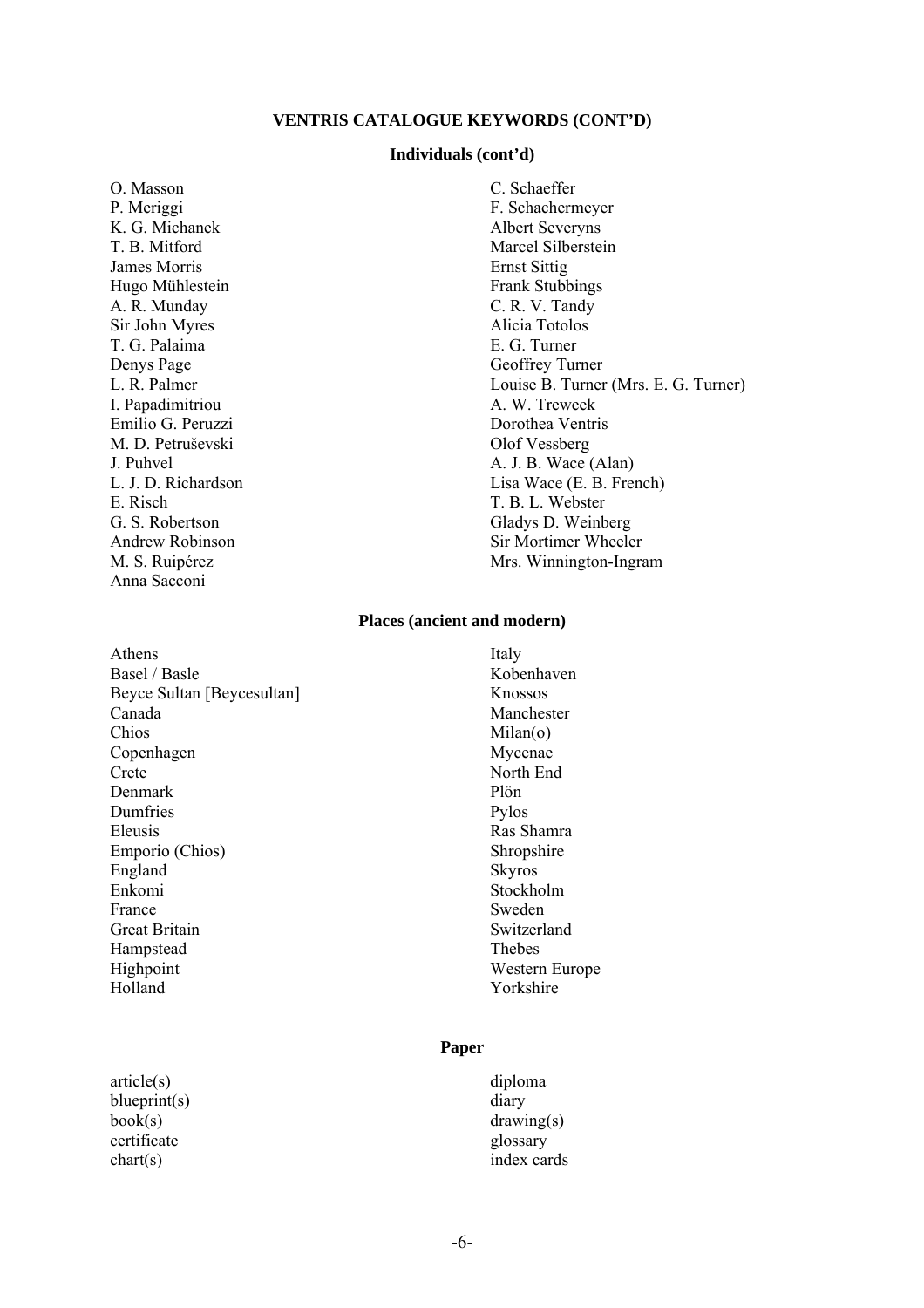# **VENTRIS CATALOGUE KEYWORDS (CONT'D)**

# **Paper (cont'd)**

 $letter(s)$ log-book microfilm newspaper(s) notebook notes offprint(s) papers (sundry) photocopy photograph(s) printed matter spring-back binder sketch(es) telegram(s) word-list(s)

# **Catalogue proper follows p. 8**

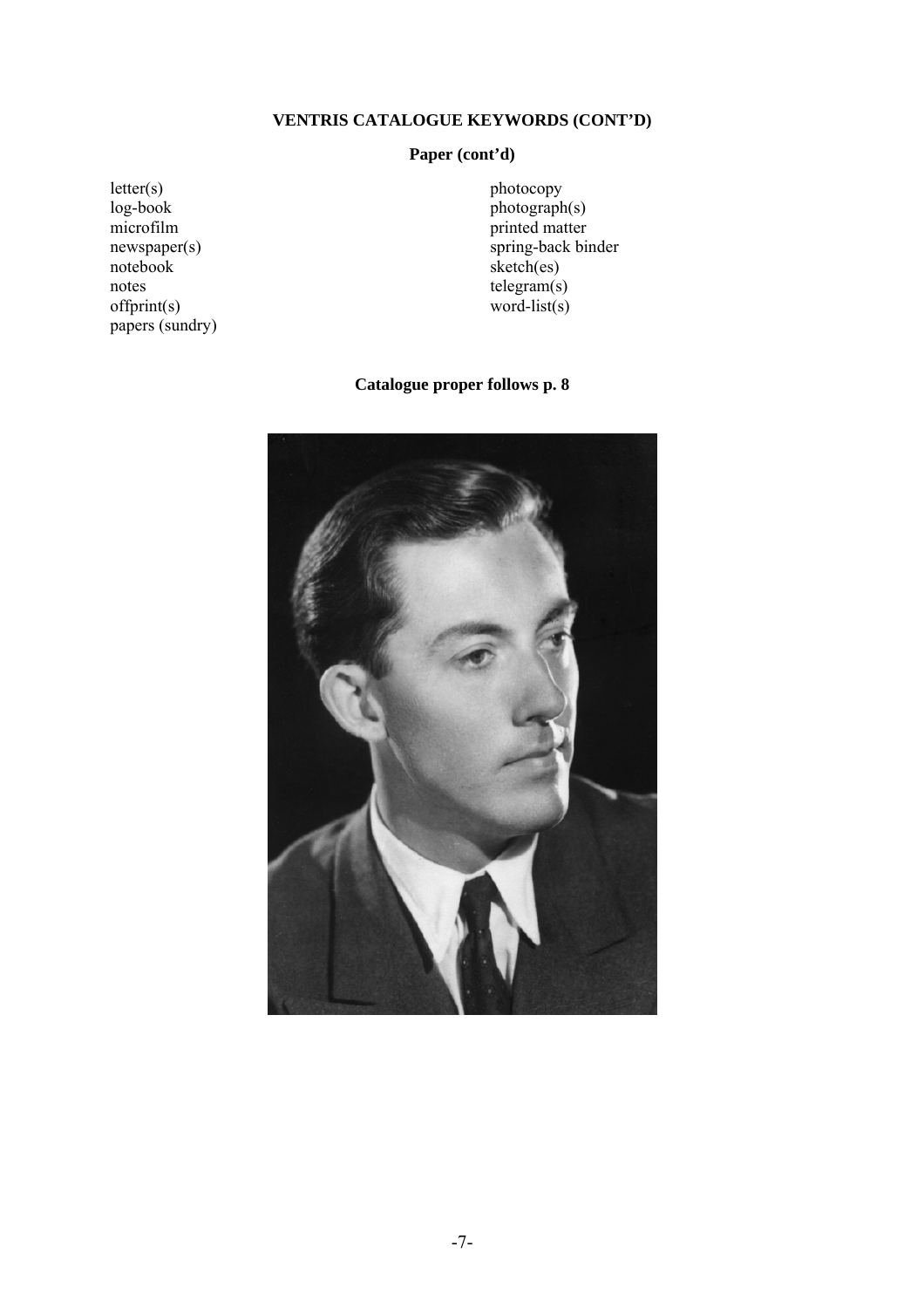# **THE VENTRIS PAPERS — CATALOGUE**

#### **ARCHIVE BOX 1**

#### **MV 001 Photograph album, original (257 x 190 mm) cloth + leather spine. Ca 1930.**

Undated / unlabelled family photographs ca 1920s of MV as child + parents in UK + continent. [One photo removed; page marked with yellow post-it; published in A. Robinson, *The Man who Deciphered Linear B* (London 2002) p. 17 below].

# **MV 002.1-2 Photographs, original (242 x 293 mm) Stowe School pupils / masters. Ca mid-1930s.**

**1.** Photo showing whole facade of school; MV apparently  $3^{rd}$  row from back –  $3^{rd}$ from right.

**2.** Photo taken on steps of school chapel; MV seated to right of ?matron – i.e.  $3<sup>rd</sup>$  from right,  $1<sup>st</sup>$  row.

#### **MV 003 Sundry photographs 1920s – 1950s**

Miscellany of mostly family photos from ca 1920s (MV as child),  $1940s$  (MV  $+ LV$ ; copies 3 studio photos; 2 photos in ?Switzerland); MV in RAF; 1950s studio photo; 2 copies MV + Reynold Higgins in BM; passport photo; colour LV at Greek temple. [Currently housed in modern red plastic album  $(225 \times 160 \text{ cm})$ ]

- **MV 004 Letter, photocopied, on Walter Gropius and Marcel Breuer letterhead to MV from Marcel Breuer 10 July 1939. [Original not found].**  Thanking MV for letter and advising him that best place in England to study architecture is the Architectural Association School in London; also suggesting Technische Hochschule Zurich or Harvard University.
- **MV 005.1-3 Letters, photocopied, from Dorothea Ventris [MV's mother] to Marcel Breuer 1.** 2 November 1938; **2.** 18 March 1939; **3.** 18 August 1939. [Originals not found].
- **MV 006 Original bound copy of** *AJA* **reprint: M. G. F. Ventris, 'Introducing the Minoan Language',** *AJA* **XLIV (1940), No. 4, 494-520. Cloth-bound with leather spine '1940'.**

Inside front cover pasted original typed letter 9 November 1940 from Mary H. Swindler to MV announcing acceptance of article  $\&$  arrangements for page-proofs. Marked 'Michael Ventris Easter 1941' on fly-leaf.

Extra bound-in pages at rear with MV handwritten transcriptions [5 pp inscribed, others blank]

# **MV 007 Letter handwritten to MV from E. M. Cobham 24 March 1941**

Thanking MV for reprint of Minoan script article [cf. **MV 006**] and encouraging him to continue and to keep in touch.

# **MV 008.1-3 Telegrams to MV and LV. May 1940**

 **1.** from Leonard 'Hooray'; **2.** from Gervase 'love and best wishes to you both; **3.** from Gabo Mirian Nina 'love and blessing increase and multiply' [presumably congratulations on Ventris wedding April 1940].

# **MV 009.1-2 Studio photographs, originals, ca 1942**

**1.** Mounted on card 180 x 125 mm [dated on rear 1942]. **2.** Mounted on card 200 x 280 mm. Cf. **MV-003** for copies, plus copy of third photo, clearly taken at same sitting but of different angle: original not found.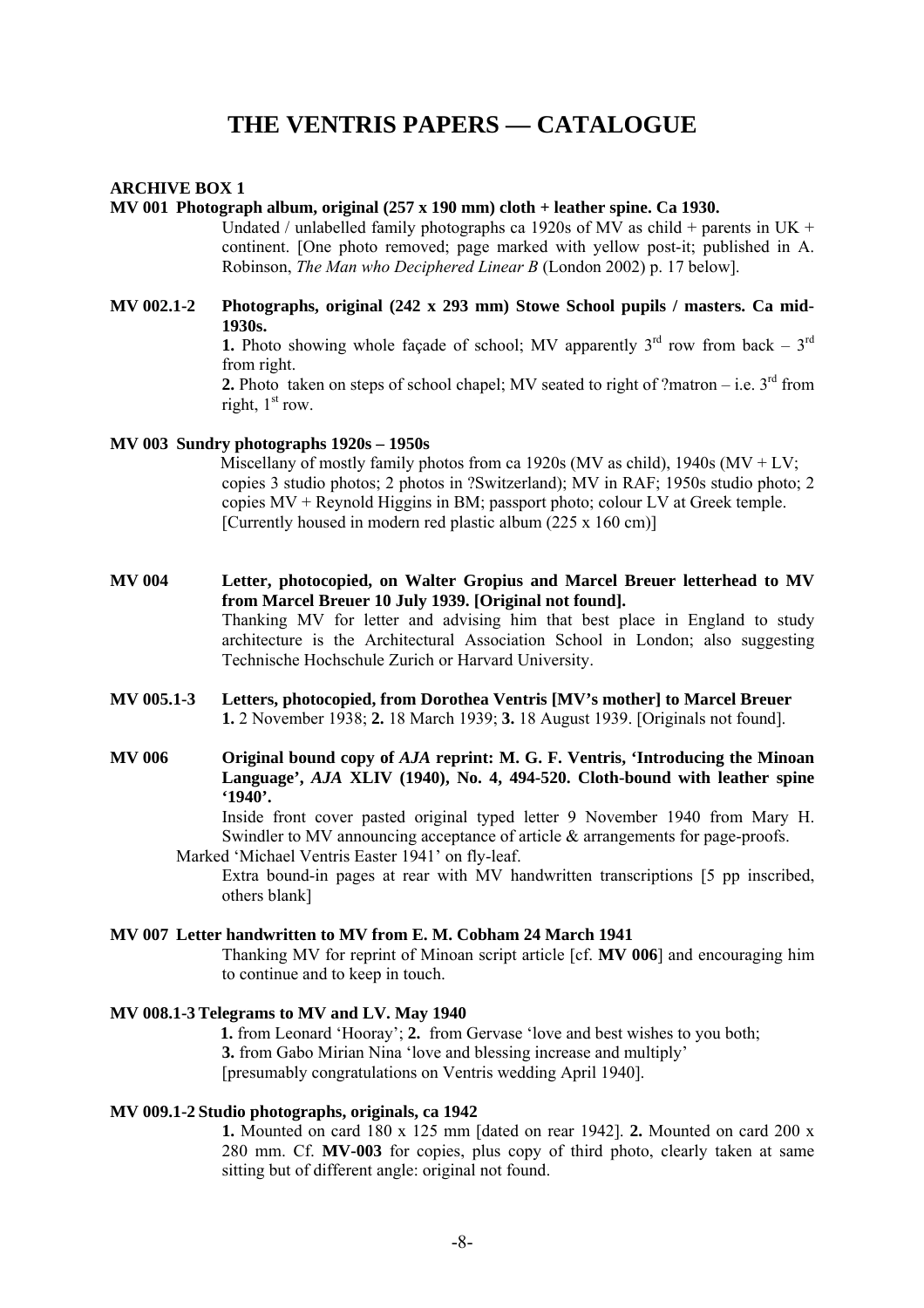# **MV 010.1-40 Letters from MV to LV 1942-43**

Ca 40 handwritten letters from MV to LV mostly written from RAF bases in Shropshire & Yorkshire, also Dumfries & Manchester 1942-43. Paper sizes various: some 13.5 x 17.5 cm, others on quarto. Letters not dated beyond indication of day, e.g. 'Sunday after lunch'. Numbering by MV [e.g. 'letter number 1.'] in top left hand corner of some, but not all. Some numbers missing, either because MV lost track, or complete set not here. One letter missing first page. Several remain in envelopes addressed to LV. Also telegram from MV to wife, sent from Hull post-mark on rear 20 Mar 1943 Bush End. [NB some letters have lightly pencilled numbers e.g. J16 and / or possible dates: handwriting not identified: unclear to what these relate]

# **MV 011.1-41 Letters between LV and MV July 1943 – January 1944**

Ca 16 letters from MV to  $LV + 25$  from LV to MV in Canada with RAF. Letters handwritten but photographically reduced to ca 310 x 110 mm NB contained in envelope addressed to LV but postmarked December 1942. Cf. **MV 012.1-24** for further letters from MV to LV during this period.

**MV 012.1-24 Letters from to LV from MV with RAF in Canada October – March 1944.**  Blue air mail letters handwritten + typewritten from MV in Canada to wife in UK: Cf. **MV 011.1-41** for further correspondence between LV and MV during this period.

# **MV 013 Royal Canadian Air Force Sight Log Book. 1943 – 1944.**

27 October 1943 – 21 May 1944. Official Navigation Squadron stamp 4 Jun 1944 on inside page. 2 further pages log from 76 Squadron, Holme.

**MV 014 Royal Canadian Air Force, Flying Log Book for Aircrew other than Pilot**. **1944**  Pasted inside Certificate of Qualification, certifying that Sgt Ventris M. G. F. has qualified as Air Navigator with effect from 11.2.44

# **MV 015 Drawing by MV for block of flats. 8 February 1945.**

Quarto, onion-skin, with typed comments by MV.

- **MV 016 Diary, typed + handwritten on quarto stapled into manila card cover labelled 1945 MGFV** 20 February 1945 – 14 December 1945. Inside back cover: 4 photos 76 Squadron RAF [labelled] and 5 contact prints Plön autumn 1945 [labelled].
- **MV 017 CC letters typed + handwritten from MV to LV stapled into manila card cover labelled '1946 first half'**. Some overlap with loose letters in manila folder labelled 'michael ventris' [cf. **MV 018**] but also additions, e.g. confidential report, typed, re 'Visit of Soviet correspondents to B Corps District 21 March 1946'.

# **MV 018 Manila folder labelled 'michael ventris' [mid 1945-46]**

Inside front cover book plate 'F. Ventris'. Contains loose original typewritten + handwritten letters and some telegrams – all from MV (some signed Michael others Misha) to LV. Dating mid-1945 & 1946 – NB these presumably LV's copies but the home-made diary [cf. **MV 017**] seemingly more complete.

#### **MV 019 Sundry notes by MV for trip to Stockholm / Copenhagen. Dated 3 July 1946.**

Lists 'Stockholm personalities & organizations: Stockholm main bldgs seen; Kobenhaven Domestic work; Kobenhaven public work;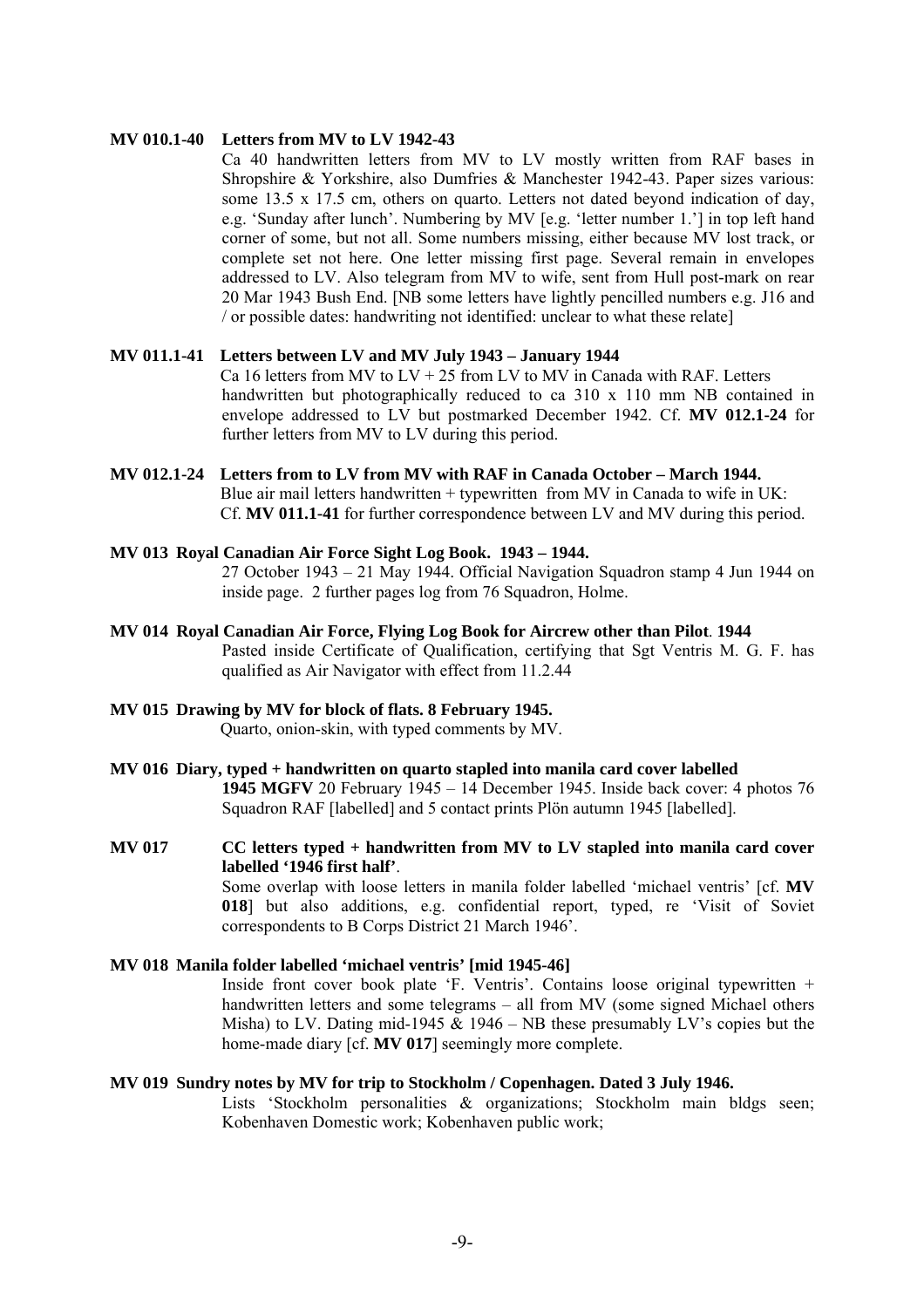# **MV 020 Loom of language + MV word-lists n.d. [ca mid-1940s]**

Sections extracted from F. Bodmer, *The Loom of Language: A Guide to Foreign Languages for the Home Student* (London 1944) pp. 515-636 in home binding. Profusely annotated by MV. Inserted are word-lists compiled by MV: 8 pp ruled sheets; 23 x 18.5 hole-punched and stapled headed 'about 500 nouns'.

#### **ARCHIVE BOX 2**

- **MV 021 Original 'offprint' [home-produced using carbon copy typescript] 'Perspector'** [mechanism invented by MV for producing technical perspective drawings] 4 pp incl drawing; 8 May 1946.
- **MV 022 Blueprint, 5 pp foolscap; stapled. 'The Geometry of Bird's eye Views' n.d. [?1946-50]** + photocopy ?title page MV's 'Instruction Manual for the Medigraph Perpective

Drawing Instrument'. Original not found. **MV 023.1-10 Letters handwritten from MV to LV summer 1947 Sweden / Denmark** 

10 letters written btw 4 June 20 July 1947; NB letter 11 June –  $1<sup>st</sup>$  2 pages (recto+verso) exist only as photocopy, seemingly belong with original handwritten recto marked 2 + verso; letter 18 June –  $1<sup>st</sup>$  page recto exists only as photocopy; original missing; likewise subsequent page(s).

# **MV 024 Architectural drawings / sketches / sundry notes by MV summer 1947 Sweden / Denmark, loose sheets.**

P.1 headed 'Jarvis Research July 1947'. Ca 30 pp handwritten – order uncertain; pp have different MV numbering systems – one seemingly related to subjects listed on p.1, others possibly relate to order of completion.

#### **MV 025 'Travel Sketches Sweden & Denmark Summer 1947', loose sheets**

ca 30 pp – order uncertain; pp. have different MV numbering systems – one seemingly related to subjects listed on p. 1 'sketch of filing system: - 3 Constructional details 5a Exterior sketches (mixed) 5b Interior sketches (mixed) (other numbers as detailed).' Likely that all belong to Jarvis Research [project] for which see above **MV 024** and ought not to be separated.

# **MV 026.1-2 Notes handwritten / architectural drawings on cartridge paper n.d. [1947]**

**1**. 8 pp. 24.5 x 16 cm, torn from notebk and stapled together;

**2.** 8 pp 21 x 15 cm torn from notebk and stapled together, headed 'Buildings'

# **MV 027 Notes handwritten**. **Summer 1947**.

accounts [2 pp]; graph detailing cash situation; 'Lois' reels'.

- **MV 028 Letter typed on Kooperativa Förbundet Arkitektontoret letterhead from E. Sundahl 9 August 1947** 
	- Testimonial [no addressee] certifying that MV employed during June July 1947.
- **MV 029 'Squabbles in Stockholm'. Ink cartoons by Oliver Cox [summer 1947]**  7 loose pp; 'dedicated chiefly to Betts' [i.e. LV & presumably sent to her].
- **MV 030 'Retreat from Stockholm' Ink MS with cartoons by Oliver Cox 16 Aug. 1947.**  5 loose pp [presumably sent to LV]

# **MV 031 Sundry printed papers [1946-47]**  Cutting from Byggmästern 1946, 26 – ink box around 'Svenska Arkitctföreningen'; Cutting from Byggmästern 1947, 4 [labelled 13 in ink] Map Scandinavia, The Baltic, Iceland [cut from unidentified atlas]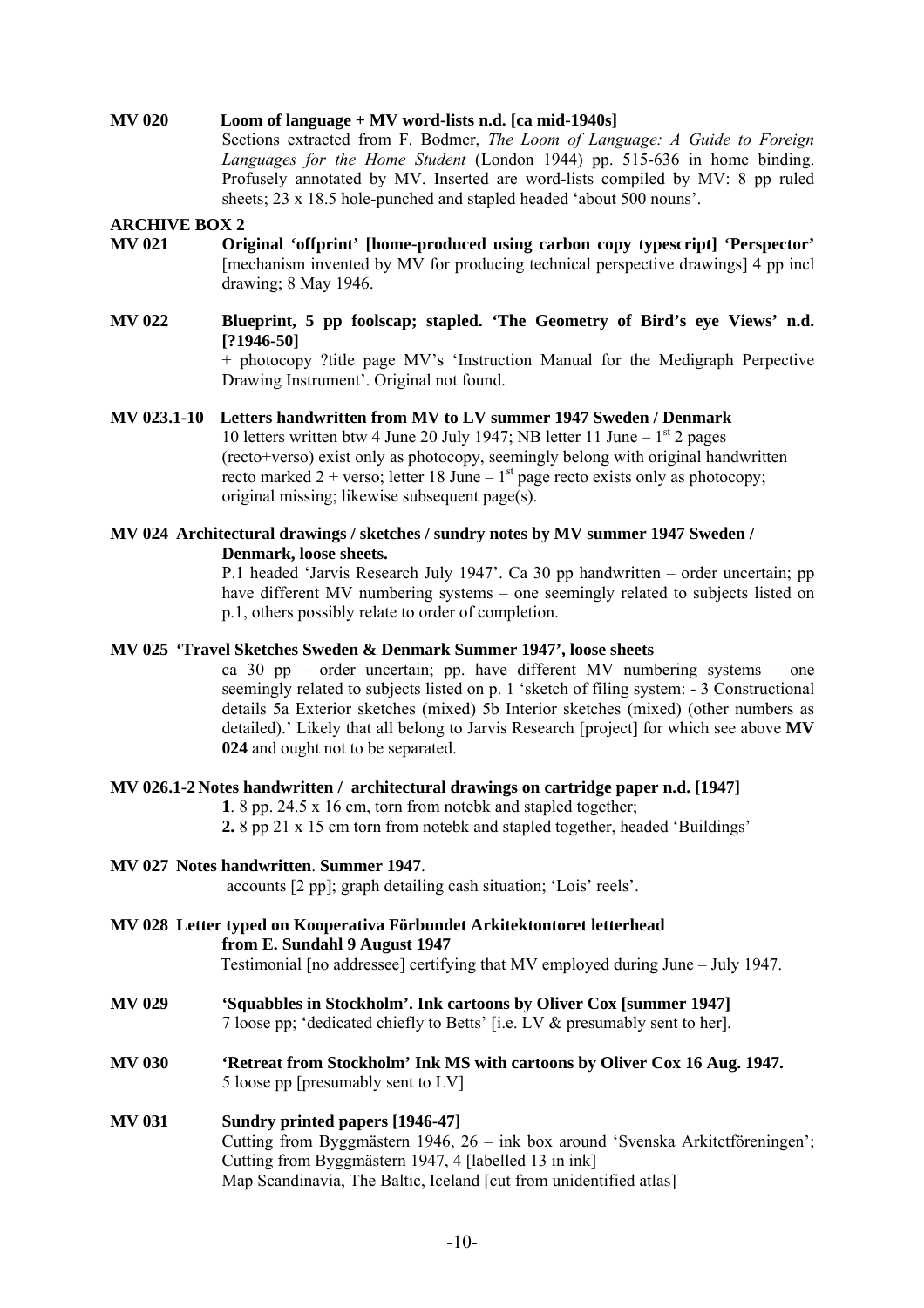# **MV 032 Letter typed on Harvard University letterhead to MV from Walter Gropius**

# **3 February 1948.**

Thanking MV for letter and first issue of PLAN magazine.

#### **MV 033 MV handwritten notes / drawings / colour charts; dated items autumn 1949 Red cloth spring-back notebook 8vo (230 x 155 mm)**

Nb: mostly architectural but also notes / references to Near Eastern texts; also page on 'Kaftian "B" syllabary experimental values, summer 1949'.

#### **MV 034 Letter typed to MV from John Graeme [?] 10 September 1950**

Asking MV for advice on books etc re Schools [i.e. architecture thereof].

# **MV 035.1-4 Sundry notes handwritten Copenhagen n.d. [ca 1950]**

**1.** Handwritten pages [6 total] headed **F**lats, **O**ffices, **I**nstitutions, **S**chools, **T**errace houses, **V**illas. [n. d. evidently notes for Copenhagen map, poss. part of modern bldgs project – v infra **MV 036**, **037**]

**2.** 4 pp hw by MV pencil + ink torn from sketch-book 21 x 12 cm

[apparently rough notes for Copenhagen entries in guide]

**3.** Map of Copenhagen with places of interest listed in MV's hand + stencilling.

**4.** Original pencil draft by MV Stockholm Kobenhavn

# **MV 036.1-3 Modern Architecture – Guide. Sundry papers and printed material n.d. [ca 1950]**

Foolscap enveloped labelled in ink 'Great Britain'; in pencil 'Ventris' containing:

**1.** 'Guide to Modern Architecture in Western Europe ENGLAND 1900-1950 (first draft only)'.<sup>[3</sup> foolscap sheets  $-5$  pp total stencilled with emendations in blue pencil presumably by MV.

**2.**. 26 copies 'Guide to Modern Architecture in Western Europe England 1935-1950' Single sheet front + reverse, mimeograph presumably by MV.

**3.** 'Guide to Modern Architecture in Western Europe 1900-1950 what the cards are for' printed card 21 x 12 cm folded giving 4 pp each ca  $10.5 \times 12$  cm [9 egs all same]

# **MV 037.1-10 Correspondence re Modern Architecture project. 1950.**

**1.** Letter typed on letterhead to MV from Philip L. Goodwin [Architect 32 E.  $57<sup>th</sup>$  St. New York] 24 April 1950 thanking MV for copy of file card for 'Guide to Modern Architecture in Western Europe and expanatory folder'

**2.** Letter typed on Museum of Modern Art New York letterhead to MV from Peter Blake [curator] 1 May 1950 re MV's card index on modern architecture in western Europe, forwarded by Philip Goodwin – cf. **MV 037.1**.

**3.** CC letter from MV to Arkitakt Dan Fink [Copenhagen] 10 June 1950 re card index project.

**4.** Letter typed on Museum of Modern Art New York to MV from Philip C. Johnson [director] 6 September 1950 re: guide of Copenhagen + Stockholm forwarded to Museum by Mr Goodwin – cf. **MV 037.1**.

**5.** Letter typed on letterhead to MV from Dr Gustavo Latis [Milan] 17 September 1950 re collaboration in project.

**6.** Letter typed on letterhead to MV from Philip L. Goodwin [Architect 32 E.  $57<sup>th</sup>$  St. New York] 18 August 1950 re guide project; with comments re Royal Festival Hall + Festival of Britain 1951

**7.** Letter typed [in original envelope] to MV from Stig Alund [editor National Society of Swedish Architects] 4 October 1950 re guide project

**8.** Letter typed [in original envelope] on Festival of Britain letterhead to MV from Hugh Casson 28 December 1950 acknowledging letter + enclosures, presumably re card index project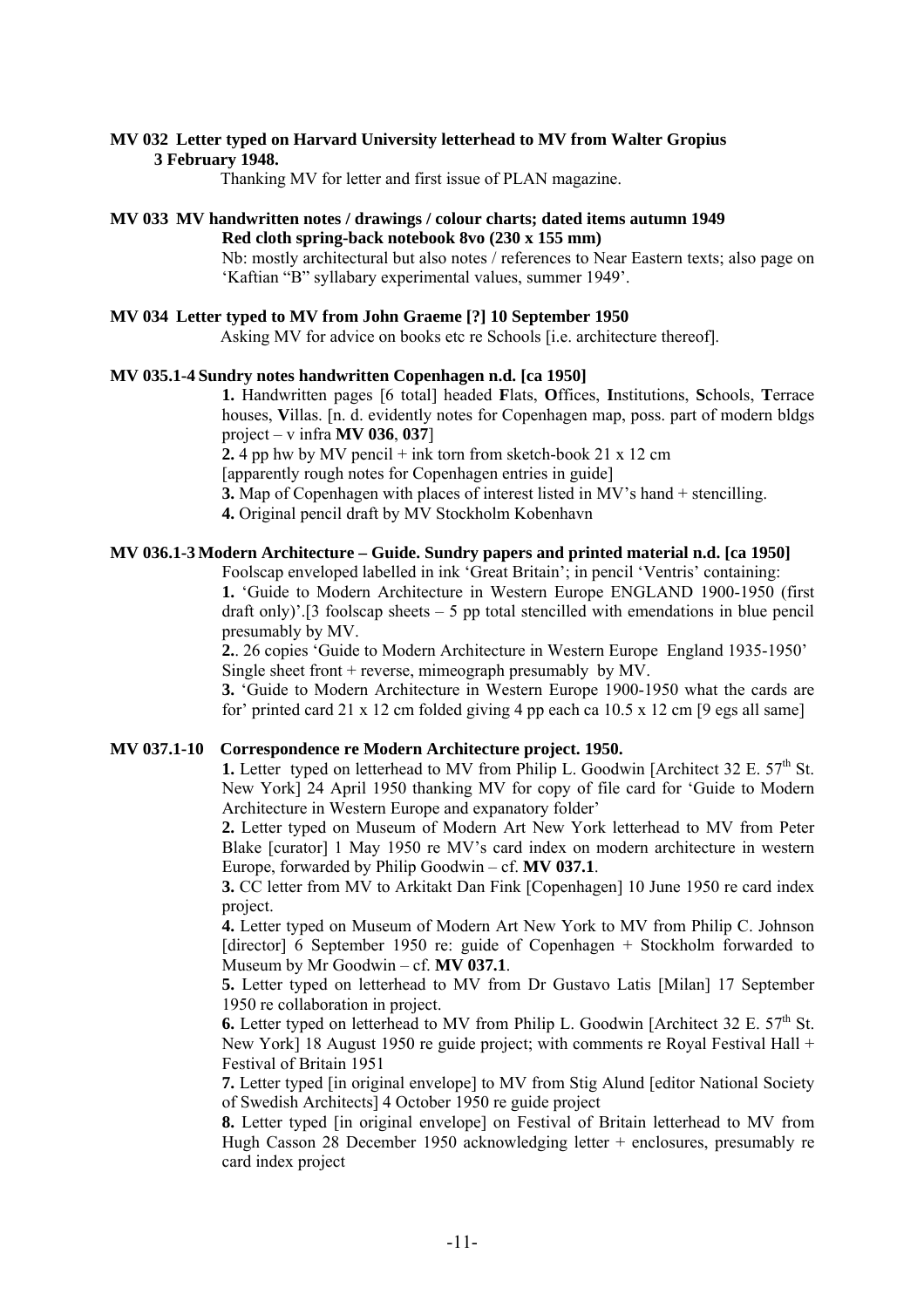# **MV 037.1-10 Correspondence re Modern Architecture project. 1950. (CONT'D)**

**9.** Letter typed on F. R. S. Yorke, E. Rosenberg, C. S. Mardall letterhead [architects 2 Hyde Park Place] to MV from C. S. Mardall 29 December 1950 re guide. **10.** Letter typed on Festival of Britain 1951 letterhead to MV from Hugh Casson 11 January 1951 answering various architectural points raised in earlier letter by MV [marked 'CASSON' in MV's hand, top left corner].

# **MV 038 Diploma Architectural Association 29 January 1951**

[tube – stored with other rolled material]

#### **MV 039. 1-4 Sundry papers and printed material for Guide – London. N.d. [ca 1950-51].**

**1.** Architectural Association Guide to Modern Architecture in London 1927-1957 3/6 24.5 x 10.3 cm folder made of blue card  $-$  24.5 cm x ca 32 cm – folded in three; stapled. Contains:

- 'Guide to Modern Architecture in Western Europe 1900-1950 what the cards are for' – v.supra.
- 'INDEX The Architectural Association Guide to Modern Architecture in London 1927-1954' [ 21.9 x 8.4 cm card covered 12pp set on ?mimeo / varityper / typewriter with stencilled headings and then printed].
- Esso Map of London with overstencilled [?] The Architectural Association Guide to Modern Architecture in London + buildings marked as per INDEX v.supra.

[1 set complete  $+ 2$  folders with map  $+$  index only  $+$  one spare map]

**2.** Stanford's Map of the County of London

**3.** Guide to Modern Architecture, 1927-51 LONDON. Blueprint at 1" to 1 mile

[apparently drawn / stencilled by MV; title indicates compiled by P. Johnson-Marshall, M.C.F. & L.E. Ventris and others, April 1951. Stencilled list of sites as in printed index – v supra].

**4.** Map as per above, without stencilled info.

# **MV 040.1-4 Papers and tourist literature: Sweden, Italy, Switzerland, France**

# **[late 1940s – early 1950s]**

**1**. Generalstabehns Karta över Sverige [printed map x 2 copies]

**2.** Foolscap envelope labelled 'Switzerland'

- Carbon copy typewritten list 'Switzerland Buildings to see' [1951 in upper right + pencil and ink annotations]. Quarto 1 page.
- 'Petit Guide de l'Architecture Moderne en Suisse' (1948) booklet 22 x 14.8 cm 68pp.
- 'Volkshochschule' Zurich Juli / Aug. 1951 XX Jahrg. Heft 6, 183-88. Offprint: R. Wener: Neue Ausgrabungen in Kappadokien.
- 'Zurich' issued by Zurich Development Association [tourist leaflet]
- 'Motoring in Switzerland Regulations, Hotels and Garages The Automobile Association London W1' 28 pp booklet n.d.
- 'Lusanne Aufenthalts-stadt' [tourist leaflet, German; n.d.]
- 'Hotel-Restaurant Canova Zürich' [tri-lingual; n.d.]
- 'Map of / Plan de Zurich (Centre) ca 1:12000 Swiss Bank Corporation
- 'Hotel Hecht am Rhein Basel' [leaflet trilingual n.d.] 2 copies
- postcard Hotel D'Angleterre Ouchy-Lausanne
- Switzerland' article cut from The Architecture Forum September 1945 pp. 131-?47 [featuring selected modern buildings]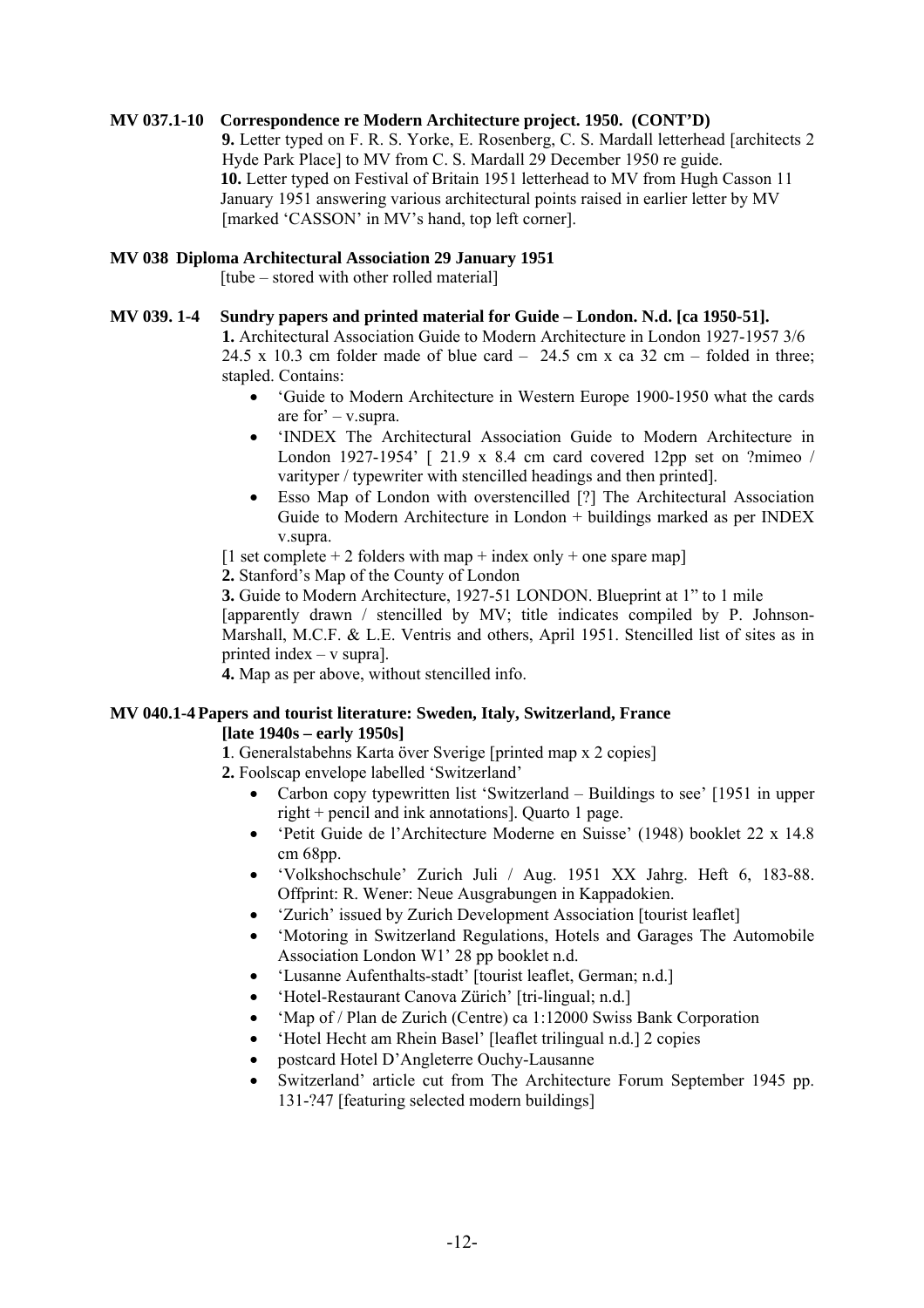# **MV 040.1-4 Papers and tourist literature: Sweden, Italy, Switzerland, France (CONT'D) [late 1940s – early 1950s]**

**3.** Foolscap envelope labelled Italy

- Carbon-copy 2 quarto pages typed of places to see
- 'Verona La Citta di Guilietta' [tourist leaflet; English]
- 'Milano Hotel Rosa' [tourist map]
- 'ninth triennale of Milan May October 1951' [exhibition leaflet]
- 'Italy … four seasons of sunshine' [tourist leaflet]
- 'Triennale di Milano 1951 Deutsche Abteilung' [exhibition plan]
- 'Noticiero Turistico Italia N.40 Octubre 1951' ca 28 pp quarto magazine [Spanish / German text + BW pics]
- 'Sezione Svedese della Nona Triennale di Milano' [card folder 15.2 x 11 cm containing 6 BW post-cards of Swedish exhibits at Milan Triennial.
- 'Motoring in Italy Regulations, Hotels and Garages The Automobile Association London W1' 28 pp booklet n.d.

 **4.** Foolscap envelope labelled 'France'

- Carbon-copy 4 quarto pages typed [with ink annotations] of places to see
- 2pp quarto similar for Holland

# **MB 041.1-8 Sundry printed matter chiefly relating to Scandanavia + Architecture**

**1.** 'Sweden is modern' [by] G. Howard Smith. Reprint from The Architectural Forum, Published by the Swedish Insitute [1947]. Marked M. Ventris.

**2.** 'Recent Architecture in Sweden' 14 pp booklet printed ca 21 x 15 cm [2 copies]

**3.** Booklet lacking cover [Swedish?] evidently the index to a map ca 23 pp.

**4**. HSB Cooperative Housing [bklet on Swedish coop hsing 35pp 21 x 14.8 cm; n.d.]

**5.** Architecture in Stockholm – 3 copies [one marked 'Michael Ventris']

[8pp n.d. 21 x 15 cm; list of best / most typical contemp bldgs in & around Stockholm compiled by Swedish Architects' Association]

**6.** Exhibition of Danish Architecture To-day 1950' Exhibition at the Royal Institute of British Architects, London 1950. [48 printed pp ca 21 x 13.3 cm]

**7.** Printed guidebook 'Stockholms Parker' [issued by Stad Stockholm 1947] 30 pp 21 x 12.4 cm [marked Michael].

**8**. LIST OF NOTABLE GARDENS OPEN TO THE PUBLIC, PARKS AND NEW TOWNS 1951 Institute of Landscape Architects 12 Gower Street, W. C. 1 [compiled by C. R. V. Tandy; 12 pp quarto, mimeographed + stapled; paperclipped to it an Institute of Landscape Architects compliments slip 'With Mrs Browne's compliments.' ]

**9.** *The Listener* 13 December 1951 (contents marked with blue dot at 'Le Corbusier's Experiment at Marseilles – Robert Furneaux Jordan) pp. 1011–13

**10.** *The Listener* 20 December 1951 (contents marked with blue dot at 'The Stones of Milan' – Robert Furneaux Jordan) pp. 1057–59

# **MV 042** *Architectural Design* **June 1950: photocopy pp. 168–69**

p. 168 features Festival of Britain Information Office, Leicester Square; Designed Fello Atkinson (James Cubitt & Partners, Oliver Cox and Michael Ventris)

p. 169 3 bldgs are featured on this page: flats at Stevanage; Oslo Town Hall; BBC Development at White City, perhaps one or more of interest / relevance to MV. [Original not found]

# **MV 043 Plan 47 Highpoint n.d. but presumably 1940s.**

Rolled drawing ink & pencil showing layout of furniture by F. R. S. Yorke / M. Breuer in flat. Badly torn at edges; on one corner 'VE1' (?). [Stored with tubes.]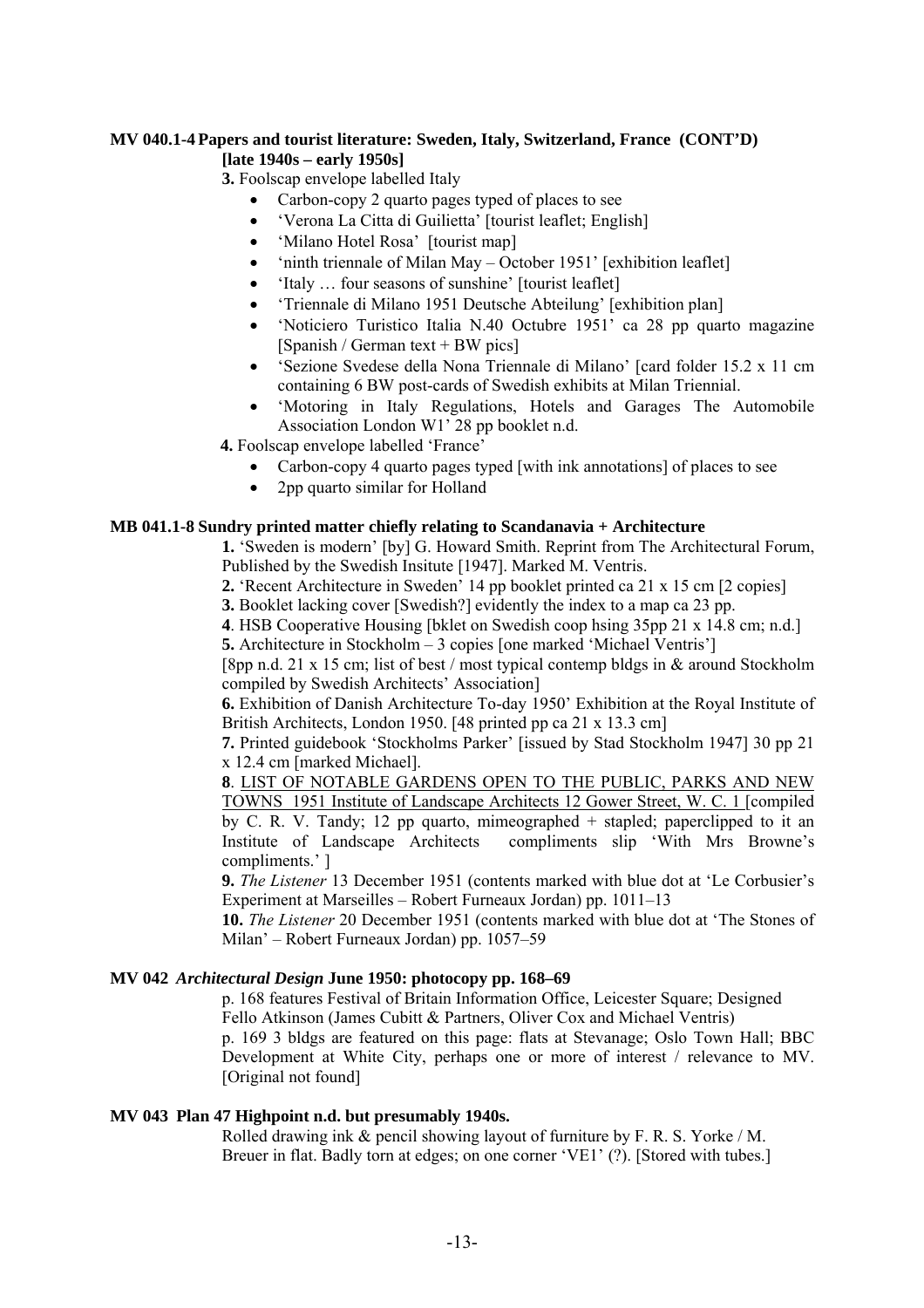#### **MV 044.1-5 Blueprints and printed materials re 19 North End Hampstead, early 1950s.**

**1.** Original blueprint + pencil annotations 'House at North End, Hampstead 12 April 1952'. Labelled 'Furniture'

**2.** Original blueprint + pencil annotations 19 North End, Hampstead 5 November 1952'. Labelled 'Master'.

**3.** Original blueprint drawing 19 North End NW3 'Earth-moving 14.2.54'.

**4.** Change of address card [12.5 x 7.5 cm with drawing of new home – 19 North End – on front; reverse blank] n.d. ca 1954

**5.** Printed card ca 15.5 x 7.5 cm - map Hampstead area – marking location of 'Ventris, 19 North End NW3'

#### **ARCHIVE BOX 3**

# **MV 045 'The Languages of the Minoan and Mycenaean Civilizations: mid-century report, New Year 1950'. Stencilled + bound; foolscap 56 pp + xliv pp**

Introduction + Questionnaire + pp. i-xliv (at end) by MV. Contributions by E. L. Bennett, Jr; H. T. Bossert, G. P. Carratelli, V. Georgiev, E. Grumach, K. Ktistopoulos, Sir John Myres, E. G. Peruzzi, F. Schachermeyr, J. Sundwall.

# **MV 046.1-2 Ventris Work-notes on Minoan Language Research**

**1.** microfilm copy [held by ICS library]**.** 

**2.** print-out of microfilm bound with Mid-Century Report [held by ICS Library at X102F VEN]

**3.** 'First study of the grammar and phonology of the language contained in the Mycenaean archives from Pylos' = work-notes 9 (19 June) to 15 (3 / 28 September) 1951 pp. 44-145. Foolscap; stencilled copy in MV home-binding. [Held by ICS Library at X1012F VEN Qto with photocopy in Ventris Papers].

- **MV 047** *The Listener* **10 July 1952 [MV personal copy cover marked 47 High Point]**  contains pp. 57-58 'Deciphering Europe's Earliest Scripts – Michael Ventris on the Cretan tablets' [text of radio broadcast announcing decipherment].
- **MV 048 Experimental Mycenaean Vocabulary [July 1952]**  Headed 'Sign-groups are from Pylos 1939 unless prefixed by K' 12 pp negative Photostat [held in ICS Rare Books Cupboard classmark 220]
- **MV 049 Index cards Mycenaean vocabulary [n.d. pre-January 1954].**

# **MV 050 Spring-back binder : typed label '1953 : GLOSSARY OF 1556 LINEAR SCRIPT B SIGN-GROUPS'**

63 pp. foolscap (stencilled) of MV document with a few pencil annotations inside front cover inscribed T B L Webster + pasted cutting of 'Fig. 2 – syllabic grid' nb MV's own original copy [handwritten in blue ink] is held at University of Cincinnati (Blegen Library), given by Emmett L Bennett, Jr.

# **MV 051 Spring-back binder : labelled on spine 'SEMINARS'**

Varitype copies of 'Minoan Linear B Seminar' 24.2.1954 – 13 June 1956 Interleaved are a few handwritten MV originals [perhaps notes arising from minutes. Some pages marked in red pencil upper right hand corner ICS / M and ICS W]

#### **MV 052.1-2 Honorary doctorate Uppsala June 1954**

**1.** University of Uppsala Honorary Doctorate [original certificate with seal attached] ca 40 x 55 cm Kalends of June 1954 [in Latin].

**2**. Contemporary copy of same: NB paper torn at edges requires conservation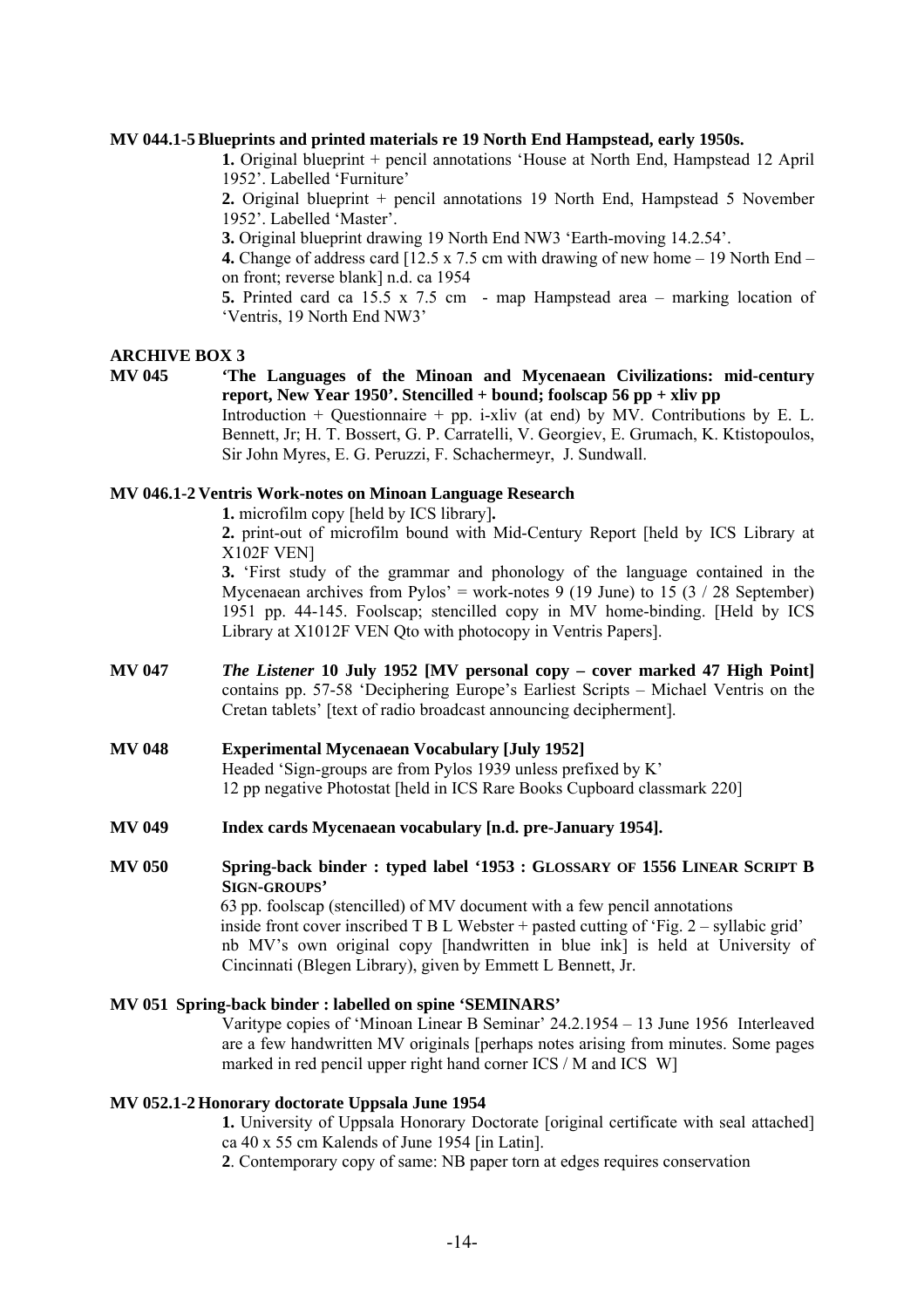Contains letters to MV from various sources and carbon copies from MV mostly relating to publications; 6 October 1952 to 6 October 1955; hole-punched and arranged in approximate reverse date order, i.e. earliest at back of file. [Here listed by approx date order].

**1**. Letter typed to MV from A. W. Gomme 6 October 1952 re publication of article 'Evidence for Greek Dialect in the Mycenean Archives' in *JHS*.

**2**. Letter typed to MV from A. W. Gomme 18 November 1952 suggesting additional footnote in article 'Evidence for Greek Dialetct in the Mycenean Archives' to be published in *JHS.*

**3**. 3 pp quarto typed with Gk added in blue ink and further light annotations in pencil – evidently additions / corrections for *JHS* article. N.d.

**4**. Letter typed to MV from A. W. Gomme 12 November 1952 requesting modifications to *JHS* article [nb filed out of date-order].

**5.** CC Letter typed (recto + verso) foolscap from MV to A. W. Gomme 13 November 1952 regarding *JHS* article.

**6**. Letter, handwritten to MV from A. W. Gomme 19 August 1952? about proposed *JHS* article [out of date order see above].

**7.** Letter, handwritten on aerogramme, to MV from Sterling Dow 2 June 1953 about review article on Minoan language that SD was planning to write for *AJA*.

**8**. Letter typed to MV on Routledge and Kegan Paul Ltd letter-head from Chris Franklin expressing interest in work on Minoan script 15 June 1953.

**9**. Letter, handwritten to MV from Sterling Dow 1 July 1953. 2 pp recto + verso, expressing thanks for copies of Work-notes & asking for copy of *Mid-Century Report* for Widener Library, Harvard.

**10**. Letter, typed (carbon copy) with ink additions, to MV from T. J. Dunbabin, *JHS* reviews editor, requesting review of E. L. Bennett, *A Minoan Linear B Index* (Yale 1953) 4 July 1953.

**11**. Letter handwritten on aerogramme to MV from Sterling Dow 17 October 1953 re arrival of (*JHS*) article and SD's own plans for article in *AJA*.

**12**. Letter handwritten on *Antiquity* letterhead to MV from O. G. S. Crawford 30 October 1953 re corrected proofs of MV's 'Note on Enkomi tablet' for *Antiquity* and mentioning that he had written an Ed. Note on whole subject of Mycenae, which he had sent to Hutchinson to vet.

**13**. Letter typed on *Archaeology* letterhead to Richard Barnett (British Museum) from 'Gladys' [Weinberg] 26 October 1953 asking him to persuade MV to write article on Minoan script for journal, or to do one himself along lines of article in *Manchester Guardian*. Annotated in ink by MV 'answered 9 November'.

**14**. Letter typed on John Bellows Ltd letterhead (printers, Gloucester) to MV from C. Turner 10 November 1953 re offprints for *Antiquity* articles.

**15**. Letter typed to MV from C. W. Ceram 11 November 1953 re decipherment and asking for further information to include in updated version of *Gods, Graves, Scholars*.

**16.** Letter typed on *Archaeology* letterhead to MV from Gladys D. Weinberg 17 November 1953 asking MV to contribute article to journal.

**17**. Letter typed on Rutgers University letterhead to MV from Emilio G. Peruzzi 19 November 1953 commenting that *JHS* article gave very 'compact' treatment and inviting him to write article for *Minos* detailing the successive stages of research.

**18**. Letter typed on *Manchester Guardian* Science Correspondent letterhead to MV from John D. Hillaby 27 November 1953 asking for clarification re certain points in article [presumably by JDH re decipherment].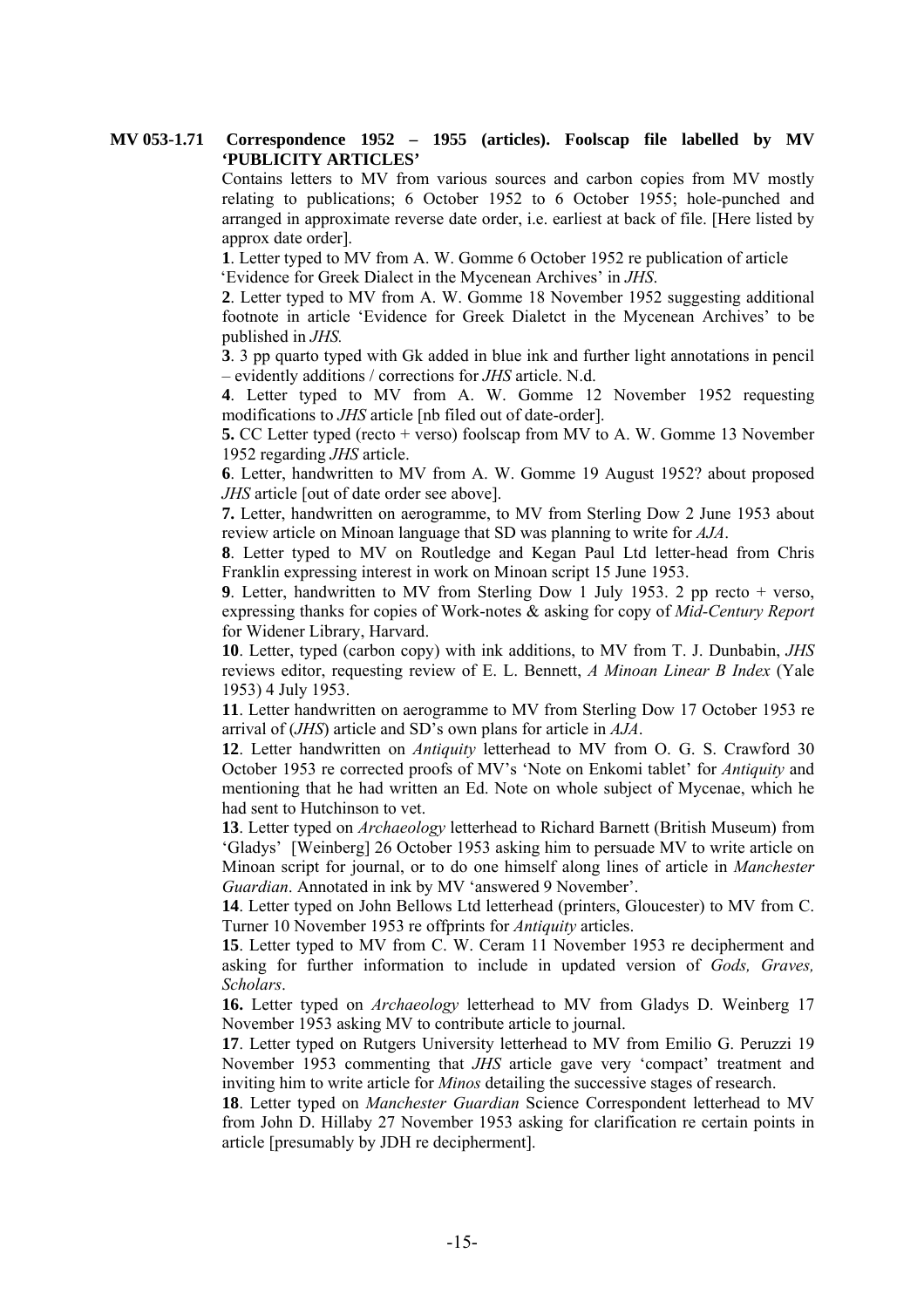**19**. Letter typed to MV from C. W. Ceram 26 November 1953 thanking MV for detailed letter and two reports; also asking for biographical details to include in article for US journal.

**20**. Letter handwritten on *Antiquity* letterhead to MV from O. G. S. Crawford 2 December 1953 about possible article on decipherment for *National Geographic*.

**21**. Letter handwritten on *Antiquity* letterhead to MV from O. G. S. Crawford 7 December 1953 saying he would leave MV to settle matters about possible article on decipherment for *National Geographic*; also asking if MV still had copy of newspaper cutting on Schaeffer's tablet find at Ras Shamra.

**22**. Letter typed on aerogramme to MV from Gladys D. Weinberg [of *Archaeology*] 8 December 1953 saying that Blegen had given permission for photos of AE 04, Eb 35 and Pylos 641 to be used in MV's article  $\&$  that he had written to Athens requesting prints; also noting that they might be able to reproduce photos from *Scripta Minoa* II.

**23**. Letter handwritten to MV from O. G. S. Crawford 14 December 1953 returning cutting about Schaeffer's Ras Shamra tablet.

**24**. Letter typed to MV from C. W. Ceram 14 December 1953 thanking MV for letter and biographical information and sending to MV [unspecified] article.

**25**. Letter typed to MV from John Manby 21 December 1953 praising MV for decipherment and asking for assistance in his own 'free-lance' articles [JM apparently employed by Anglo Iranian Oil Co].

**26**. CC Letter typed from MV to G. D. Weinberg 28 December 1953 evidently accompanying his article for *Archaeology*, with brief comments on drawings, photos and also including biographical details.

**27**. Letter typed to MV on Routledge and Kegan Paul Ltd letter-head from Chris Franklin 29 December 1953 repeating interest in work on Minoan script, perhaps for book.

**28**. Letter handwritten on *Antiquity* letterhead to MV from O. G. S. Crawford 17 January 1954 re apparent mix-up regarding offprints of Enkomi tablet article; referring to nice evening at Hood's.

**29**. Letter typed on aerogramme to MV from Gladys D. Weinberg [of *Archaeology*] 18 January 1954 acknowledging receipt of article; detailing reimbursement postal costs etc.

**30**. Letter handwritten to MV from O. G. S. Crawford 28 January 1954 referring to ? letter / packet opened by OGSC by mistake – that he has no objection  $\&$  it may help US sales [of *Antiquity*].

**31**. Letter typed to MV from C. W. Ceram 21 February 1954 thanking MV for corrections to his article.

**32**. Letter typed (with ink / pencil additions) to MV from G. D. Weinberg [*Archaeology*] 119 April 1954 enclosing a clipping from New York Times written by C. J. Kraemer in wake of *Archaeology* article appearing [copy of which apparently also enclosed, pending despatch of offprints]. Also asking for MV's interpretation of inscription seen by GDW on Skyros in 1933.

**33**. CC letter typed [2 pp foolscap] from MV to Leonard Cottrell 25 April 1954 thanking LC for interesting draft of appendix to his book and suggesting various corrections / emendations.

**34**. Letter typed on BBC letterhead to MV from Leonard Cottrell 23 April 1954 re enclosing appendix to his book [nb out-of-date order cf. no. 33] and stating he had suggested to BBC a feature programme on radio or television regarding Linear B, though not immediately as per MV's wishes.

**35**. Letter typed to MV on Routledge and Kegan Paul Ltd letter-head from Chris Franklin 1 October 1954 repeating (again) interest in work on Minoan script, perhaps for book.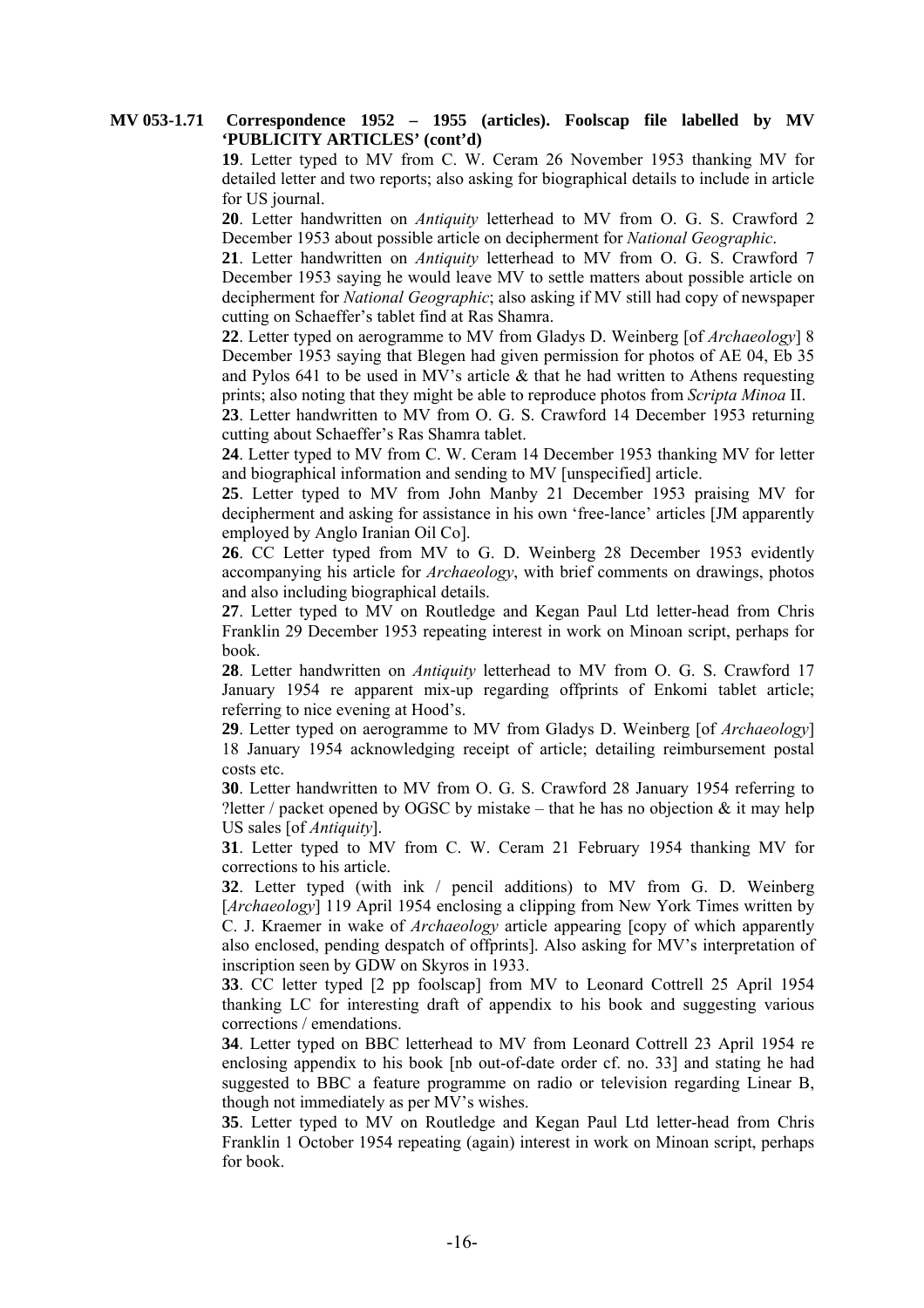**36**. CC typed [1 p foolscap] 'Documents in Mycenaean Greek' Setting for possible frontispiece or book-jacket drawing. 25 January 1955 [clearly by MV].

**37**. Letter typed on *Eranos* letterhead to MV from Gudmund Björck [ed.] 4 December 1954, writing in very flowery [almost incomprehensible] terms about article [for *Eranos*?] and alluding to honorary doctorate certificate [cf. **MV.052**]..

**38**. CC typed [1 p. foolscap] n.d. review by MV of E. L. Bennett *A Minoan Linear B Index* (Yale 1953).

**39**. Letter typed on *Eranos* letterhead to MV from Gudmund Björck [ed.] 8 February 1955 re first proofs [sent separately] of *Eranos* article.

**40**. Letter typed on R. P. Gossop Artist's Agents letterhead to MV from Bronson Gossop 17 February 1955 evidently about drawing for book, which Eric Fraser unable to undertake owing to ill-health, but perhaps could be done by son Geoffrey Fraser.

**41**. Mimeographed letter with ink additions on *JHS* letterhead to MV from R. J. H. Jenkins [reviews' ed.] requesting review of V. Georgiev, 'État actual d'interpretations des incr. créto-mycéniennes' (Sofia 1954) pp.96.

**42**. CC typed [1 p. foolscap] n.d. review by MV of V. Georgiev, 'État actual d'interpretations des incr. créto-mycéniennes' (Sofia 1954) pp.76 and idem., Lexique des inscriptions créto-mycéniennes (Sofia 1955) pp. 96.

**43**. Letter handwritten on Society of Antiquaries letterhead to MV from ? Corder(?) requesting a review of E. Bennett's *Minoan Linear B Index*, previously to have been done by Sir John Myres.

**44**. CC typed [2 pp quarto] DOCUMENTS IN MYCENAEAN GREEK Comments on specimen pages (Spec. 1 27 July 1955) Athens, 8 August 1955 [unsigned but clearly by MV].

**45**. Letter typed on Cambridge University Press letterhead to MV from B.A. Becher 12 August 1955, thanking MV for letter of 8 August and comments on specimen page [*Documents*, see no. 44]. Refers to comments by John Chadwick and promises a revision specimen.

**45**. Letter typed on Universidad de Salamanca letterhead to MV from M. S. Ruipérez 20 August 1955 enclosing proofs of article in *Minos* IV.1 and referring to his own article in *Minos* III.2.

**46**. CC typescript [2 pp quarto] n.d. evidently copy for flyer or other publicity by CUP for *Documents* [see no. 47].

**47**. Letter typed on Cambridge University Press letterhead to MV from M. H. Black 24 October 1955, thanking MV for 'blurb' [cf. no. 46] promising to let MV see version used in all forms and on dust jacket; also noting that Chadwick is keeping pressure up to get book out as soon as possible*.*

**48**. CC letter from M. H. Black to Time Magazine, enclosing preliminary announcement of book [i.e. *Documents*] 11 November 1955.

**49**. CC letter from M. H. Black to Time Magazine 11 November 1955 to effect that book still in early stage of production and no proofs are available, in light of their interest in mentioning it as part of 'The World We Live In' feature. Annotated in ink by MV 'Black to Time / Life'.

**50**. Letter handwritten to MV from S. E. Mann 27 November 1955 requesting information for inclusion in article in *Man* on implications of decipherment for Indo-European linguistics; SEM to be found most days at SSS [pencil annotation by MV 'School of Slavonic Studies'].

**51**. Mimeographed letter with ink additions on *JHS* letterhead to MV from R. J. H. Jenkins [reviews' ed.] requesting review of K. D. Ktistopoulos, *Περι την ανάγνυσιν της Μινωϊκής γραφής* (1955) 57 pp.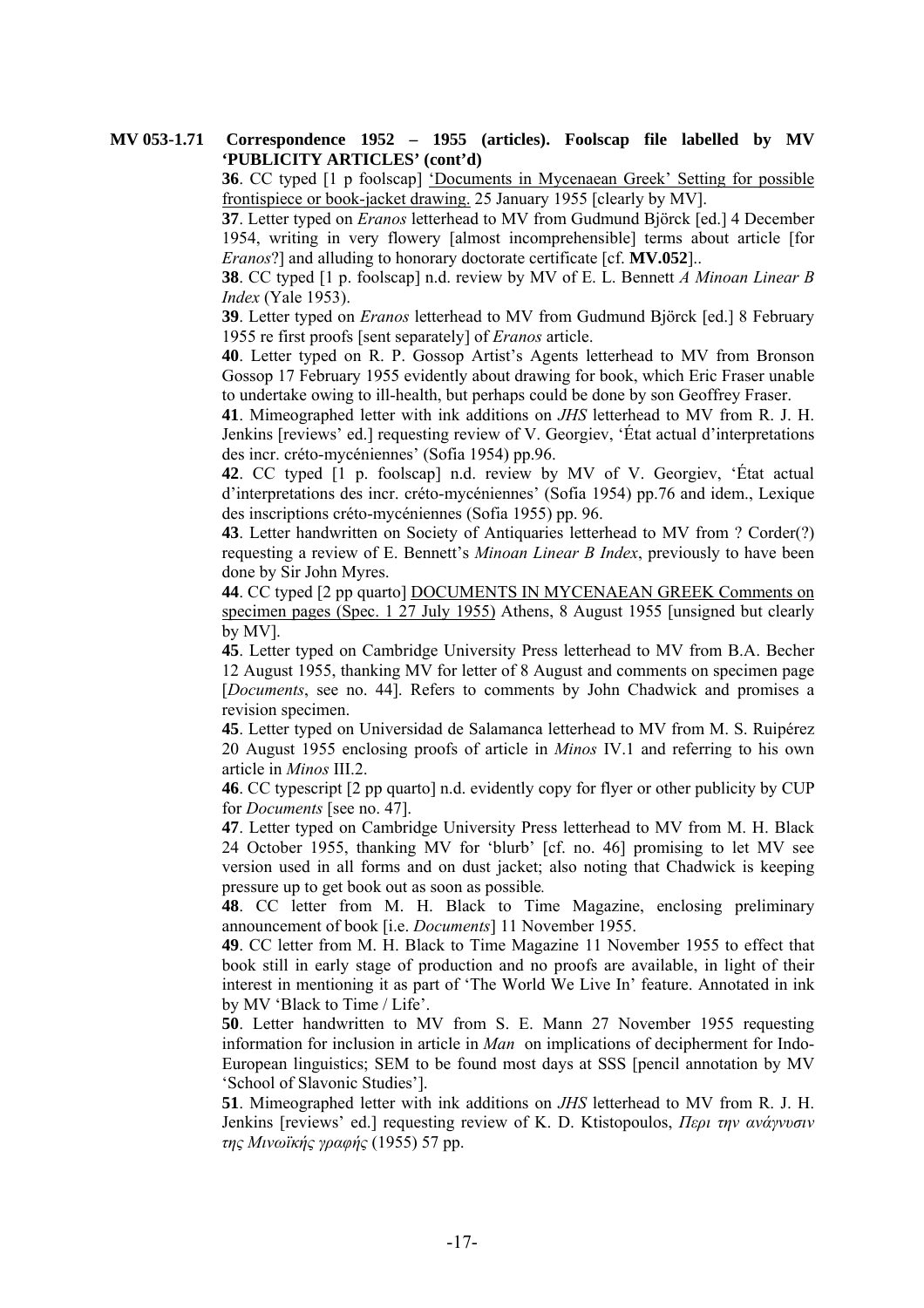**52**. CC typescript with ink annotation [1 pp foolscap] review for *JHS* [ by MV] of K. D. Ktistopoulos [cf. no. 51].

**53**. CC Letter from MV to Black [of CUP] 30 December 1955 thanking for block pulls & returning all original drawings; also requesting another proof set not on art paper to see how it matches standard of rest, commenting that section 2:1 Egyptian half looks a bit coarse, and that 3 seal impressions [*Scripta Minoa* I p. 159 P.49] appear to have been redrawn and original quality lost.

**54**. Letter typed on Cambridge University Press letterhead to MV from M. H. Black 2 December 1955 [hence out of date-order] enclosing block pulls for approval.

**55**. Letter typed on Cambridge University Press letterhead to John Chadwick from M. H. Black 12 December 1955 [hence out of date-order] about queries on spelling changes to place / proper names in Wace's introduction; JC pencil annotation 'Have said "stet"'.

**56**. Letter typed on Cambridge University Press letterhead to MV from M. H. Black 3 January 1956 enclosing another batch of block pulls.

**57**. Letter typed on Cambridge University Press letterhead to MV from M. H. Black 6 January 1956, thanking MV for pulls and promising to re-draw 10:1 and perhaps some others.

**58**. Letter typed, on Universitetsbiblioteket Uppsala letterhead to MV from Tönnes Kleberg 9 January 1956 referring to article on 'Mycenaean Furniture' for *Eranos* [which MV had requested not to appear before November 1955] and explaining that proofs sent by MV to Gudmund Björck (since deceased) had disappeared; hence could MV please return new set of proofs when supplied by printers.

**59**. CC letter to John Chadwick from M.H. Black [of CUP] marked copy for Mr Ventris 16 January 1956 explaining unexpected snag [to do with Monotype Corporation being unable to supply enough matrices for the most commonly used signs] and this will delay the proofing; however still expecting it to be printing in about June.

**60**. CC letter by MV to Black [of CUP] 17 January 1956 thanking him for drawings, returned in separate registered parcel; noting a few typographical errors in Figs 6, 10, 11, 12.

**61**. Letter typed on aerogramme to MV from G. D. Weinberg [ed. *Archaeology*] 7 February 1956 inquring whether MV would write another article for journal.

**62**. CC letter typed to John Chadwick from M.H. Black [CUP] 21 February 1956 reporting that printers say proofs will start to go out next week, assuming labour situation does not deteriorate further; and indicating that CC of this letter sent to MV.

**63**. CC typescript with ink additions by MV [2 pp foolscap] 'Note for publication in MINOS' 25 February 1956.

**64**. Letter typed on University of London letterhead to MV from J. F. [illegible: the Vice-Chancellor] 29 February 1956 thanking MV on behalf of Institute of Classical Studies for 'the remarkable production, largely by your own handiwork … which has appeared as the latest publication of the Institute' [cf. **MV 069**].

**65**. Specimen pages *Documents in Mycenaean Greek*: pp. 1-2, 23, 34, 105, 286, Pt III, 209, S. 322 [printed on last page Spec. 2 4 Oct. 1955].

**66**. Letter typed on Svenska Institutet i Rom letterhead to MV from Axel Boethius 9 July 1956 acknolwedging receipt of 'your and Chadwick's documents and Allan [sic] Wace's introduction; but querying whether copy is meant for Institute or for Olof Vessberg personally [now Director of Mediterranean Museum in Stockholm].

**67**. Copy letter to Dr Olof Vessberg Svenska Institutet i Rom from CUP 28 June 1956 sending proof copy of *Documents* and advising that publication will probably be in early autumn at price of about £4 [nb out of date-order cf. 66].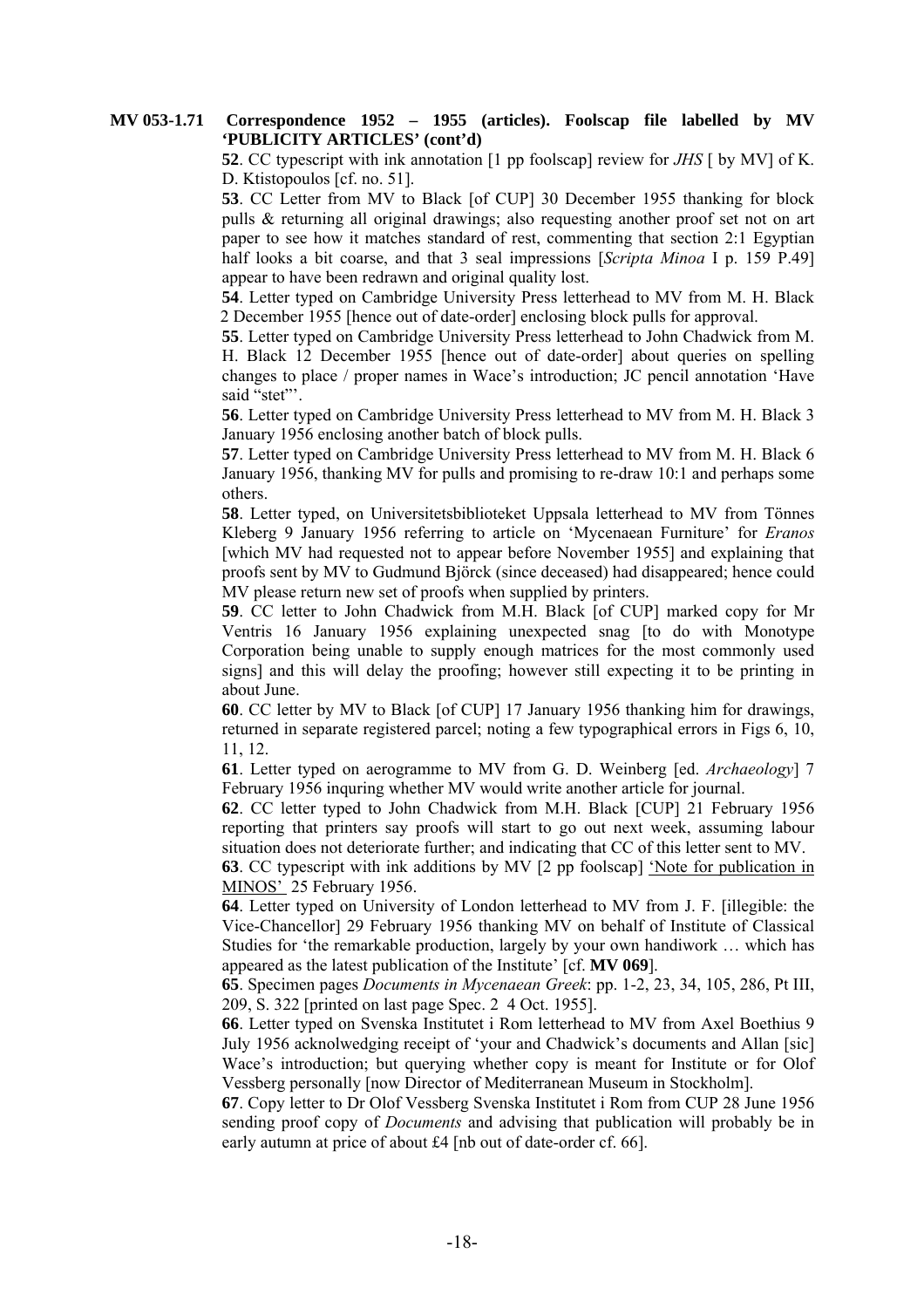**68**. Letter typed on Cambridge University Press letterhead to MV from CUP Educational Department [signed pp. Joan Bunting] 13 July 1956 about sending of proof copy to Swedish Institute [cf. 66-67 above] and giving list of further proof copies sent to those in 'key positions' abroad [8 names listed].

**69**. CC typed letter to John Chadwick from M.H.B.[lack – of CUP] 21 July 1956 informing him and MV [to whom CC sent] that *Documents* being printed;  $1<sup>st</sup>$  printing will be ca 2000 copies and price will be 84/- [shillings]. 'Our guess is that this number should last until you want to revise the text so thoroughly that a second edition will be called for. At an earlier stage we suggested paying you and Ventris an advance on your royalties, but I can't see that anything was decided. Would you like us to pay you and Ventris £100 each on the day of publication?'.

**70**. Specimen Pages, *Documents in Mycenaean Greek* pp. 1-2, 23, 34, 105, 286, Pt III, 209, S. 322 [printed on last page Spec. 1 27 July 1955]. [Thus out of date-order].

**71**. Fee payment slip typed, issued to MV by The British Broadcasting Corporation 6 October 1955 for 'The Tongue of Heroes' 'first half of fee £26.5.0.'

# **MV 054.1-71 Correspondence and papers 1953 – 1956 (talks / lectures)**

Letters chiefly related to lectures / talks / radio talks (invitations thereto, travel arrangements) also original notes / scripts for same. NB this appears to be an original MV grouping (cf. **MV 053**) since almost all items similarly hole-punched, but prior to inventory grouping had been disturbed with papers widely dispersed throughout Ventris boxes.

#### **1953-54**

**1**. Letter handwritten to MV on University of St Andrew's letterhead from T. B. Mitford 30 December 1953 congratulating MV on 'staggering discovery' learnt of from Sir John Myres + *JHS* article; also inviting MV to give lecture on Thurs 28 October 1954.

**2**. Postcard handwritten to MV by T. B. Mitford 14 January 1954 thanking MV for agreeing to give lecture at St Andrews on Thurs 28 October 1954.

**3**. Announcement of public lecture by MV 5 May 1954 at Göteborgs Högskola:

'Arkiven på grekiskt språk frå den homeriska hjälteåldern'

**4a-b**. (a). Letter handwritten to MV from T. B. Mitford 25 June 1954 enclosing (b) 'Syllabus' of lectures for St Andrew's Archaeological Society 1954-55 [green printed card, folded].

**5**. Letter typed on University College of North Staffordshire letterhead to MV from J. M. T. Charlton 30 June 1954 inviting MV to give talk in early Dec or late Jan. Ink annotation by MV 'Seen in Copenhagen suggested put off to summer (I hope)'.

**6.** Letter typed on Joint Committee Greek and Roman Societies letterhead to MV from Louise B. Turner [i.e. Mrs E. G. Turner, Sec] 7 July 1955 inviting MV to speak at joint conference Aug 1955.

**7**. Letter handwritten to MV from Louise B. Turner 29 July [1955] thanking MV for agreeing [see 5].

**8.** Letter typed on University of Sheffield letterhead to MV from R. J. Hopper 10 August 1954 inviting MV to give lecture under auspices of Dept of Ancient History & suggesting dates. Ink annotation by MV 'suggested put off till summer'.

**9**. Manuscript 5 pp foolscap by MV in blue ink. 'Lecture at 2<sup>nd</sup> Int. Congress for Class. Studies 27 August '54' – 3 pp [headed #1, #2, #3] with lecture, mostly in note form. 1 p head 'Slide Register – x not shown in Athens'  $[29 \text{ slides listed}]$ . 1 p. main outline for lecture headed 'lecture Athens MGFV 27 May '54'.

**10**. Letter handwritten to MV from Patrick Hunter [Hill Farm House, Akeley, Bucks] 21 September 1954 thanking MV for pamphlet and evidently referring to possible [lecture date?] in May.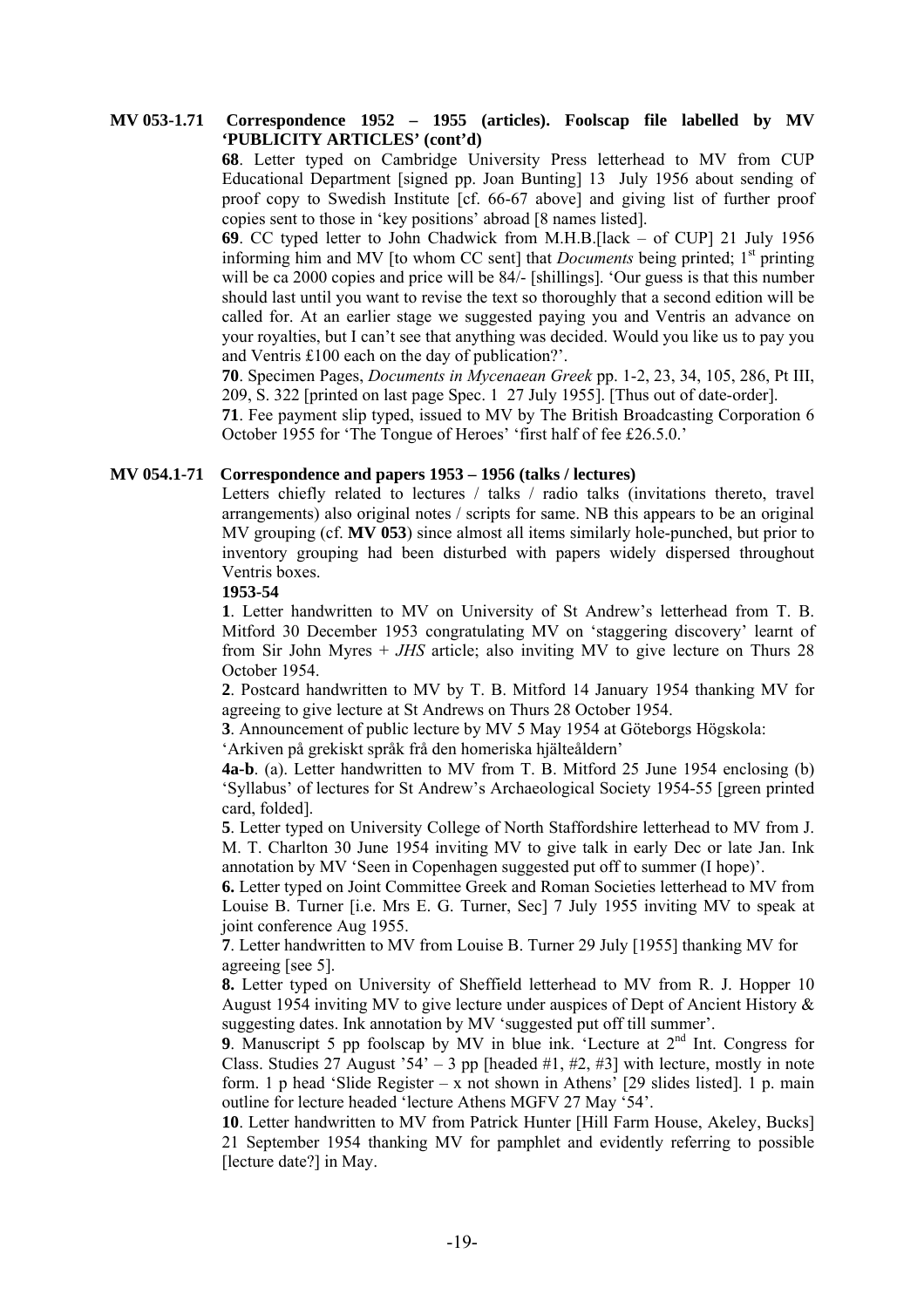# **MV 054.1-71 Correspondence and papaers 1953 – 1956 (talks / lectures) (cont'd)**

**11**. Letter handwritten to MV from R. J. Hopper 7 September 1954 thanking MV for agreeing to lecture in Sheffield, agreeing to postpone to October – November 1955. Annotated in pencil by MV 'Sheffield'.

**12**. Letter typed on University College of North Staffordshire letterhead to MV from J. M. T. Charlton 6 October 1954 re fact that Mrs Winnington Ingram had been in touch indicating they hold joint *JHS* / Classical Association meeting at Staffordshire with MV speaking; JMTC expresses hope that action by Mrs W-I 'not precipitate'. Ink annotation by MV 'ANS' encircled.

**13**. Letter typed on All Soul's Oxford letterhead to MV from T. J. Dunbabin 9 October 1954, thanking MV for review of Friedrich's book; also v interested by news from Mycenae and account of work on Chios which Sinclair Hood gave him recently; also asking if any chance MV could come to stay  $\&$  suggesting (in ink) weekend 13-15 November.

**14**. Letter typed on Magdalen College Oxford president letterhead 5 November 1954, inviting MV to give series of 6 special lectures 'the Waynflete Lectures' for 1955-56.

**15**. Letter handwritten to MV from Lisa [= E. Wace, later French] at Royal Masonic School for Girls Rickmansworth Herts 9 November 1954, thanking MV for invite to supper – suggesting Sunday  $21^{st}$ ; also reporting that she had been trying to measure volume of the stirrup jars [presumably from House of the Oil Merchant, Mycenae] from the photographs and promising to try to get accurate measurements.

**16**. Letter handwritten to MV from Patrick Hunter 13 November 1954 thanking MV for his and suggesting 10 May as date for his talk [cf. 10 above]

**17**. Letter handwritten on Magdalen College Oxford Vice-president letterhead to MV from Colin Hardie 19 November 1954 asking MV to decide about Waynflete Lectureship by  $24<sup>th</sup>$  November & expressing hope that MV would accept.

**18**. CC letter typed from MV to President Magdalen College Oxford 22 November 1954, turning down invitation to give Waynflete Lectures [cf. 14, 17 above].

**19**. Letter typed on Institute of Classsical Studies letterhead from E. G. Turner [director] 23 November 1954 about request from Gillies [prof of classics, hull] to give lecture on Linear B to invited audience; but accepts that  $MV + Chadwick$  are pretty busy & may feel it is someone else's turn [ink annotation in EGT's hand 'i.e. TBLW{Webster] or EGT[urner]'.

**20**. Letter typed on Magdalen College Oxford [president] letterhead 24 November 1954 expressing regret that MV declined [presumably invite to give Waynflete Lectures, see 14, 17-18 above].

**21**. Leter typed to MV from Albert Severyns [Liège] 4 December 1954 inviting MV to give lecture [in French]

**1955** 

**22**. Letter typed on Glasgow Academy letterhead to MV from A. R. Munday 9 January 1955 inviting MV to address 'One-Day Refresher Course of the teachers of Classics in West of Scotland' on 22 October 1955.

**23**. Letter typed to MV from A. R. Munday 18 January 1955 thanking MV for agreeing to speak [for event see 22].

**24**. Letter typed on University College of North Staffordshire letterhead to MV from J. M. T. Charlton 2 March 1955 thanking MV for card  $\&$  suggesting Wed 4<sup>th</sup> May as lecture date.

**25**. Letter typed on University College of North Staffordshire letterhead to MV from J. M. T. Charlton 10 March 1955 thanking MV for card; will write to MV nearer  $4<sup>th</sup>$ May.

**26**. Letter typed on University Museum Oxford letterhead to MV from G. E. S. Turner [acting hon sec OU Anthropological Society] 18 March 1955 inviting MV to address society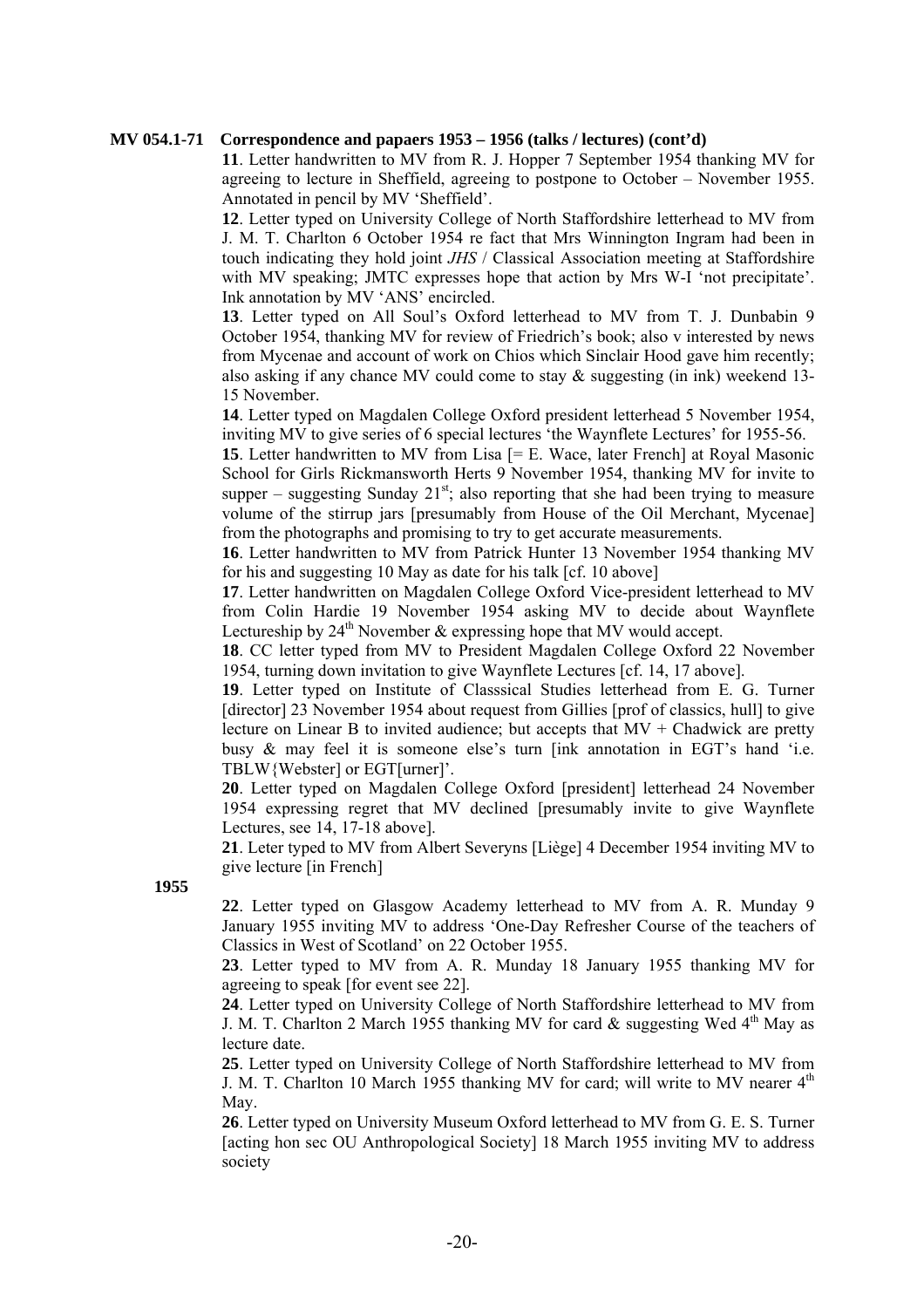#### **MV 054.1-71 Correspondence and papers 1953 – 1956 (talks / lectures) (cont'd)**

**27**. Letter typed on University College of North Staffordshire letterhead to MV from J. M. T. Charlton 27 April 1955 giving train times from Euston for MV's talk on 4<sup>th</sup> May.

**28**. Letter typed on University College of North Staffordshire letterhead to MV from J. M. T. Charlton 27 April 1955 apropos possible rail strike on following week; suggesting travel by road.

**29**. Letter typed on University College of North Staffordshire letterhead to MV from J. M. T. Charlton 29 April 1955 suggesting best possible road route.

**30**. Letter typed to MV from Patrick Hunter, Hill Farm House, Akeley Bucks 30 April 1955 about talk to Classical Society on 10 May and checking about arrangements.

**31**. Letter typed to MV from A. R. Munday 7 May 1955 about trip to Glasgow [see 22] and further proposing MV speak to  $5<sup>th</sup>$  and  $6<sup>th</sup>$  formers.

**32**. Letter typed on University Museum Oxford letterhead to MV from G. E. S. Turner [acting hon sec OU Anthropological Society] 30 August 1955 re-inviting MV to give lecture. Annotated by MV blue ink 'acc. For Nov.'

**33**. Letter typed on BBC letterhead to MV from Leonard Cottrell 1 September 1955 proposing radio documentary under title 'Tongue of Heroes'; suggesting chat over lunch. Pencil annotation by MV '14<sup>th</sup> 12.45 Savile Club Brooke St'.

**34**. Letter typed to MV from Geoffrey Turner [Univ Museum Oxford] 3 September 1955 thanking MV for agreeing to talk to OU Anthropological Society and suggesting 9 November.

**35**. Letter typed to MV from A. R. Munday 11 September 1955 asking for title of talk to One Day Refresher Course in Glasgow 22 October [cf 22 above].

**36**. Letter typed to MV from A. R. Munday 21 September 1955 thanking MV for of talk to One Day Refresher Course in Glasgow 22 October [cf 21, 34 above] and reserving hotel room.

**37**. CC typescript [8 pp foolscap] 'The Tongue of Heroes – suggested outline of subject-matter' 18 September 1955. Outline of proposed BBC radio talk [cf. 32 above] with annotations by MV in pencil, red pencil and blue ink. Plus 5pp foolscap CC typed notes for same. Also 2 pp. typescript [original] fleshing out some of speeches [though now clipped to preceding, date is uncertain; speeches were included in 2nd draft 21 November, see 50 below].

**38**. Letter typed on BBC letterhead to MV from Leonard Cottrell 23 September 1955 thanking MV for draft for programme [cf. 33, 37 above] and inviting MV to meet him at Bull & Bush on Sunday; proposing also they meet soon to discuss script in detail.

**39**. Letter typed on University of Leeds letterhead to MV from Peter Alexander [hon. Sec linguistic society] 27 September 1955 inviting MV to speak on 20 January 1956.

**40**. Letter handwritten on Emmanuel College Cambridge letterhead to MV from Frank Stubbings 29 September 1955 thanking MV for letter & outline of 'Tongue of Heroes'; suggesting also that Evans may have realized language was Grk but wouldn't admit it (not even to self).

**41** Letter typed on BBC letterhead to MV from Miss E. H. Wakeham [copyright dept] 30 September 1955 re broadcast of 'Tongue of Heroes' on Home Service; suggesting inclusive fee of 50 guineas for work / performance and further 30 guineas for repeats on Home Service [other repeat fees attached – not here].

**42**. Letter handwritten to MV from A. R. Munday 2 October 1955 asking for clarification about slides to be used in talk [cf. 22, 35-36 above] and inviting him to dinner on 21<sup>st</sup> October.

**43**. Letter typed on University Museum, Oxford letterhead to MV from Geoffrey Turner 7 October 1955 firming up arrangements for talk to OU Anthropological Society  $\&$  asking for title. Annotation by MV in ink '[The Mycenaean civilisation from the written evidence.]'

**44**. Cheque counterfoil from BBC for £26.5.0 [fee] 11 October 1955.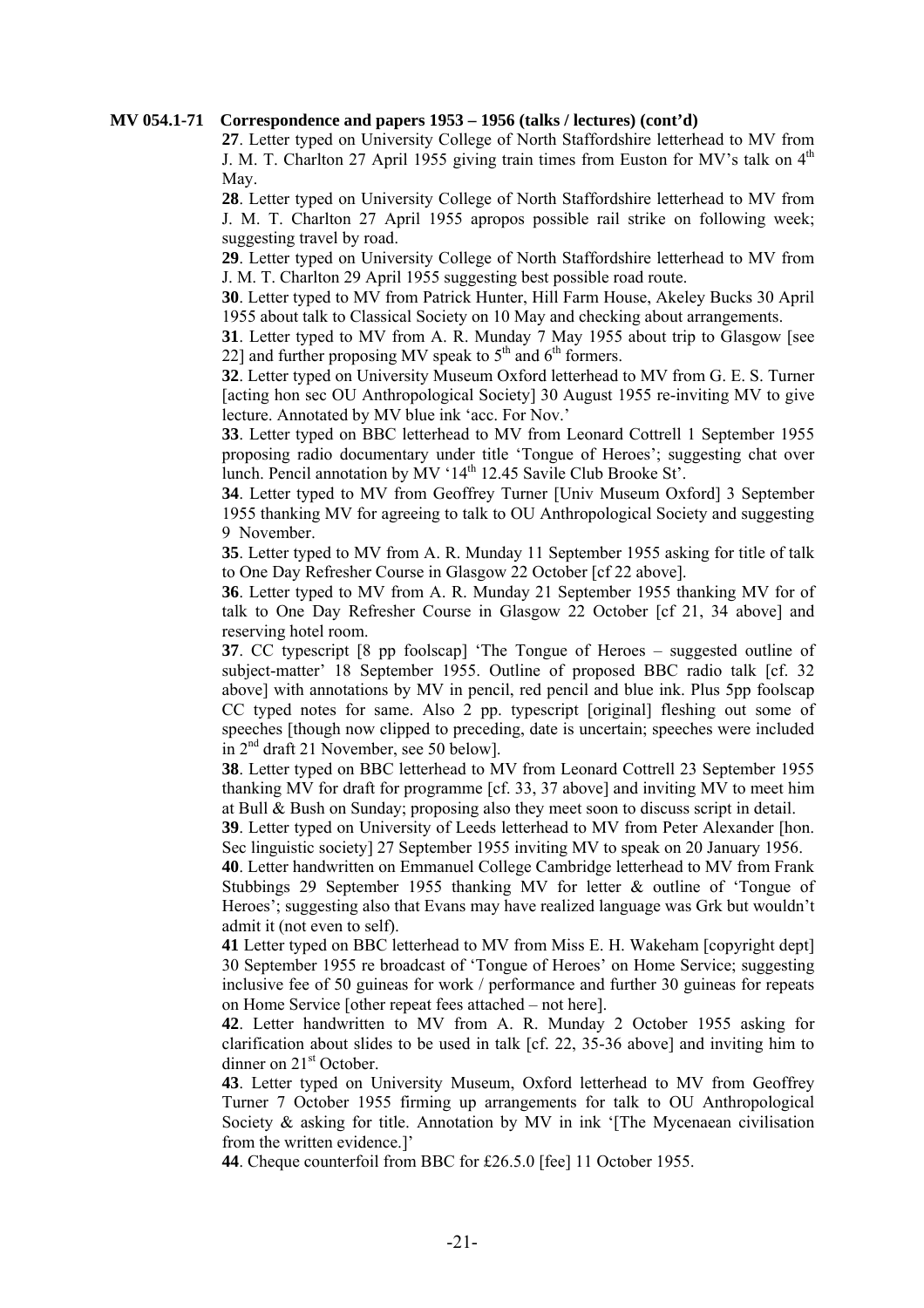#### **MV 054.1-71 Correspondence and papers 1953 – 1956 (talks / lectures (cont'd)**

**45**. Mimeographed programme [1 p. quarto] for Refresher Course for 'Teaching of Classics' Glasgow 22 October 1955 [cf. 22, 35, 36, 42].

**46**. CC typed letter from MV to Geoffrey Turner [OU Anthropological Society] 30 October 1955 re arrangements for talk and summary of same 'The Mycenaean civilization from the written evidence'.

**47**. Letter typed on Institute of Contemporary Arts letterhead to MV from Lawrence Alloway [ass't director]1 November 1955 inviting MV to participate in lecture series on 'Aspects of Communication'. Annotated in blue ink by MV 'refused'.

**48**. Typescript [3pp foolscap, stapled] 'The Mycenaean civilization from the written evidence' = outline talk by MV for OU Anthropological Society 9 November 1955. [+ CC of same].

**49**. CC typed letter in French evidently from MV to unknown addressee [i.e. letter simply headed 'Cher Monsieur', perhaps Lejeune??] 18 November 1955 concerning 'Bibliographie' [to be ?published by ICS] and 'Numérotation des idéogrammes', referring to the objections he had outlined in *Minos* and explaining the genesis of the system; gives detailed examples, incl. ideogram for 'cheval (105 etc)'.

**50**. CC typescript [8 pp foolscap] script for 'The Tongue of Heroes – second draft, November 21' [1955] with ink annotations by MV

**51**. CC typescript [1 p foolscap] 'First draft of note to explain grid: can follow on from general introductory article' 21 November 1955. Unclear what this intended for; includes two diagrams, incl. one of a 'tablet' [which text makes clear is 'not an actual tablet from Knossos but combines a number of words that gave first clues to decipherment'].

**52**. CC letter from Michel Lejeune to unknown addressee; in ink handwritten [by Lejeune] 'Copie pour M. Ventris et l'équipe britannique [illegible] a consideré pour l'étude du probleme du "Corpus" – Amicalement – Lejeune.'

**53**. Letter typed to MV from Frank Stubbings 12 December 1955 evidently accompanying draft sections for FS's contribution to radio talk [cf. 33, 37-38, 50]; also thanking him for draft article explaining 'grid' but feeling that it is still 'rather heavy going and needs more detailed comment'.

**54.** Letter typed on BBC letterhead to MV from Elizabeth St Johnston [English Programmes BBC European Service] 15 December 1955 inviting MV to take part in series of talks called 'Frontiers of Knowledge'.

**55**. Letter typed on BBC letterhead to MV from Elizabeth St Johnston [English Programmes BBC European Service] 20 December 1955 agreeing to defer decision on talk [cf. 54 above] 'until your April meeting is over'.

**56**. Letter typed on BBC letterhead to MV from Leonard Cottrell 21 December 1955 thanking MV for sending Frank Stubbing's contribution to radio talk [cf. 33, 37-38, 50, 53].

**1956** 

**57.** Handwritten by MV [1 p. foolscap] ?outline for talk headed 'Leeds 20 January 56'. [given main headings, and numbering which probably relates to his slide list].

**58.** CC typescript [2pp foolscap] by MV apparently for talk [date / venue not indicated] 4 February 1956.

**59**. Handwritten letter to MV from Michel Lejeune [signature illegible] 5 February 1956 asking MV for the letter promised '"in a few days time" sur le question des rapports'; also asking for state of play re the bibliography which will be 'une contribution essentielle au colloque'.

**60**. Letter handwritten on Trinity College Cambridge letterhead to MV from Denys Page 9 February 1956, inviting MV to give the J. H. Gray Lectures in Classics for 1956-57.

**61**. Letter typed to MV from Michael E. Adams 9 February 1956, enclosing copy of script [not found, but cf. 62].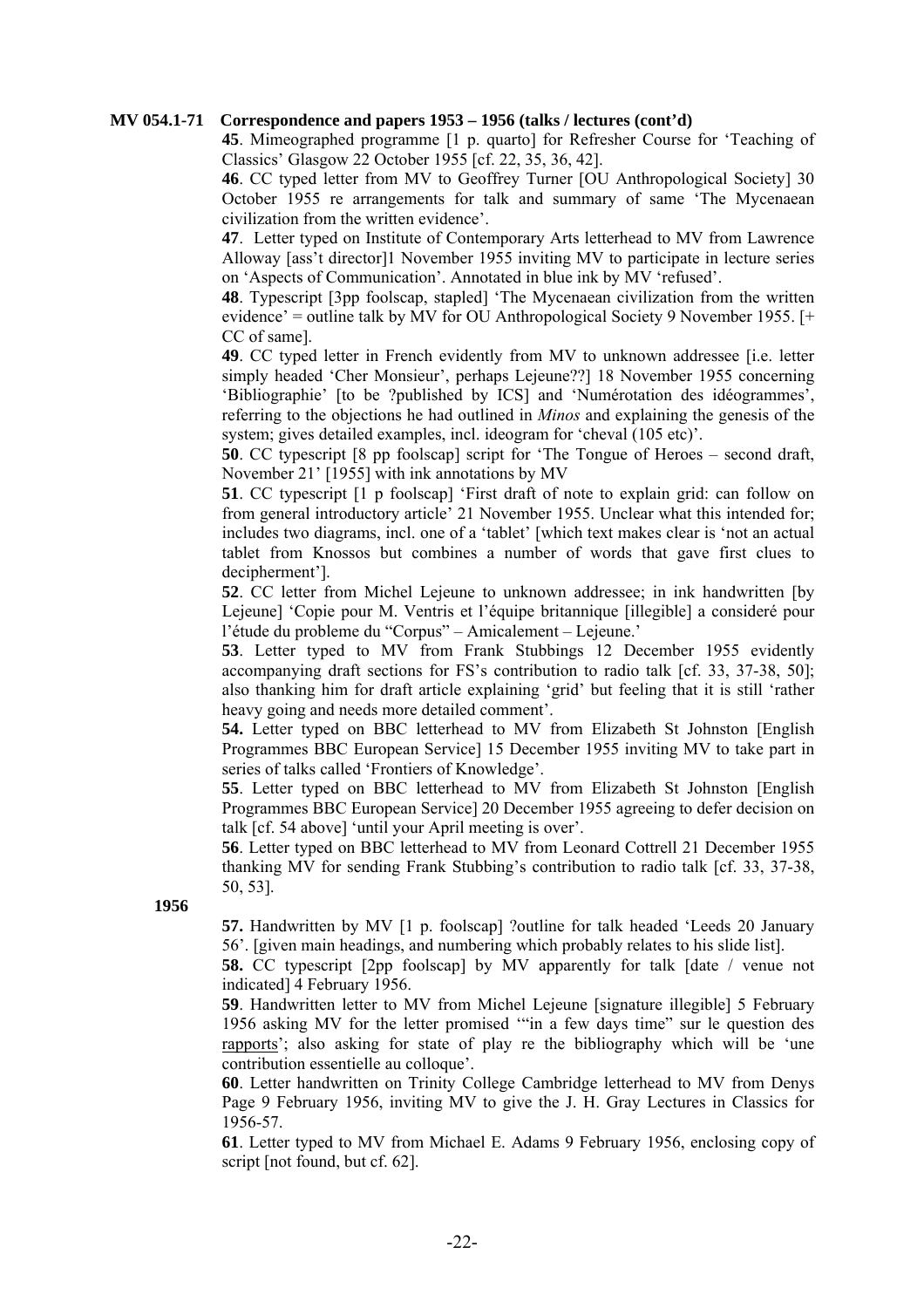#### **MV 054.1-71 CORRESPONDENCE AND PAPERS 1953 – 56 (TALKS / LECTURES) (Contd)**

**62**. Mimeographed typescript radio talk 'European Productions Light on the Mycenaean World by Michael Adams with contributions by Michael Ventris written 10.2.56' . With annotations in red pencil by MV.

**63**. BBC official form inviting MV to prepare 700 wd script for feature on 'Light on the Mycenaean World' total fee £10.10.0 [10 guineas]. Invitation clearly marked 'Retrospective'.

**64**. Letter typed on BBC letterhead to MV from Martin Esslin [Ass't Head of European Productions] 14 February 1956 indicating that script has already gone round with MV being described as archaeologist, implying this cannot be changed, though MV himself could rectify it during broadcast [!]. Also indicating script circulated to various sections of European Service, which would duly contact MV if they wished him to take part.

**65**. CC typescript by MV 'Light on the Mycenaean World Suggest review of the second half of the script' 18 February 1956.

**66.** CC typescript by MV 2pp foolscap 'Mycenaean Bibliography notes for the Paris Colloquium first draft for comment 23.2.56'. Pencil annotations by MV.

**67**. Handwritten notes by MV 1 pp foolscap 'Resolutions of colloquium'

**68**. Typescript 1 p. quarto by MV with ink annotations 'Outline for a programme about the deciphering of the Linear B script' n.d. [sounds suitable for childrens' programme]. [NB this outline typed on 'front' of p. 4 of incomplete typescript, apparently a childrens' adventure story about American west].

**69**. CC typescript in French perhaps relating to reading of certain tablets ML 2.148 – ML 2.170. n.d. [several times refers to JC et moi – conceivably but not certainly MV]. **70**. CC typescript 1 p. foolscap 'Documents in Mycenaean Greek Authors' copies [names / addresses] Presentation copies [names addresses], to latter added by MV in pencil 'Stowe School'. N.d.

**71.** Typescript 1 p. quarto 'Copy of a letter written by Professor Blegen of Cincinnatti [sic] University in 1953 to Michael Ventris' re Pylos tablets [nb conceivably not copied out by MV himself, but after death].

# **MV 055.1-10 CORRESPONDENCE ca 1950 – 1956 (SUNDRY)**

**1.** Letter MS to MV from Sinclair Hood 3 October 1950 thanking MV for dinner; expressing interest of comparison of Minoan and Etruscan in *AJA* 1940 article

**2.** Letter typed on *The Times* letterhead to MV from James Morris 26 November 1952 re contacting Bennett on Minoan theories.

**3.** Letter handwritten [2 pp foolscap] from MV at Emporio, Chios to LV 2 August [1954].

**4.** Letter handwritten [2pp foolscap] from MV at Emporio, Chios to LV 9 August [1954]

**5.** Letter typed to MV from Marcel Silberstein (Basle) 7 April 1955 about decipherment and offering some new 'readings' of tablets; nb Silberstein a selfconfessed amateur. [Letter marked in upper right corner, MS 1, possibly MV's hand].

**5.** Letter MS from MV Athens Monday 8<sup>th</sup> August [1955] to LV written on return from Crete [mentioning Hoods, de Jong, Blegen + John C{hadwick} who sent proofs of ca ½ doz pages of book {i.e. *Documents*}]. In original envelope.

**6.** Letter MS to LV from Rachel [Hood] BSA 28 July 1955 In original envelope.

**7.** Letter MS to LV from Audrey [?later Corbett] from Cyrene dated  $6<sup>th</sup>$  Aug [1955] telling LV of her engagement to 'Gus' Corbett. In original envelope.

**8.** Letter typed on 10 Downing Street – the Prime Minister letterhead to MV [from official / secretary] 26 November 1954 re award of OBE.

**9.** Letter typed on Central Chancery of the Orders of Knighthood, St James Palace, letterhead to MV 21 February 1955 re Investiture on 15 March 1955.

**10.** Postcard from MV to LV postmarked 12.III.56 [or 50?] dated 'Sunday morning' [BW picture of 'Zermatt mit Matterhorn'; message indicates arrival].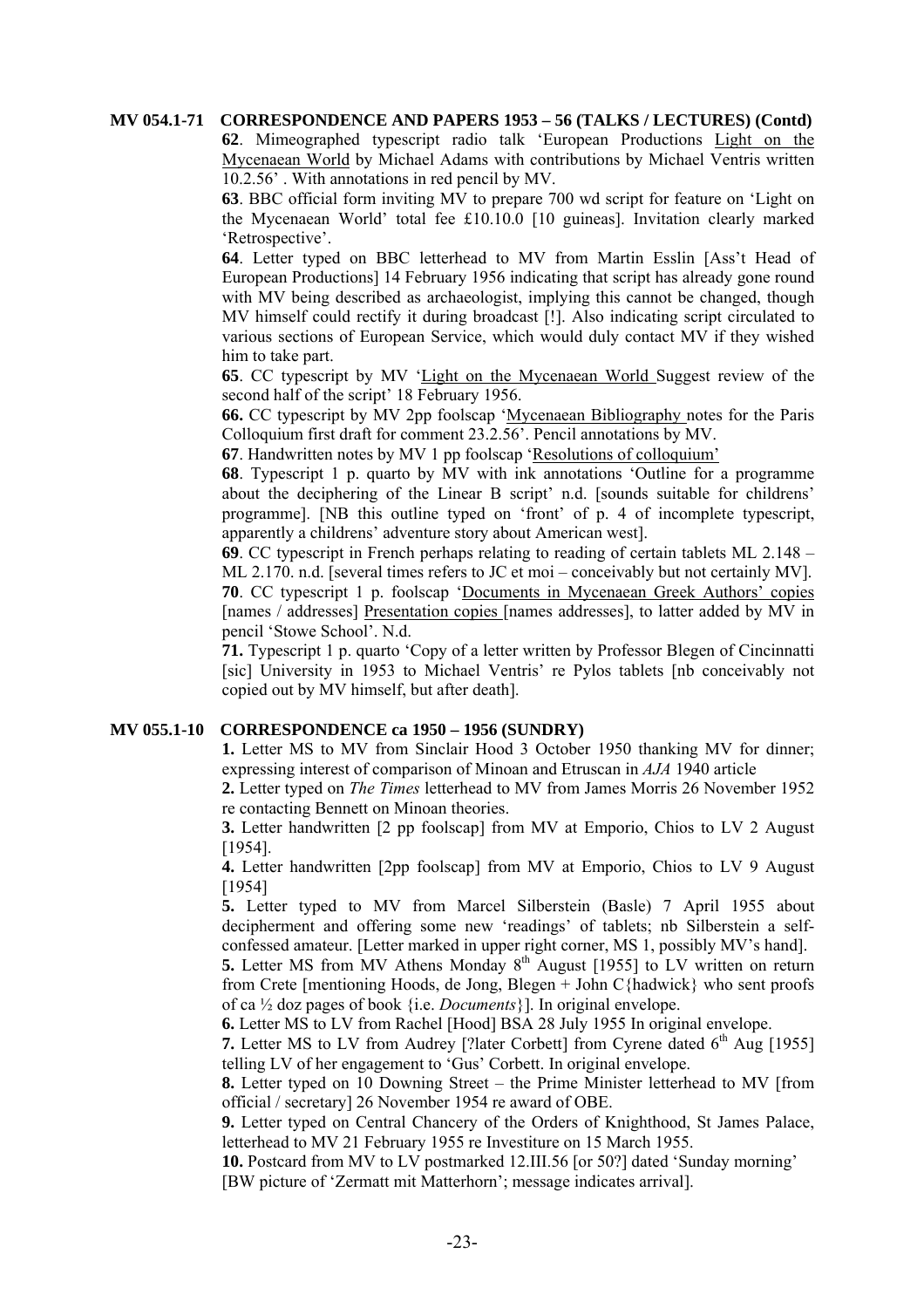#### **MV 056 'October 1954 Appendix 4 CLASSIFIED INVENTORY OF THE MYCENAEAN INSCRIPTIONS'**

Foolscap typescript 55 pp + ink annotations by  $MV$  + checks in magenta pencil against numbers. Draft for *The Knossos Tablets* BICS Suppl. 2 (January 1956), see **MV 069** below. Ink annotations reads 'Revised for state of November 1955 W = whole tablet revised  $A =$  added to Browning P = part of tablet revised'. Also nb. Ink annotation 'There may not be room for this in the book. Alternative: a concordance only of the tablets we have selected'.

#### **MV 057 On the transcription of Mycenaean "fractional quantities" 17 October 1955 Stencilled circular for Gif conference** 3 sheets (recto + verso) foolscap, stapled and Marked by MV 'VENTRIS'

**MV 058 Fellowship Certificate German Archaeological Institute December 1955**  Latin. [stored with tubes]

#### **MV 059 CC typescript 'A new inscribed clay tablet from Enkomi' n.d.** [**1955–56**]

4 pp foolscap [pinned] of Dikaios / MV note published *Antiquity* 117 (1956) 40-41.

# **MV 060.1-2 Transcripts – radio talks 1956**

**1.** Transcript copies: 'Light on the Mycenaean World' by Michael Adams, with contributions by Michael Ventirs produced by H. Wiedemann (S) (Third Programme) Transm. 26.2.56 2030-2100 Reh. 22.2.56 1515-1714. Rec 22.2.56 1715 – 1800. Ed 1815-1900. Number TBU 56761 (E.11). **German** [despite heading that this Third Programme, could German transcript represent a re-broadcast on Overseas Service??]. [NB there are 2 copies – both with annotations in red pencil + black pencil; slight differences between them; one may have been the narrators copy, the other  $MV's$  – the copy assumed to be MV's also has ink annotations in MV's hand at points where MV was to speak].

**2.** Transcript: 'The Frontiers of Knowledge (25) "The Tablets of Ancient Crete" by Dr. Michael Ventris (OC) The man who first succeeded in dephering the Myceanean script known as Linear B'. First broadcast English Service 1845 BST 1.5.56 Distribution 'B' 30.4.56 Check with 'as broadcast' script'. [foolscap 6 pp]

#### **MV 061 Map Emporio, Chios n.d. [1954–55]**

Blueprint map [small photographic reduction also]. Stored with tubes

#### **MV 062 Charts [ca 1954].**

Hand-drawn in black ink with red pencil highlighting and yellow pencil shading 630 x 515 mm

**1.** "palm leaf tablets with single entry" [Pylos Ae04 + KN Arsenal]

**2.** "palm-leaf" tablet with long single entry [Pylos Eb35]

**3.** "palm-leaf" tablet with several entries [Pylos 1952 Ta641]

**4.** rectangular tablet as summary of smaller ones [Pylos En02, Eo01, Eo02]

**5.** ideograms [e.g. pictorial, variable; symbolic & unrecognizable; adjuncts]

**6.** spelling system: empirical "rules" [consonants, diphthongs, "dead" vowels] [Stored in ICS Rare Books Cupboard 220]

# **MV 063 Drawings (large) of signs / tablets / artefacts for** *Documents*

[Originals stored with tubes. Framed photocopies in ICS].

#### **MV 064.1-4 Signs / tablets / map (small)**

Pictures (incomplete) for glass slides.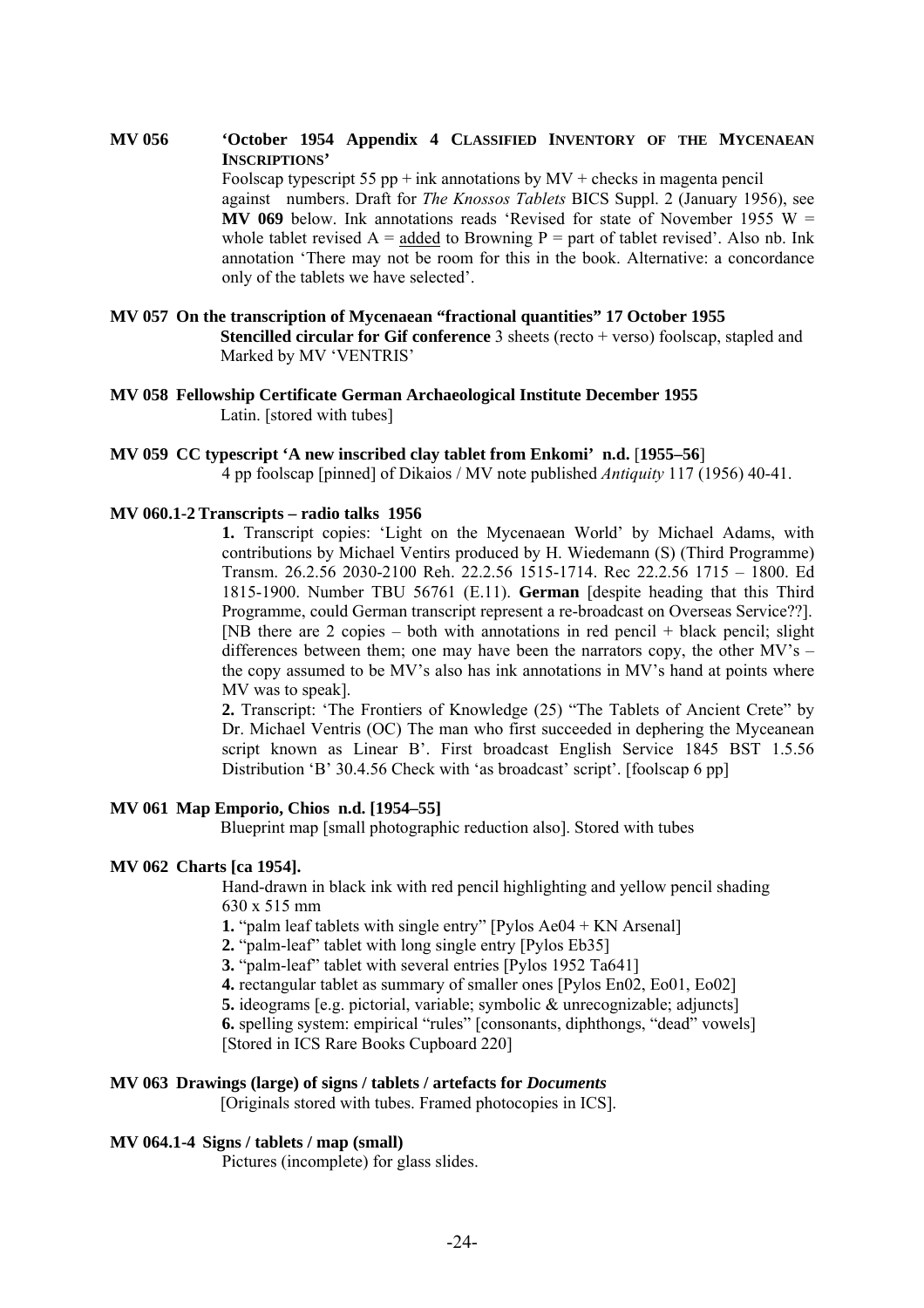#### **MV 065 Slides n.d.**

Cardboard box with canvas strapped labelled 'Ventris Slides 3  $\frac{1}{4}$  x 3  $\frac{1}{4}$ "'. Glass slides (incomplete) of diagrams etc. Stored with books.

#### **MV 066 Photograph – Gif. April 1956.**

Participants at Paris (Gif) Conference, labelled.

#### **MV 067 Photograph MV by Tom Blau – Camera Press London n.d.**

labelled on rear 'British Archeologists: MICHAEL VENTRISS {sic}

# **MV 068 Photograph MV – enlarged copy n.d**

Stored with tubes

# **MV 069 E. L. Bennet, Jr., J. Chadwick, M. Ventris (ed.),** *The Knossos Tablets* **BICS Suppl. 2 (January 1956).**

Marked by MV on cover 'check copy'. Sundry annotations typed / handwritten + on separate pp inside rear (e.g. errata, list complimentary copies etc). NB needs repair. [second copy not marked in any way by MV].

#### **MV 070 Studies in Mycenaean Inscriptions and Dialect 1953-1955**

**Bibliographical indexes prepared for the Colloquium on Mycenaean Texts, Paris April 1956 by J. Chadwick, L. R. Palmer, Michael Ventris (Ed.). University of London Institute of Classical Studies 50 Bedford Square WC1. 70 pp varityped.**  Marked on front cover by MV 1953 – 1955 Michael Ventris.

# **MV 071 Proof copy** *Documents* **1956**

Annotated by MV.

# **MV 072.1-11 Offprints / cuttings MV articles [1953–56]**

**1.** M. Ventris & J. Chadwick, 'Evidence for Greek dialect in the Mycenaean archives' *JHS* 73 (1953) 84-103 + index 2pp.

**2.** *Antiquity* 108 (December 1953) [marked Ventris]

contains: J. Chadwick & M. Ventris, 'Greek records in the Minoan Script', pp. 196- 204 [also nb a proportion graph on clear card presumably by MV used as book mark] **3.** *BICS* 1 (1954)

contains: M. Ventris, 'Mycenaean epigraphy: suggested code of practice' pp. 4-10 [also articles by Webster & Turner on Lin B]. 2 copies.

**4.** *Antiquity* 117 (March 1956).

contains: 'Notes on the Enkomi 1955 tablet', p. 41 in P.Dikaios 'A new inscribed clay tablet from Enkomi', 40-41.

**5.** MV, 'King Nestor's four-handled cups: Greek inventories in the Minoan script', *Archaeology 7* (1954) 15-21 [3 copies, lacking cover / cover sheet]

**6.** MV, 'Numerical reference of the Mycenaean ideograms', *Minos* 4 (1955) 5 + 3 pp tables.

**7.** MV, 'Mycenaean furniture on the Pylos tablets', *Eranos* 53.3-4 (1955) 109-207 [3 copies one marked 'best wishes – M.V.'].

**8.** MV, 'The decipherment of the Mycenaean script', *Acta Congressus Madvigiani*. Proceedings of the Second International Congress of Classical Studies vol 1 (n.d.) reprint pp. 69-81 [3 copies, one marked 'M.V.'].

**9.** MV, 'Bibliographie mycénienne', in M. Lejeune (ed.), *Etudes Mycéniennes. Actes du* (Gif-sur-Yvette, 3-7 Avril 1956). Paris CNRS 1956.pp. 17-24 [pages uncut]

**10.** MV, 'La question d'une bilbiographie mycénienne', in M. Lejeune (ed.), *Etudes Mycéniennes. Actes du colloque international sur les textes mycéniens* (Gif-sur-Yvette, 3-7 Avril 1956). Paris CNRS 1956. pp. 219 ff [pages uncut].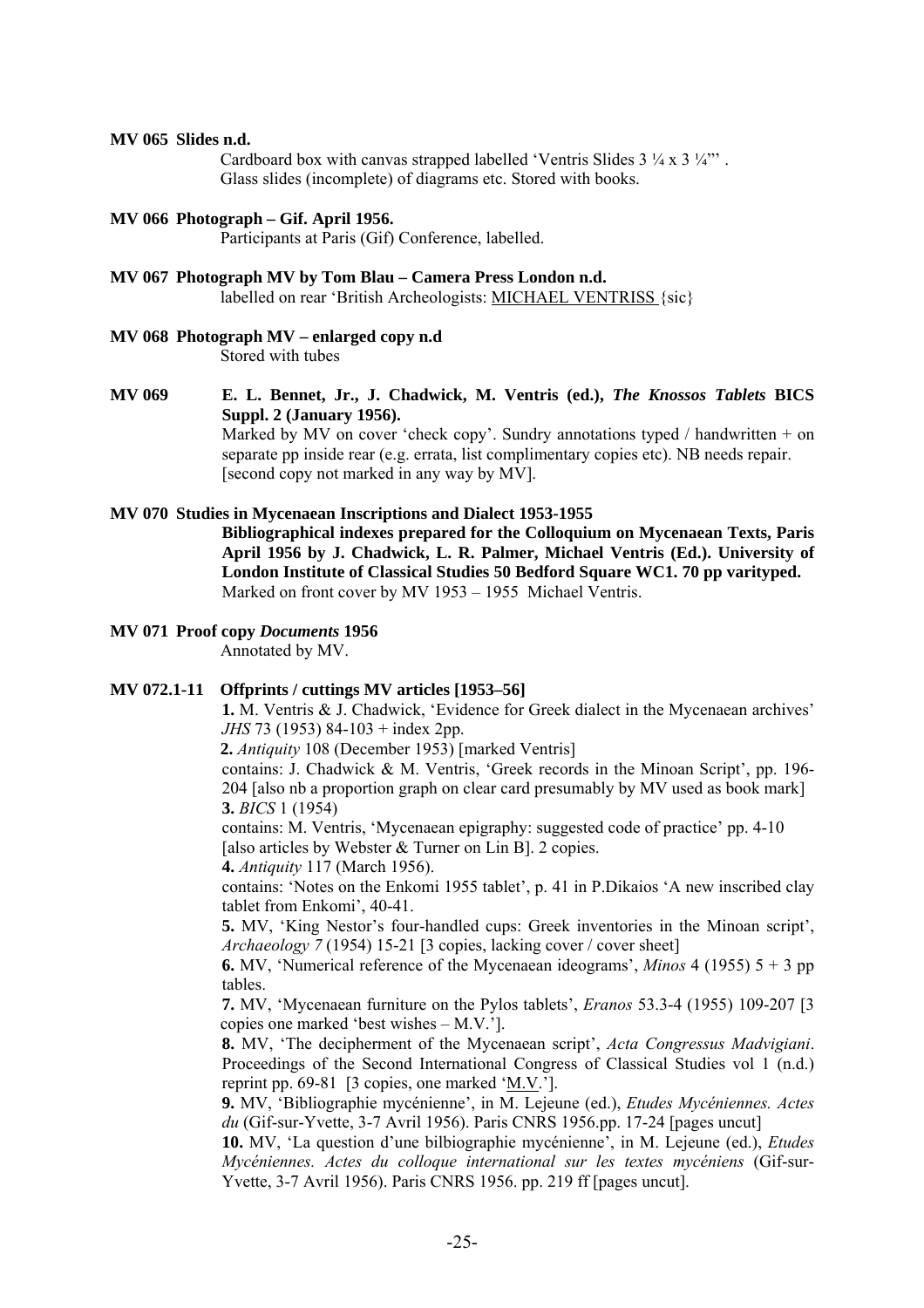#### **MV 072.1-11 Offprints / cuttings MV articles [1953–56] (cont'd)**

**11.** MV 'Problemes de transliteration du linéaire B', in M. Lejeune (ed.), *Etudes Mycéniennes. Actes du colloque international sur les texts mycéniens* (Gif-sur-Yvette, 3-7 Avril 1956). Paris CNRS 1956. pp. 225-36.

#### **MV 073.1-27 Sundry offprints by other scholars belonging to MV / inscribed to him**

**1.** J. L. Myres, 'Sir Arthur Evans 1951 – 1941', *Proceedings of the British Academy vol XXVII* n.d. [offprint: obituary].

**2.** E. L. Bennett, Jr., 'Fractional quantities in Minoan bookkeeping', *AJA* 54 (1950) 204-22. Inscribed 'with best wishes', annotated by MV 'Michael Ventris'.

**3.** J. Bérard 'Ecriture pré-alphabetique et alphabet en Italie et dans les pays égéens', *Minos* 2 (1953) 65-83' . Inscribed inside front cover 'a Monsieur M. Ventris à la perspicacité de pui nous devons le clef du Linear B en hommages J. Bérard'.

**4.** J. Chadwick, 'Greek records in the Minoan script', *Antiquity* 27 (1953) 196-206.

**5**. P. Dikaios, 'A second inscribed clay tablet from Enkomi', *Antiquity* 27 (1953) 233- 37.

**6.** P. B. S. Andrews, 'The Mycenaean name of the land of the Achaians', *Revue Hittite et Asianique* 13 (1955) 1-19. Not inscribed; annotated PBS Andrews [but not in MV's hand].

**7.** Review by E. Peruzzi y A. Rovar of MV + John Chadwick 'Evidence for Greek dialect in the Mycenaean archives' *JHS* 73 [1953] 84-103 + 208-09 reprint. *Minos* 2 (1954) 125-26

**8.** Review by J. Boüüaert of MV + John Chadwick 'Evidence for Greek dialect in the Mycenaean archives' *JHS* 73 [1953] 84-103 + 208-09 reprint, *L'antiquité classique* 23 (1954) 227-28.

**9.** P. Meriggi, 'Das minosche B nach Ventris' Entzifferung', *Glotta* 34 (1954) 12-37. Inscribed 'ringraziando in ricambio 11.XII54 PM' [not annotated by MV, but presumably his].

**10.** G. P. Carratelli, 'Riflessi di culti micenei nelle table di Cnosso e Pilo', *Studi in Onore di Ugo Enrico Paoli* (Florence 1955) 1-16. Annotated by MV 'GC 6'.

**11.** M. Lejeune, 'Essais de philologie mycénienne', *Revue de philologie* 29.2 (1955) 147-71. Inscribed on cover 'amitiés ML'. Annotated by MV 'ML 2'.

**12.** V. Ehrenberg, 'Griechische Urkunden des zeiten Jahrtausends v. Chr.', *Historische Zeitschrift* 180/1 (August 1955) 1-13. Annotated by MV 'VE 1'. Inscribed 'To the First Begetter with thanks V. E.'.

**13.** A. Lesky, 'Die Entzifferung von Linear B', *Gymnasium* 62 (1955) 1-13. Not inscribed; annotated author / title on cover but not in MV hand; conceivably his].

**14.** O. Masson, 'La découverte d'une tablette chypro-minoenne à Ras Shamra (1953)', *CRAI* (1955) 174-80. Inscribed 'Pour M. Ventris en sourvenir du Colloque mycénien, cordialement O. Masson 5.4.56'.

**15.** P. Meriggi, 'I testi micenei in trascrizione', *Athenaeum* 32 (1955) 64-92. Annotated by MV on cover 'PM 4'.

**16.** P. Meriggi, *Glossario Miceneo (Minoico B)* Torino: Accademia delle Scienze 1955. Inscribed 'cordialemente!' 21.IX.55 PM'. Annotated by MV 'PM 5'.

**17.** H. Mühlestein, 'Zur mykenischen Schrift: die Zeichen za, ze, zo', *Museum Helveticum* 12 (1955) 119-31. Inscribed 'Mit besten Grüssen immer Ihr H.M.' Annotated by MV 'HM'.

**18.** M. D. Petruševski, 'ГОЛЕМОТО ОТКРИТИЕ НА М. ВЕНТРИС', *Ziva Antika* (Skopje 1955) 386-401 [French summary pp. 400-01 'La grande découverte de M. Ventris]. Pasted onto first page paper with Linear B ??dedication.

**19.** V. Pissane, 'Die Entzifferung der ägeischen Linear B Schrift und die griechischen Dialekte', *Rhenische Museum für Philologie* 98.1 (1955) 1-18. Inscribed 'with compliments from the Author'. Annotated by MV 'VP 1 MV recd 18.4.55'.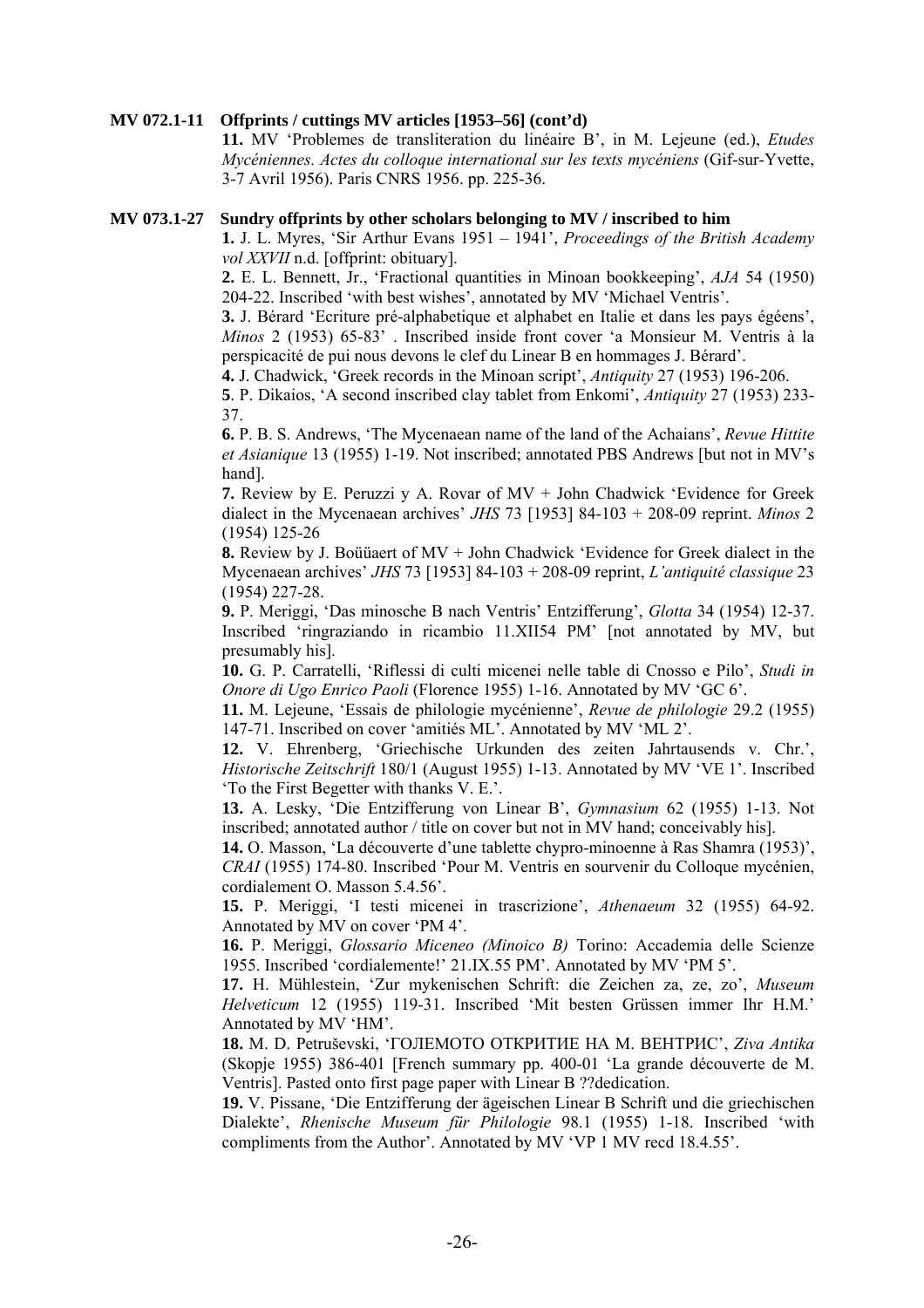#### **MV 073.1-27 Sundry offprints by other scholars belonging to MV / inscribed to him (cont'd)**

**20.** L. J. D. Richardson, 'Further observations on Homer and the Mycenaean tablets', *Hermathena* 86 (1955) 50-65. Inscribed 'read at Linear B seminar I.C.S., 9<sup>th</sup> November 1955'. Annotated ?by MV 'LR'.

**21.** E.Risch, 'Die Gliederung der griechischen Dialekte in neuer Sicht', *Museum Helveticum* 12.2 (1955) 61-76. Inscribed 'M. Ventris freundlicht und dankbar überreciht'

**22**. J. Puhvel, 'Greek *ΑΝΑΞ*', *Zeitschrift für vergleichende Sprachforschung auf dem Gebeite der Indogermanischen Sprachen* 73 (1956) 202-222.Inscribed 'with kind regards Jaan Puhvel'. Annotated by ?MV 'Puhvel'.

**23.** R. Hampe, 'Die homeische Welt im Lichte der neuesten Ausgrabungen', *Gymnasium* 63 (1956) 1-57. Inscribed 'Mit frundl. Empfehlungen von Verf.' Annotated by MV R. Hampe Mainz Schillerstr 11'.

**24.** O. Masson, 'Un cratère mycénien inscrit de l'ile de Chypre (Enkomi)', *RA* (1956) 22-33. Inscribed 'hommage des auteurs pour M. Ventris amicalement O. Masson 28.5.56'.

**25.** M. Lejeune, 'Etudes de philologie mycénienne', Revue des Etudes Anciennes 58 (1956) 3-39. Inscribed 'à M. Ventris amicalement M Lejeune' [illegible].

**26.** A. Furmuark, 'Ägäische Texte in griechischer Sprache' *Eranos* 51 pp. 103-20; 52 pp. 19-60. Inscribed 'Michael Ventris in gratitude and friendship from Arne Furumark'. Annotated by MV 'AF 1'.

**27.** S. Marinatos, 'Mykenertum und Greichentum (Aus den neuen Forschungen in Pylos). Copy typescript: summary of lecture (?) n.d.

#### **MV 074.1-4 Printed matter (magazines) relating to decipherment / Mycenaean studies**

 **1.** *Archaeology* 6.4 (December 1953) contains article by C W. Blegen, 'King Nestor's Palace' pp. 203-07.

 **2.** *Time Magazine* 19 April 1954 contains article 'Tale of Two Palaces' p. 36 with photo MV.

**3.** *Le Courrier Une Fenetre Ouverte sur le Monde* – No. 3-4 1955 – Unesco – 66 pp contains article 'Les comptes secret du roi Minos' by D. Gillie pp. 15-17 [cf below for English version].

**4.** *The Courier*: *A Window open on the World* – No. 3-4 1955 – Unesco. – 66 pp. Contains article 'The case of the four-handled jars' by D. Gillie pp. 15-17 [cf. above for French version].

# **MV 075.1-52 Printed matter (sundry newspaper cuttings) relating to decipherment**

**1.** '3.000-årig språkgåta uppklarad', *Dagens Nyheter* 22 November 1952

**2.** 'Forskarbragd av språkgeni loser mångtusenariga skritgåtor', *Svenska Dagbladet* 22 November 1952 [incomplete, as continued on missing p. 7; re decipherment]

**3.** 'Försiktig general om minosskrtiften', *Svenska Dagbladet*, 22 November 1952 [brief report mentioning Bennet & Ventris]

**4.** 'Taveltolkare spraksnille "svenska lätt"2, *Dagens Nyheters*, ?27 November 1952

**5.** 'Kung Minos gåta', *Expressen*, 26 November 1952 [re decipherment but illustrated with picture of Toronto chryselephantine figure].

**6.** 'Srpåkgenier som löste 3.000-årig gåta är arkitekt, korsordsfantast, hatar latin!', *Expressen*, 27 November 1952.

**7.** 'Lertavlor ger nickel till 5.000-årigt språk – Arkeologisk sensation', *Stockholms-Tidningen* 28 November 1952 [by Gunnar Kristiansson]

**8.** 'En märklig forskarbragd', *Göteborgs Handels- och Sjöfarts-tidning* 7 May 1953

**9.** 'On the threshold?', *The Times* 25 June 1953 [re decipherment; on same page dispatch by Edmund Hillary re conquest of Everest].

**10.** 'Un dialecte grec serait la langue dans laquelle ecrivaient les Cretois il ya trentequartre siècles', *Le Figaro* 25 June 1953 [re decipherment].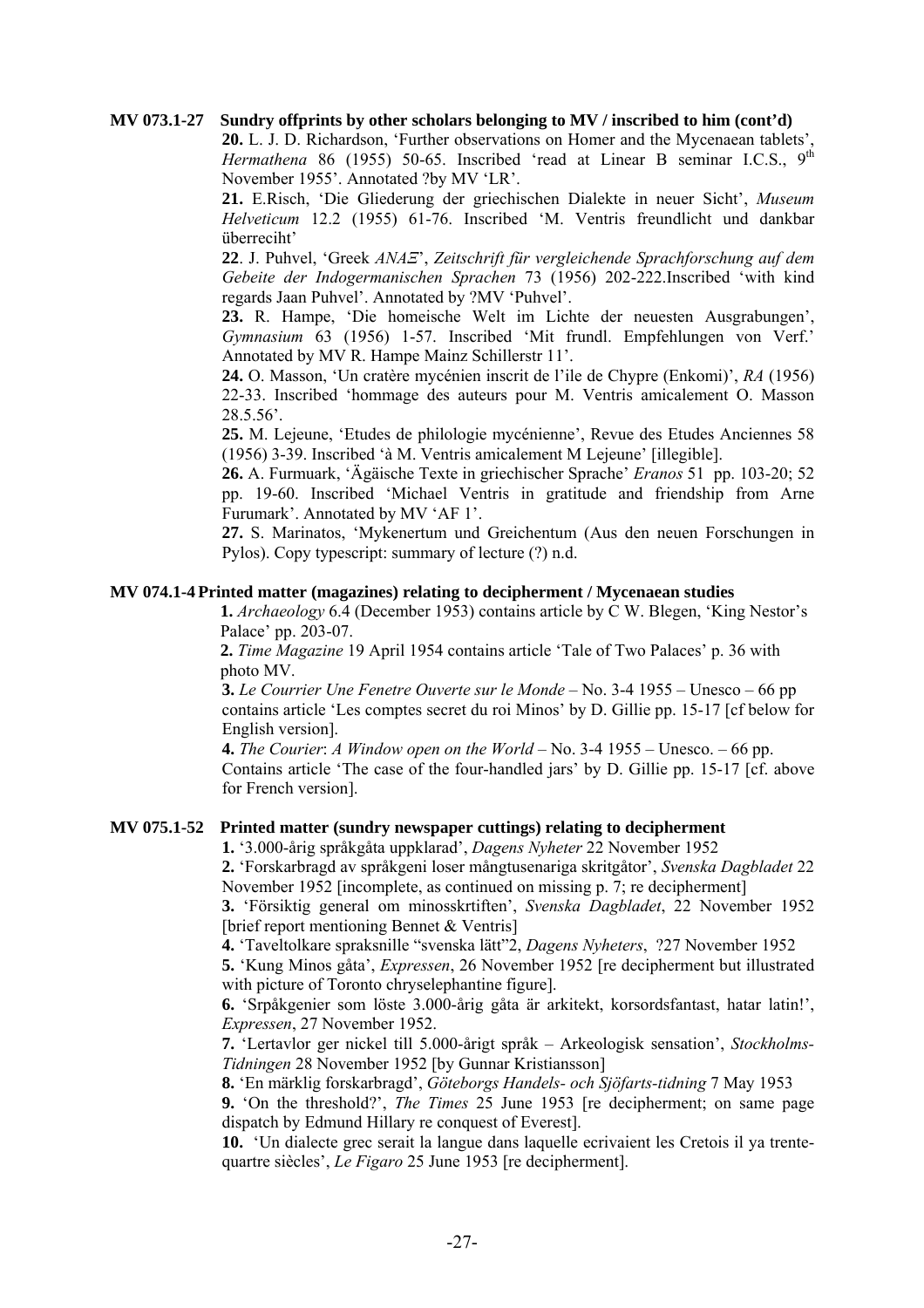#### **MV 075.1-52 Printed matter (sundry newspaper cuttings) relating to decipherment (cont'd)**

**11.** 'ΕΥΡΕΘΗ ΤΩΡΑ Η ΚΛΕΙΣ ΤΗΣ ΡΗΤΟΜΥΚΗΝΑΪΚΗΣ;' unidentified newspaper; 28 June 1953; article by Sp. Marinatos [annotated with date by MV]

**12.** 'Upssalaprofessor laser 3.000-åriga lertavlor': about lecture by A. Furumark on decipherment given at Uppsala; source / date unidentified but clipped to long article, by Furumark, evidently text of lecture, 'Michael Ventris och de egeiska lertavlorna', *Dagens Nyheter*, 30 June 1953.

**13.** 'En forntidsvärld träder fram', *Dagens Nyheter*, 1 July 1953, p. 4 [by Arne Furumark re decipherment]

**14.** 'Amatörarkeologens funkiskarta', *Dagens Nyheter*, 1 July 1953 by? Olof Thunström [architect, pictured]. 2 copies.

**15.** 'Minoan script'. *Architects Journal*, 9 July 1953 [annotated AJ 9.7.53 by MV]

**16.** 'Lertavlernes gaade', *Information*, 1 August 1953 [by A. Furumark, re decipherment].

**17.** *The Manchester Guardian*, 30 September 1953 complete with article by R. D. Barnett, 'The Minoan Script: a triumph of decipherment' pp. 6, 3 and 5 (Mycenae tablet illustrated). 2 copies.

**18.** 'En skoledrengs hobby lǿste historisk gaade' newspaper unidentified, dated in pencil 11.10.53; article by Verner Forchhammer.

**19.** 'Die entzifferten Geheimnisse von Knossos', *Die Brücke zur Welt*. *Sonntagsabsbeilage zur Stuttgarter Zeitung*, 7 November 1953 [by Professor Ernst Sittig, Tübingen]

**20.** 'Michael Ventris and the ancient Greeks', 13 November 1953 by G. S. R[obertson], source marked but illegible: Free Press? – appears to be a US paper]

**21.** 'Stonehenge signs hint at Crete Link', New York Times 30 December 1953 [stuck on onionskin' with red pencil annotations (not by MV) 'how clever of Tessa to reach that high!!']

**22.** 'Cretan code cracked', *Scientific American* January 1954.

**23.** 'ΑΝΕΓΝΟΣΘΗ Η ΙΕΡΟΓΛΥΦΙΚΗ ΚΡΗΤΟΜΥΚΗΝΑΪΚΗ ΓΡΑΦΗ' [by Sp. Marinatos; 3 January 1954; source unidentified; article outlined in red pencil; also circled Ιωάννου Τσάντγουϊκ, i.e. John Chadwick; pictures selected ideograms with transcription and renderings in modern Greek].

**24.** *Times Literary Supplement*, 5 March 1954 complete p. 160 'The files of Nestor' [re decipherment with ref to *JHS* article].

**25.** 'Nu kan det läsas', *Röster i Radio*, 21 March 1954 [source / date marked in MV hand; illustrated magazine article on decipherment, incl pictures of Knossos, Pylos, MV + tablets, incl Pylos 641].

**26.** 'Deciphered tablets antedate Homer: Briton's work shows early Greeks had ability to write', *New York Times*, 9 April 1954 [by Sanka Knox; pp.  $1 + 7$ ] [a  $2<sup>nd</sup>$  copy marked 'FRONT PAGE of NY Times / date' in red ink not MV hand; caption corrected by MV 'syllabaries' crossed out / 'tablets' inserted; + incomplete  $3<sup>rd</sup>$  copy].

**27.** 'Classical discovery', *The Observer*, 11 April 1954 [source / date in MV hand; re paper on decipherment to Classical Association].

**28.** 'Tale of two palaces', *Time Magazine*, 19 April 1954 [3 copies; cf. also **MV 074.2**]

**29.** 'Lifetime quest', *Evening News* [?] 21 April [?] probably 1954 [marked by MV EN 21.4 – ink has run and reading '4' uncertain; a popular / sensational piece saying that discovery of new tablets in summer could confirm or damn MV's work]

**30.** 'Konnte Nestor schreiben?', *Frankfurter Rundschau*, 24 April 1954 [by Victor Polzer]

**31. '**31-åriga språkgeniet hedersdoktor i Uppsala på 3.000-åriga fårlistor', *Stockholms-Tidningen*, 28 April 1954 [p. 1 cont'd p. 12].

**32.** 'En saga om en saga', newspaper unidentified; article by Gudmund Björck and inscribed by him 'to Michael Ventris Uppsala April '54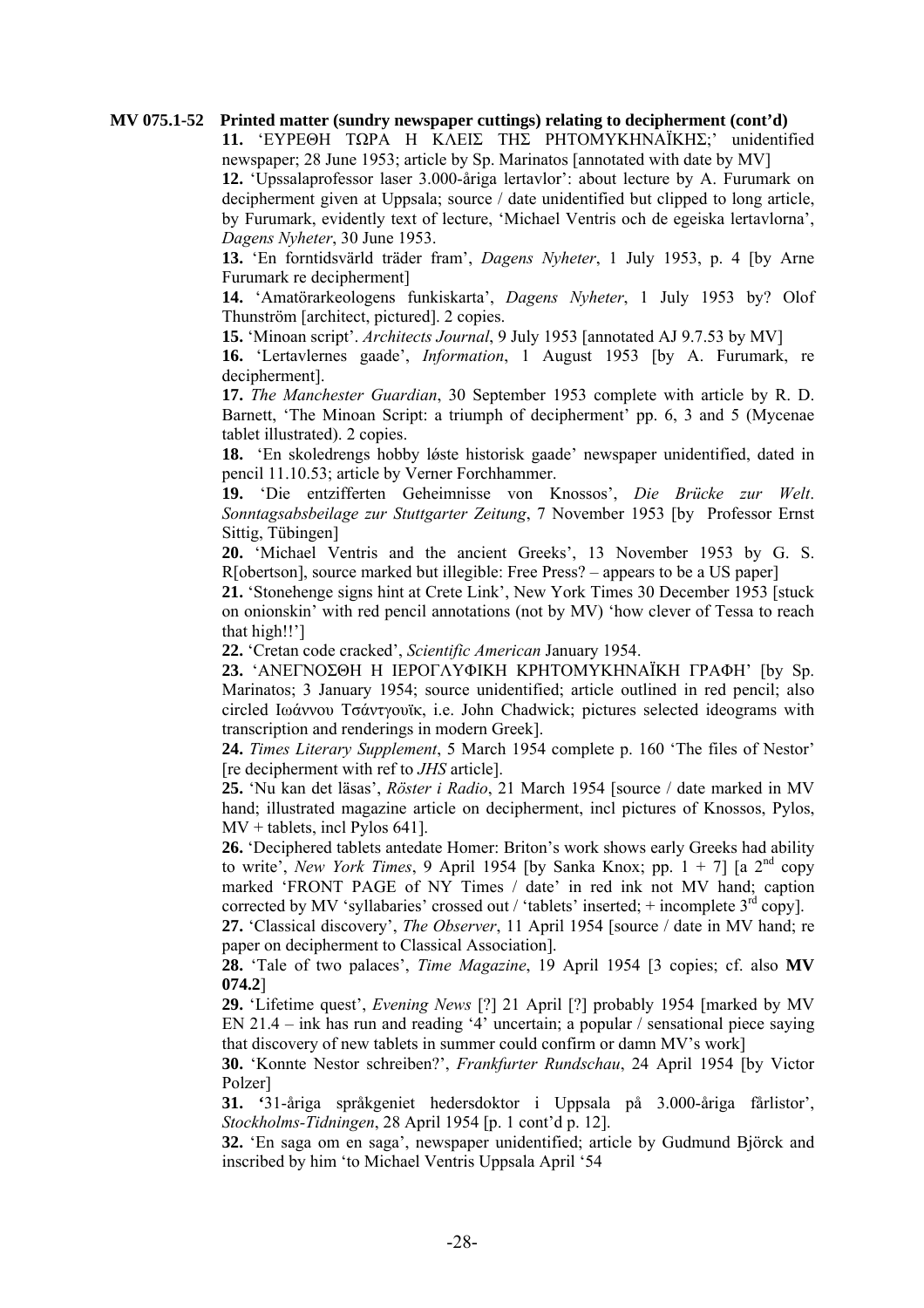#### **MV 075.1-52 Printed matter (sundry newspaper cuttings) relating to decipherment (cont'd)**

**33.** 'Finns de einget annat så laser jag svenska', *Göteborgs-Posten*, 5 May 1954 p. 12 [re decipherment].

**34.** 'Architeks språknyckel öppnar 3.000 års gåta', *Göteborgs Handels- och Sjöfartstidning* 5 May 1954

**35.** 'ΠΩΣ ΕΠΕΤΕΥΧΘΗ Η ΑΝΑΓΝΩΙΣ ΤΗΣ ΜΙΝΟΪΚΗΣ ΓΡΑΦΗΣ ΑΠΟ ΕΡΑΣΙΤΕΧΝΗΝ ΑΡΧΑΙΟΛΟΓΟΝ', *To Bima*, 28 May 1954

**36.** 'Arkitekt løser ældgammel gaade', source unidentified, but evidently Danish paper; dated in pencil 21.8.54.

**37.** 'Greek' – brief paragraph announcing International Congress of Classical Studies, Copenhagen under heading 'News Service for Foreign Vistors – Today's News'; presumably Danish newspaper August 1954.

**38.** 'The ever modern Greeks: Attic salt with a northern savour', *The Times*, 28 August 1954 [on 2<sup>nd</sup> Congress of International Federation of Classical Studies, Copenhagen; including para on Mycenaean tablets].

**39.** 'Die kretische Schrift entziffert' *Der Mittelschullehrer und die Mittleschule* [Vienna] 9 (1954) 11-13 [by Dr W. Merlingen].

**40.** 'Solution to a riddle' source / date unknown, but 1954 indicated by context [by A. P. Treweek, Dept of Greek, Sydney; refers to *JHS* 1953].

**41.** 'Neues Licht aus Kreta I. Entzifferung der kreitschen Scrift erklärt Anfänge europäischer Geschichte'. *Die Zeit*, 9 June 1955, nr 23 p. 13 [by C. W. Ceram]

**42.** 'Neues Licht aus Kreta II. Die Wissenschaft am Faden der Ariadne.' *Die Zeit*, 9 June 1955, nr 24 p. 11 [by C. W. Ceram].

**43.** 'Die Entzifferung der mykenischen Schrift durch Michael Ventris', *Basler Nachrichten: Sonntagsblatt*, 23 January 1955 [by Hugo Mühlestein, 'Gekürzte Fassung eines Hellas-Vortrags 8 November 1954'].

**44.** 'Berättelse i Odysséen får märklig förklaring', *Stockholmes-Tidningen*, 7 January 1955 [by K. G. Michanek; with photos of sarcophagus from Mallia, view of palace, drawings of 2 tablets from Knossos & photo of MV ]

**45.** 'New learning at Oxford: Classics' gift to the young', *The Times*, 11 August 1955 [report on Hellenic & Roman Societies + Classical Association Conference at Oxford, mentioning decipherment]

**46.** 'Engelsk amatorforsker tyder Knossos-tavlerne', source / dated not indicated, possibly 1952-53.

**47.** '4500-year-old riddle "decoded"' *Sunday Express* n.d. [3 copies]

**48.** 'Lifetime quest', *Evening News* 2 copies [one annotated by ?MV EN 21.4] perhaps ca 1953.

**49.** 'Skriftgåtor … Ventris skriver perfekt svenska' source / date not identified; continuation of article [beginning missing]. Arne Furumark pictured.

**50.** 'Europas tidräkning gös om: Sagonkyngen Minos var grek, okända bildspråket grekiska', newspaper unidentified; article incomplete – missing continuation p. 3 [article by K. G. Michanek; date pre-1954].

**51.** 'Decifrato un sillabario dell'epoca degi achei', unidentified newspaper / magazine, n.d.

**52.** 'ΤΟ ΑΛΦΑΒΗΤΟΝ ΤΩΝ ΑΧΑΙΩΝ ΑΠΕΤΕΛΕΙΤΟ ΑΠΟ ΕΙΚΟΝΑΣ' unidentified newspaper n.d.

# **MV 076.1-12 Printed matter (sundry newspaper cuttings) relating to Mycenaean studies and other archaeological topics**

 **1.** 'Greek finds at Mycenae: duck-shaped bowl carved out of rock crystal [source / date not given; probably *The Times* ca 1953-54]

**2.** 'New discoveries at Mycenae: carved ivories and vases from before 1200 B.C.' by Alan Wace [newspaper not identified; probably *The Times* 1953].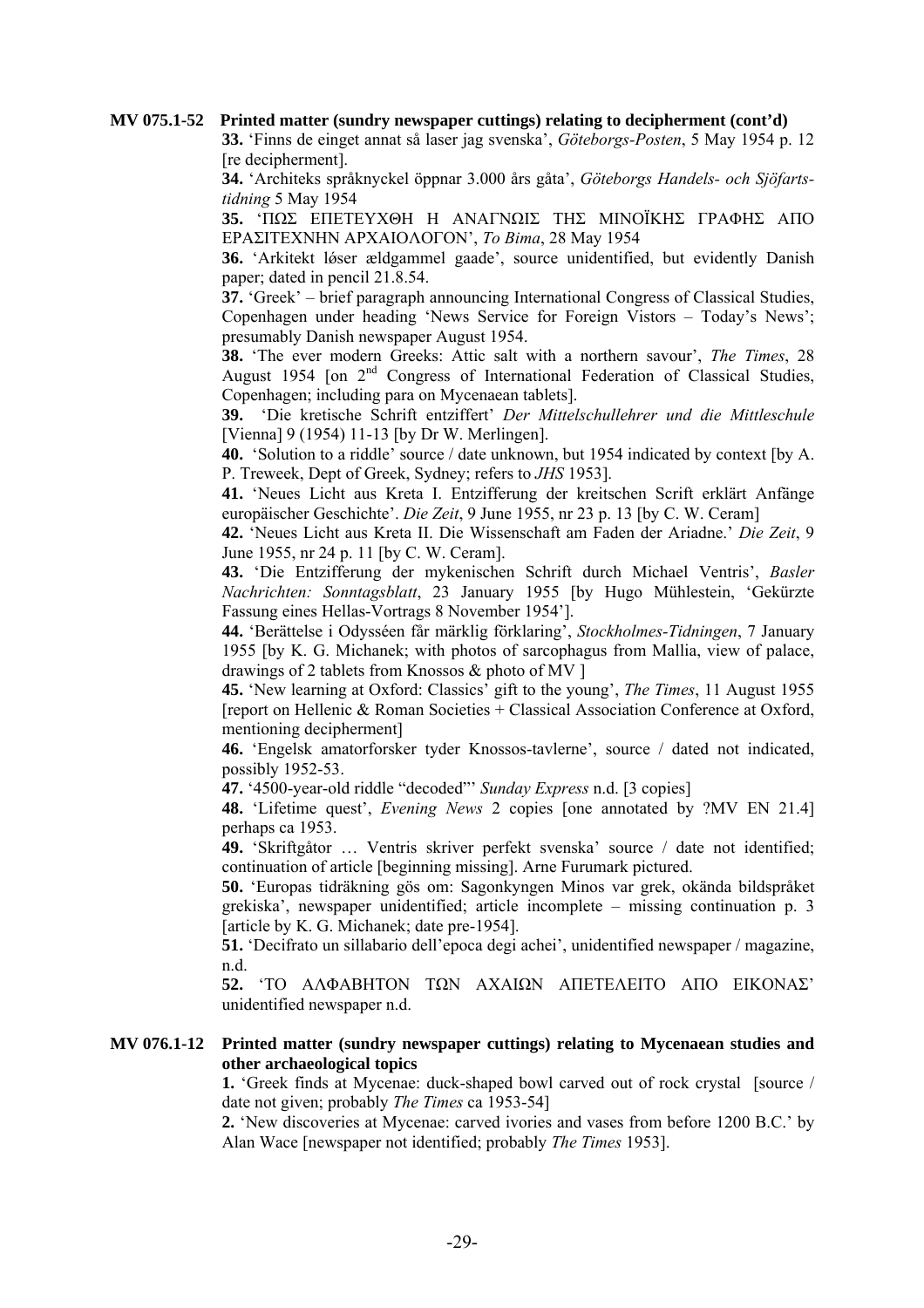# **MV 076.1-12 Printed matter (sundry newspaper cuttings) relating to Mycenaean studies and other archaeological topics (cont'd)**

**3.** 'The Seven against Thebes: reported discovery of burial ground', *The Times*, 20 July 1953 [brief press report datelined New York].

**4.** 'The Seven against Thebes: further details of finds at Eleusis', *The Times*, 27 July 1953[?].

**5.** 'Mycenae's links with Crete: More finds in the Houses of Shields and Sphinxes', [newspaper not identified, probably *The Times*] annotated 20.10.54 by MV.

**6.** 'Reconstructing history at Chios: excavation team's discoveries' [source / date not given; probably *The Times* ca 1954-55]

**7.** 'Mycenae's second glory', *Radio Times*, 2 September 1955 announcing broadcast on Home Service on programme by Leonard Cottrell on Papadimitriou's discoveries at Mycenae (i.e. Circle B).

**8.** 'Mycenaean palace identified as King Nestor's', *The Times*, 23 September 1955.

**9.** 'New light on Trojan War?: Tentative conclusions from Beyce Sultan finds', source not indicated; 26 November ?1955 [by Seton Lloyd]

**10.** '"New light on the Trojan War"' letter from R. A. Crossland; source / date not indicated but refers to article of 26 November [cf. above].

**11.** 'First Greeks on Crete' *The Times* 12 March 1956 [re S. Hood's excavations at Gypsadhes & Ailias Cemeteries Knossos].

**12.** 'More light from Pylos I. – spoils of piracy' [by J. Chadwick; source / date not given, conceivably *The Manchester Guardian*; refers to publication of Documents 'later this year i.e. 1956].

#### **MV 077** *The Times* **1 January 1955 complete with Honour's List in full cf. p. 5 for MV.**  MV own copy marked 19 North End on front [also torn copy pp. 5-6]

# **ARCHIVE BOX 4**

# **MV 078.1-22 Sundry books belonging to MV**

 **1.** A. Erman, *Die Hieroglyphen* (Berlin & Leipzig 1923). [not inscribed]

**2.** B. de Thörne, *Sibelius: A Close-up* (London 1937). Book-plate F. Ventris inside cover.

**3.** A. Lyall, *A Guide to the Languages of Europe: A Practical Phrase-book* (London  $2<sup>nd</sup>$  ed 1935). Notes by MV facing title page.

**4.** L. von Carstenn, *English-German German English Military Dictionary* (Stuttgart repr 1941). Inscribed 'Michael Ventris 1945'.

**5.** I. Stemann, *Danish: A Practical Reader* (Copenhagen 1938). Inscribed inside 'Michael Ventris 1945'

**6.** C. Duff & A. M. Krougliakoff, *The Basics and Essentials of Russian* (London 1936). Inscribed 'misha ventris 1943'.

**7.** C. Duff & A. M. Krougliakoff, *The Basics and Essentials of Russian* (London 1936). Inscribed 'misha ventris 1943'.

**8.** C. Duff, *The Basics and Essentials of French* (London 1943). Inscribed 'VENTRIS'.

**9.** C. Duff, *The Basics and Essentials of Spanish* (London 1944). Inscribed 'Michael Ventris 1945'

**10.** W. Ebisch, *Tauchnitz Pocket Dictionary English-German and German English* (Hamburg 1945). Inscribed 'Michael Ventris'.

**11.** W. Wenström, *Engelsk-Svensk Ordbok* (Stockholm 1946). Inscribed 'Michael Ventris Stockholm june 1946'.

**12.** *H. Offingers Technologisches Taschenwöreterbuch in 5 Sprachen* II.1 Deutsch – Frazösisch – Italienisch (Stuttgart n.d.). Inscribed 'Michael Ventris'.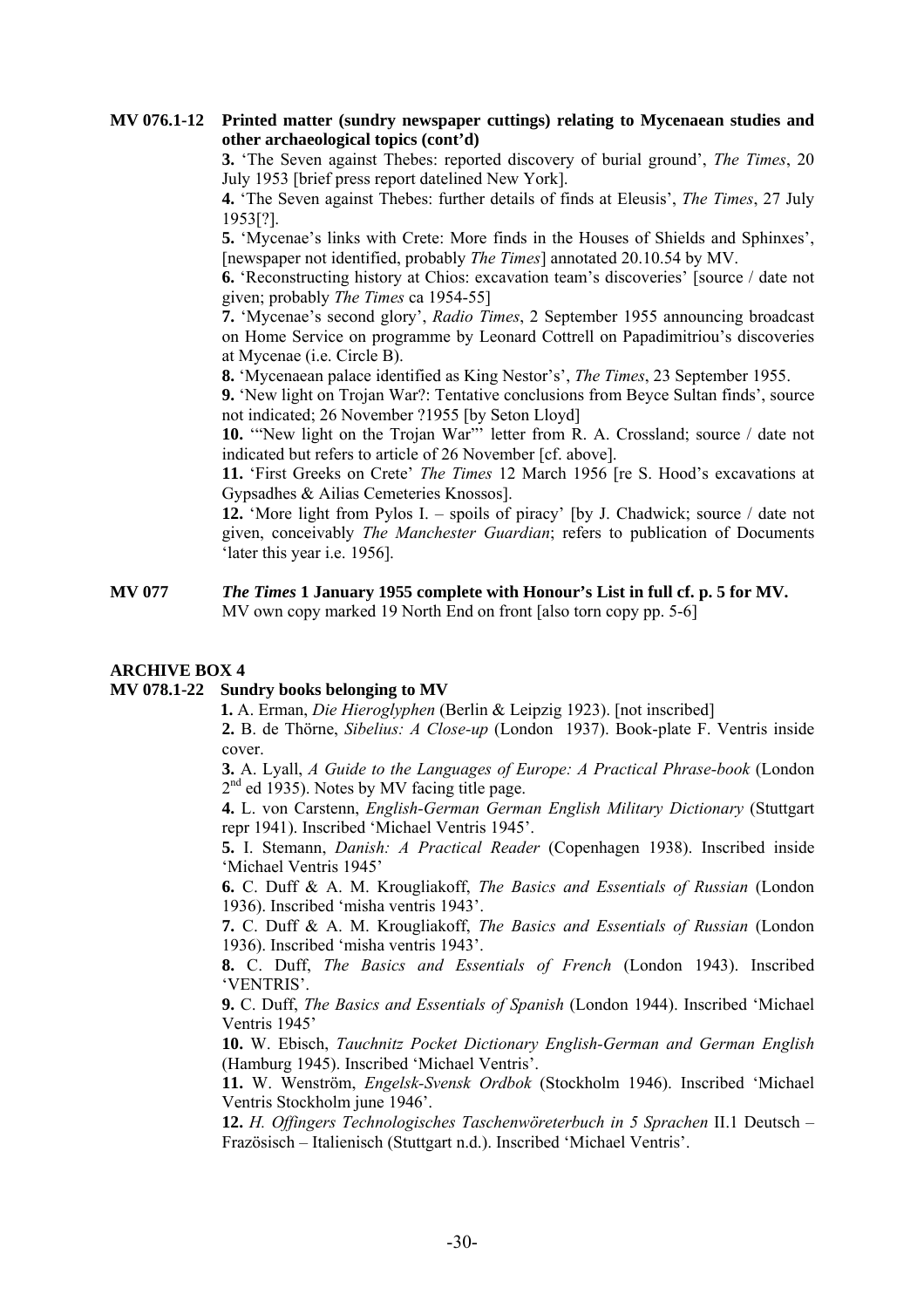#### **MV 078.1-22 Sundry books belonging to MV (cont'd)**

**13.** *H. Offingers Technologisches Taschenwöreterbuch in 5 Sprachen* II.2 Frazösisch – Deutsch –Italienisch (Stuttgart n.d.). Inscribed 'Michael Ventris'.

**14.** Wessely & Gironés, *English-Spanish and Spanish-English Dictionary* n.d. [inscribed A. A. Hannan]

**15.** *Guide to the Danish National Museum Department of Oriental and Classical Antiquities* (Copenhagen 1950).

 **16.** F. Schachermeyr, *Poseidon und die Entstehung des griechischen Götterglaubens* (Salzburg1950). Inscribed 'Michael Ventris … [illegible] Fritz Schachermeyr'.

**17.** H. Th. Bossert & F. Steinherr, *Jahrbuch für kleinasiatische Forschung* II (Heidelberg 1952) NB title  $+$  pp. 1-112 are missing!

**18.** *Proceedings of the Classical Association* 51 (1954) [complete: cf. p. 45 for summary of talk by MV 'Work on the Mycenaean Inscriptions: a progress report'.]

**19.** *Colloque international sur les texts mycéniens: Brochure préliminaire – Communications écrites* (Paris CNRS 1956). Contains MV, 'Bibliogrtaphie mycénienne 1953-1955' pp. 123-30.

**20.** M. Lejeune (ed.), *Etudes Mycéniennes. Actes du colloque international sur les textes mycéniens* (Gif-sur-Yvette, 3-7 Avril 1956). Paris CNRS 1956. NB volume is uninscribed, but NB the published dedication is to the memory of MV. Contains MV, 'Bibliogrtaphie mycénienne 1953-1955' pp. 17-24.

**21.** J. Morris (ed.), *From the Third Programme A Ten-Years' Anthology*, John Morris (London: Nonesuch Press 1956). [Contains M. Ventris, 'The Cretan tablets', pp. 318- 27; text of radio programme broadcast 1 July 1952; cf. **MV 047**]..

**22.** G. P. Carratelli, 'Le iscrizioni preellleniche di Hagia Triada in Creta e della Grecia Peninsulare', *Monumenti Antichi* XL (1945) cols 422-610 + 40 pls. [Marked 'Michael Ventris' and annotated by him in blue and red pencil; held in ICS Rare Books Cupboard 102F].

**22. a)** A. J. Evans, *Scripta Minoa* I (Oxford 1909); **b)** A. J. Evans, *Scripta Minoa II*  (Oxford 1952), edited by Sir John Myres. [Both marked 'Michael Ventris' and annotated by him; held in ICS Rare Books Cupboard 102F].

# **ARCHIVE BOX 5**

#### **MV 079.1-4 Letters of condolence to LV on MV's death.**

**1a-c (a)** Letter handwritten to LV from Alan Wace at BSA 10 September 1956 sending condolences; and enclosing **(b)** CC typescript of obituary in English to be translated into Greek for Kathimerini. **(c)** Letter handwritten from Lisa [i.e. E. B. Wace, later French] from Athens 10 Sept 1956, adding her condolences to those of her father. All three together in original envelope.

fers to enclosed copy of obit from Kathimerini – not here]

**2a-b (a)** Letter handwritten to LV MS from on MV's death. In same envelope [not addressed by EBW, but possibly by A.J.B. Wace carbon copy [3 pp quarto] of obituary for MV [perhaps prepared by AJBW for press / journal].

**3.** Letter handwritten on Svenska Institutet i Athen letterhead to LV from Arne Furumark 8 November 1956 expressing condolences.

**4.** Photocopy telegram to LV – 'MINOS EDITORIAL BOARD RESPECTFULLY PRESENT SINCEREST CONDOLENCE DEATH UNFORGETTABLE DOCTOR VENTRIS YOURS TRULY PROFESSOR RUIPEREZ' [n.d.]. Original not found.

#### **MV 080.1-12 Sundry obituaries (newspapers) on MV's death**

**1.** ΤΟ ΑΡΘΡΟΝ ΤΟΥ Κ. ΑΛΑΝ ΟΥΑΙΗΣ [obituary of MV by Alan Wace – Grk newspaper – probably *Kathimerini* see **MV 079.1b**; 11 September 1956]

**2**. 'Geniet Michael Ventris', *Dagens Nyheter*, 12 September 1956 p. 4

**3.** 'Mr. M. G. F. Ventris' – obituary comments by R. D. Barnett and V. L. E[hrenburg] *The Times* 20 September 1956.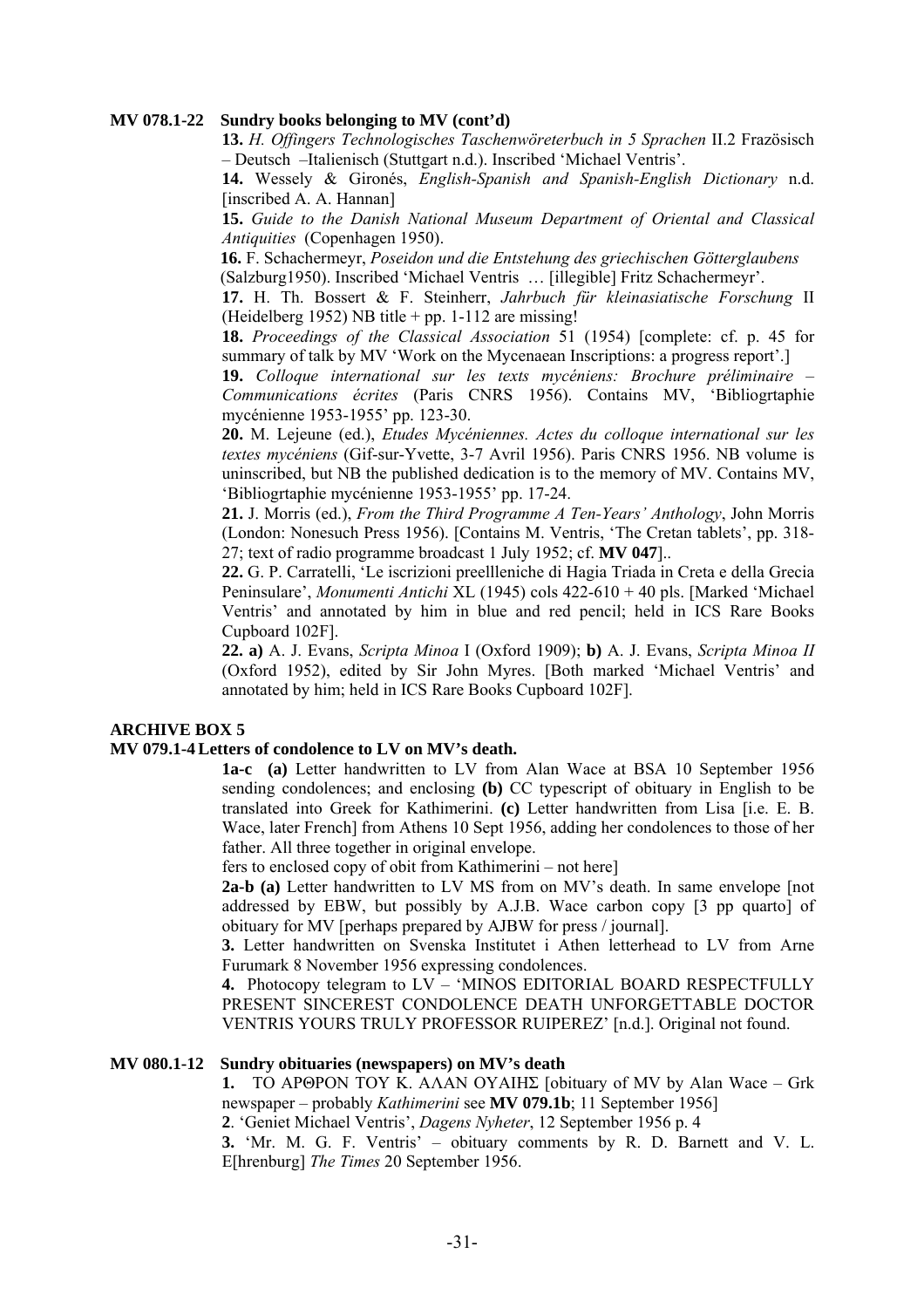#### **MV 080.1-12 Sundry obituaries (newspapers) on MV's death (cont'd)**

**4.** *'*Michael Ventris' *Neue Zürcher Zeitung*, 26 September 1956 p. 12-13 (E. Risch).

**5.** 'Der Entzifferer der minoischen Schrift' *Vaterland* (Luzern), 29 September 1956.

**6.** 'Zum Tode von Michael Ventris', *Basler Nachrichten*, 30 September 1956 [inscribed In tiefer Anteilnahme Irh. H. M.[ühlestein].

**7**. 'Lecturer killed in Hatfield crash' – newspaper unidentified / n. d

**8.** 'He deciphered Minoan tablets' – newspaper unidentified / n.d.

**9.** 'A loss to archaeology: the late Mr Michael Ventris' *ILN* [date?] p. 435.

**10.** 'Mr. M. G. F. Ventris' – obituary note by R. Furneaux Jordan – newspaper unidentified, probably *The Times* / n.d.

**11.** 'Mr. M. G. F. Ventris' – obituary notes by John Chadwick and 'A friend at University College London' – newspaper unidentified probably *The Times* / n. d.

**12.** 'Michael Ventris' letter to Editor of *The Times* from R. D. Barnett and others proposing to establish MV Memorial Fund [n.d. but ca December 1956].

#### **MV 081.1-10 Sundry obituaries (scholarly journals etc) on MV's death**

**1.** ΝΕΚΡΟΛΟΓΙΑΙ MICHAEL GEORGE FRANCIS VENTRIS by N. Platon

[offprints from Greek journal, unidentified pp. 317-320: actually *Kretika Chronika* Ι′ {i.e. 10} 1956: 5 copies of same [one with Grk postage stamps stuck on cover].

**2.** British School of Archaeology at Athens, Annual Report of the Managing Committee for the session 1955-1956 [pp. 7-9 MV obit by  $M.S.F.H\{ood\}$ ].

**3.** Photocopy 'Michael Ventris and his Work' *The Stoic* 102 (March 1957) 215-18 [2 copies]

**4.** *The Journal of the Royal Institute of British Architects* Third Series Vol 63 Number 12 October 1956 [pp. 514-15 MV obit by Mr. Robert Furneaux

**5.** *The Architects' Journal* for September 13, 1956 [p. 367 MV obit by the Editor {unnamed}].

**6.** *Architectural Association* Journal September – October 1956 [p. 84 MV obit unattributed].

**7.** *ABC* [magazine] Madrid 27 September 1956 [complete]. Contains obituary by M. S. Ruiperez 'Michael Ventris, un Champollion del Siglo XX' p. 30.

**8.** L. R. Palmer, 'Michael Ventris†', *Gnomon* (1957) 636-638 [6 copies pp. 635-638] [V generous / complimentary obit]

 **9.** *Society for the Promotion of Hellenic Studies Report for the Session 1956-57* p. 1 MV listed with other obits; p. 2 announcement of MV Memorial Award.

**10.** P. Chantraine, 'Michael Ventris (1922-1956)', *Bulletin de l'association H. Budé*  (March 1957) 113-16

**MV 082** *The Architects' Journal* for November 15, 1956 [p. 687 re AJ Research Fellowships –

 $1<sup>st</sup>$  Fellowship having been awarded to MV on Jan 5 {1956} – work uncompleted owing to MV's death; award to be re-advertised cf. p. 692.

pp. 693-99 'The Handling of Architects Information:1 introductory and the handling of trade literature' [this =  $1<sup>st</sup>$  or interim report prepared by MV for fellowship]

#### **MV 083.1-28 Sundry correspondence to LV re MV / Decipherment (1957-1988)**

**1.** Letter typed on BBC letterhead from Leonard Cottrell to LV 5 March 1957 re broadcast of 'Language of Heroes' perhaps in June, with John Chadwick to take part. **2.** Letter handwritten copy from LV to Leonard Cottrell 15 March 1957 re broadcast of 'Language of Heroes'.

**3.** Letter typed on BBC letterhead from Leonard Cottrell to LV 27 March 1957 re broadcast of 'Language of Heroes'

**4.** Letter typed on *The Evening News* letterhead from Felix Barker 23 August 1957 to LV re proposed article on Mycenaeans, requesting photo of MV.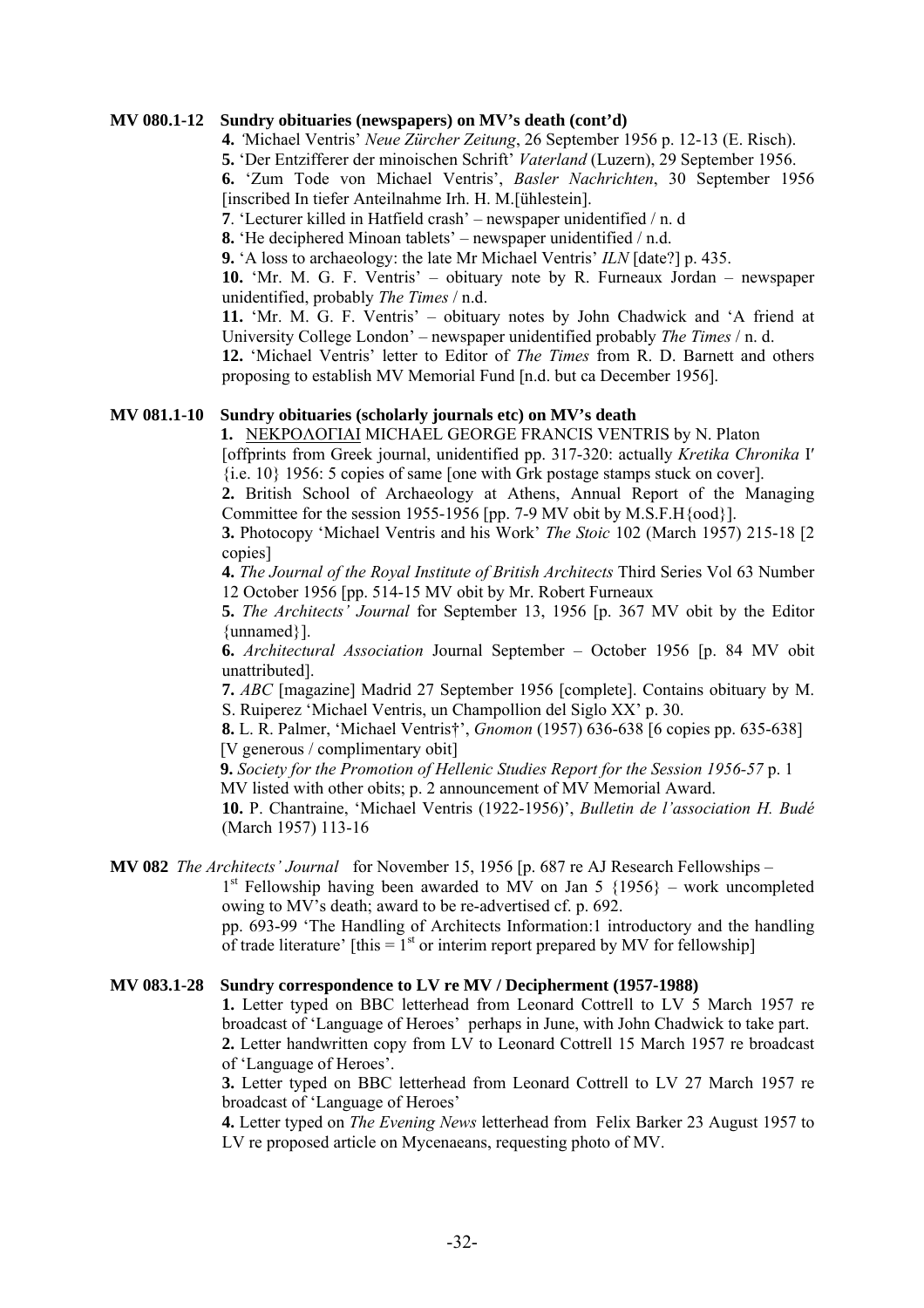#### **MV 083.1-28 Sundry correspondence to LV re MV / Decipherment (1957-1988) (cont'd)**

**5.** Letter typed on *The Evening News* letterhead from Felix Barker 12 September 1957 to LV thanking her for photo of MV and returning same.

**6.** Letter typed on Curtis Brown Ltd letterhead 29 August 1957 from James MacGibbon replying to letter from LV about proposed biography of MV.

**7.** Payment advice dated 4 October 1957 from BBC to sum of £2.12.6d for reproduction of 'Die Erhellung der vorhomerischen Welt' broadcast by MV March 1956.

**8.** Letter typed on Central Office of Information letterhead requesting permission to publish in Western Germany 'Die Erhellung der vorhomerischen Welt' by MV as published in Hier Spricht London 4.10.57. Fee payable £2.2s.

**9.** Letter typed from Prof Dr S. Luria [Lvov] 26 November 1957 to LV requesting photo of MV for popular book on great discoveries of Mycenaean culture and sending her copy of book 'The language and the culture of Mycenaean Greece' with tribute to MV on p. 12.

**10**. Letter typed on BBC letterhead from Leonard Cottrell to LV 10 June 1958 thanking her for enjoyable party & promising to send her tape recording of memorial tribute to MV.

**11**. CC letter typed from LV to T. B. L. Webster 25 June 1958 re complimentary copies of unnamed publication.

**12.** Letter typed on BBC letterhead from Leonard Cottrell to LV 2 April 1958 re proposed feature on 'The Ventris Achievement'.

**13.** Letter typed on University College letterhead from T. B. L. Webster to LV 16 June 1958 enclosing copy of belated publication of 1954 Copenhagen conference proceedings.

**14**. CC typed letter from LV to T. B. L. Webster replying to his of  $16<sup>th</sup>$  and asking for list of addresses for complimentaries.

**15.** Letter typed on University College letterhead from T. B. L. Webster to LV 23 June 1958 sending proposed list for complimentary copies and offering to post them.

**16.** Letter typed on University College letterhead from T. B. L. Webster to LV 1 July 1958 regarding list [of complimentary copies].

**17.** Postcard typed from Prof Dr Manuel Garcia Blanco, Universidad di Salamanca 7 July 1958 stating that he had received [erroneously?] copy of The Decipherment of the Mycenaean Script meant for Sr Antonio Tovar currently in Argentina.

**18**. Card printed Michel Lejeune with handwritten inscription 'à Madame Ventris avec l'expression de mon respect et du souvenir émy que je garde de Michael Ventris' n.d.[probably 1958 on receipt on complimentary copy Copenhagen conference proceedings].

**19**. a) Letter typed on British Academy letterhead [with original envelope] from Sir Mortimer Wheeler to LV 21 May 1959 asking her to receive Kenyon Medal in memory of MV's work on decipherment; b) Rough handwritten draft reply by LV to Mortimer Wheeler accepting.

**20**. Letter typed on BBC letterhead from Felicity Kinross to LV [Mrs Killick] 7 August 1964 about programme on Minoans for children & requesting photos of MV ca 14 yrs old and as adult.

**21**. Letter typed on BBC letterhead from Felicity Kinross to LV 20 August 1964 thanking LV for photos.

**22.** Letter typed on World Publishing Co letterhead from Grant Dugdale [editor] to LV [Mrs J. Kittick – sic] 22 May 1961 asking permission to reproduce MV's *Listener* article in anthology *The Treasures of Time*.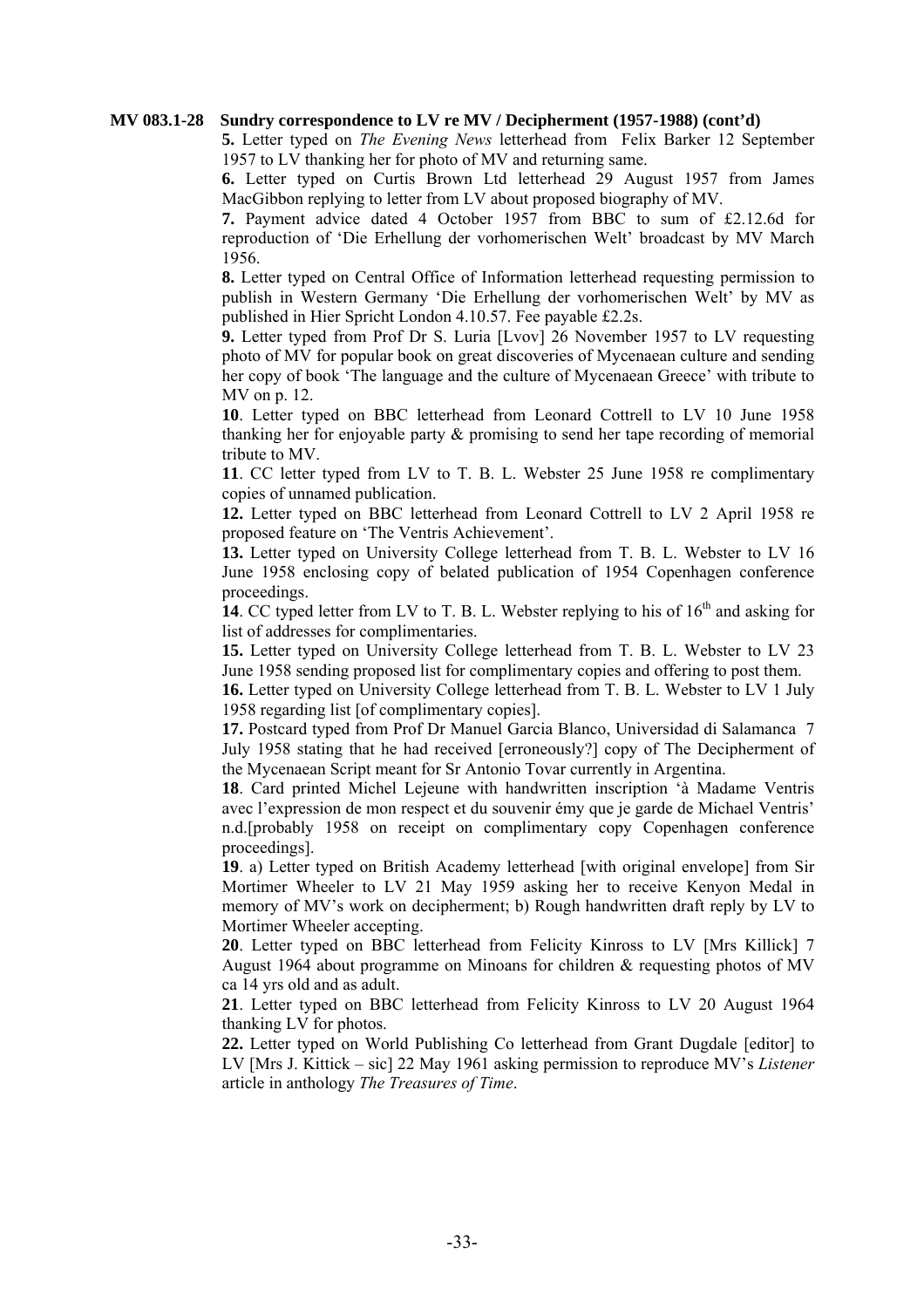# **MV 083.1-28 Sundry correspondence to LV re MV / Decipherment (1957-1988) (cont'd)**

**23**. **a)** Letter typed on Langlos Harding & Co Solicitors letterhead from [illegible] to LV [Mrs E. Killick] 29 June 1961 enclosing two copies of letters requesting permission to reproduce Listener article [attached as **23b-c**] and stating that the Public Trustee has no objection to the article being published as suggested but requesting LV also agree.

**24**. Letter typed on BBC letterhead from Roy Davies to LV 29 May 1975 re programme on MV and questions which LV would be asked [on broadcast].

 $25$ . Letter to Lois [Betty] Ventris  $24<sup>th</sup>$  September 1975 from Roy Davies, Producer Archaeology and History Unity BBC TV, re transmission of film 'The Decipherment of Linear B" on Monday November 10, 1975 at 9.50 pm on BBC-2 and informing LV that sections of interview filmed at her home were excluded.

**26.** Letter handwritten on Isitituto per gli studi micenei ed egeo-anatolici letterhead from Anna Sacconi to LV 27 February 1987 re proposed volume in honour MV.

**27.** CC letter to Anna Sacconi 15 April 1987, unsigned but certainly from Alicia Totolos [Secretary, Institute of Classical Studies] re proposed volume.

**28.** Letter handwritten from LV to Alicia Totolos stating that LV does not have any relevant material.

#### **MV 084.1-6 Transcripts of radio broadcasts and related papers (1957-77)**

**1.** Transcript: 'The Great Decipherment' Speakers Sinclair Hood, Moses I. Finley, Denys Page. Number TLO 24937 Edited Monday 4<sup>th</sup> March 1957. Transmission Wednesday  $6^{th}$  March 1957 8.20 – 9.05 p.m. Repeat: Wednesday 13<sup>th</sup> March 1957  $6.00 - 6.45$  p.m. Not [struck through] checked in talks department with 'as broadcast' script. Producer: Prudence Smith. [Foolscap 19 pp]. Talk is a review of *Documents* on Third Programme. [BBC Compliments Slip paperclipped to top sheet: Handwritten 'Dear Bets, I'm sorry Hood & his doubts had to come first. There was no other way. Anyhow the others make clear reparation Love Prudence'].

 **2.** CC typescript of radio talk (14 pp quarto). 'The Ventris Decipherment' (Cottrell, Stubbings, Chadwick) … clipped to it cutting from *Radio Times* for broadcast on Home Service 9.15 [pm – 10 pm] July 5, 1957 'The Ventris Achievement' (produced by Leonard Cottrell).

 **3.** Radio Times July 5, 1957 pp. 25-28: p. 26 Broadcast on the Home Service9.15 – 10.00 Sunday 7 July 1957 'The Ventris Achievement: An Archaeological Detective Story' [produced by Leonard Cottrell]

**4.** Leaflet for publication of *From the Third Programme A Ten-Years' Anthology*, Ed. John Morris Nonesuch Press 66 Chandos Place London WC2 1956. 4pp 23 x 13 cm. Hand-written inscription on front page: 'My dear Bets, I'm not sending you this as an advertisement, but thought you might like to note Michael's inclusion. We would be so pleased to see you when you can cope, Yrs [illegible] Prudence.'

[MV's 'The Cretan Tablets' listed for inclusion in this limited edition publication –cf. *The Listener* **MV 047**. NB copy of book stored with books **MV 078**].

**5.** *Radio Times* 8-14 November 1975 [complete] see p. 33 10 Nov 1975, 9.50: Chronicle – The Decipherment of Linear B.

**6.** Cutting from The Radio Times 15 December 1977 advertising broadcast of Chronicle - 'The Decipherment of Linear  $B' - 8.10$  pm Thursday [perhaps rebroadcast of programme of same title transmitted on 10 Nov 1975 v. supra 5]

# **MV 085.1-5 Sundry printed matter / offprints relating to decipherment / Mycenaean studies (1957-60).**

**1.** T. B. L. Webster, 'Mycenaean records: a review', *Antiquity* 31 (1957) 4-8 [offprint rev. *Documents*].

**2**. *History Today* May 1957 [with article by L. R. Palmer, 'The Mycenaean Script and its decipherment' pp. 308-312.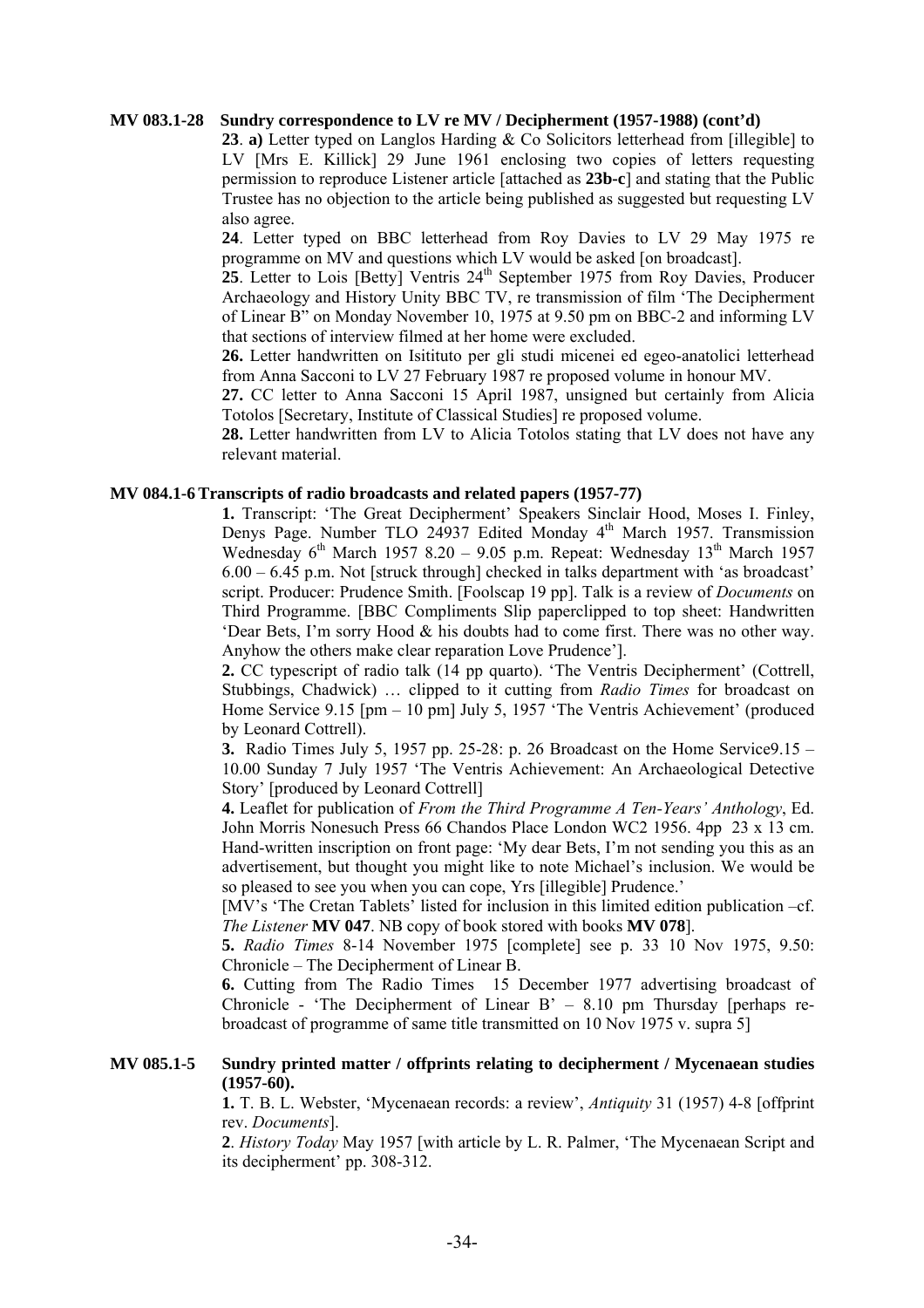# **MV 085.1-5 Sundry printed matter / offprints relating to decipherment / Mycenaean studies (1957-60). (con'td)**

**3.** *History Today* June 1957 [with article by L. R. Palmer on Homer and Mycenae I pp. 367-72]

**4**. A. Momigliano, Review. Ventris & Chadwick Documents*, Revista Storica Italiana* 65.3 (1958) 436-37 [offprint].

**5.** *Archaeology* 13 (1960) special Mycenaean issue [front cover Pylos lyre player] articles by Immerwahr, Kantor, Bennett, Jameson, Wace, Graham, Lang, Hood, Vermeule.

# **MV 086.1-11 Sundry newspaper cuttings relating to decipherment / Mycenaean studies (1956- 1971)**

 **1.** 'The Great Ventris Controversy', *The Sunday Times* n.d. [autumn 1956, prompted by Beattie's JHS review of *Documents*]

**2.** 'The Great Ventris Controversy, source / date not indicated, presumably *Sunday Times* cf. **MV 086.1** [letters from J. Chadwick and R. D. Barnett].

**3.** 'The Ventris Controversy'. source / date not indicated, presumably either *Times* or *Sunday Times* cf. **MV 086.1-2** [letter from T. B. L. Webster].

**4.** 'Mycenaean scribes', *The Times Literary Supplement* 23 November 1956 [review Documents; inscribed 'best wishes Eric G. Turner].

**5.** 'Minoan script mystery', *The Times* 28 August 1957 [re Cyrus Gordon's 'decipherment' of Linear A as Akkadian ]

**6.** 'Deciphering of Minoan script' The Times 29 August 1957 [with comments by R. D. Barnett and J. Chadwick, referring to M. Pope]

**7.** 'Professor solves 50-year-old mystery of ancient Cretan writing', The New York Times 29 August 1957 [by Sanka Knox re Gordon's 'decipherment'].

**8.** 'Cretan labyrinth', The Observer n.d. [by J. Hawkes re Gordon's 'decipherment' and Ventris / Chadwick's work on Linear B].

**9.** 'Man who broke "Linear B"', *The Times* 7 September 1958 [rev. J. Chadwick, The Decipherment of Linear B; by H. Trevor-Roper].

 **10.** 'Breaking the cipher of Greek prehistory', *Daily Telegraph and Morning Post* 5 September 1958 [by H. D. Ziman; reviews J. Chadwick 'Decipherment of Linear B'; 2 copies]

 **11**. Obituary 'Professor C. W. Blegen, Discovery of the Palace of Nestor', *The Times* [1971]

# **MV 087.1-7 Sundry biographical accounts of MV and articles evaluating the decipherment [ca 1958 - ]**

**1**. Photocopy typescript by John Chadwick 'A Historic Document: An Introductory Essay to Work Note 20' n.d. ca 1958.

**2.** Tetlow, S., B. Harris, D. Roques and A. G. Meredith, *Michael Ventris Remembered* preface by Dr. John Chadwick [pub by] Stowe School July 1984. Booklet 52 pp 20 x 16.5 cm with half-tone illustrations + selected line-drawings. [Green document wallet containing photocopy of same]

**3.** Emmett L. Bennett, Jr. 'Michael Ventris and the Pelasgian Solution', in Y. Duhoux, T. G. Palaima & J. Bennet (eds.), *Problems in Decipherment*. BCILL 49 (Louvain-la-Neuve 1989) 9-23 [photocopy of article]

**4.** I. Martin, 'Some memories of the early "Minoan Linear B seminars"', leaflet (4 pp 210 x 150 mm) printed September 1996 for Ventris Memorial Day held at Institute of Classical Studies.

 **5.** Videotape – Oliver Cox – 'The Man and the Architect' 30 October 1997 Michael Ventris Memorial Lecture given at Architectural Association